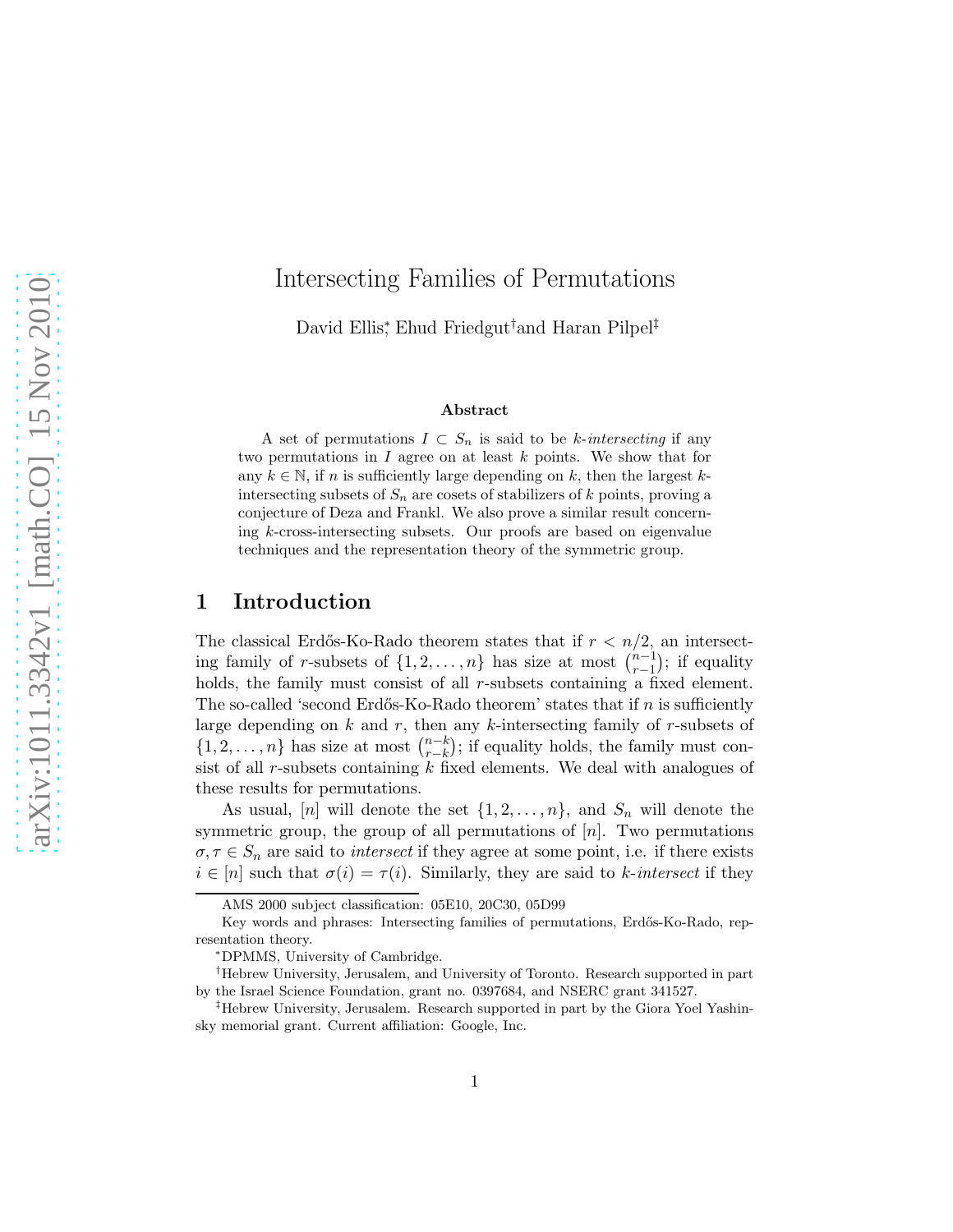agree on at least k points, i.e., if there exist  $i_1, i_2, \ldots, i_k \in [n]$  such that  $\sigma(i_t) = \tau(i_t)$  for  $t = 1, 2, ..., k$ . A subset  $I \subset S_n$  is said to be k-intersecting if any two permutations in  $I$  k-intersect. In this paper, we characterize the largest k-intersecting subsets of  $S_n$  for n sufficiently large depending on k, proving a conjecture of Deza and Frankl. We also prove a similar result concerning k-cross-intersecting subsets, proving a conjecture of Leader.

Our main tool in this paper is Fourier analysis on the symmetric group, which entails representation theory. Although Fourier analysis has become a central tool in combinatorics and computer science in the last two decades (notably, since the landmark paper of [\[20\]](#page-45-0)), it has not often been applied to combinatorial problems in a non-Abelian setting. In retrospect, it seems that in this case it fits the task perfectly.

As a bonus, we point out a nice aspect of Boolean  $(0/1 \text{ valued})$  functions on  $S_n$ . One of the recurring themes in the applications of discrete Fourier analysis to combinatorics over the last decade has been showing that Boolean functions on  $\{0,1\}^n$  are 'juntas' (i.e. depend essentially on few coordinates) precisely when their Fourier transform is concentrated mainly on small sets. Here, we study Boolean functions on  $S_n$  whose Fourier transform is supported on the irreducible representations of low dimension, and connect them to cosets of subgroups which are the pointwise stabilizers of small subsets of  $\{1, 2, \ldots, n\}$ . Along the way, we also prove an interesting generalization of Birkhoff's theorem on bistochastic matrices.

#### <span id="page-1-1"></span>1.1 History and related results

Let

$$
T_{i\mapsto j} = \{\sigma \in S_n, \ \sigma(i) = j\}.
$$

Clearly,  $T_{i\mapsto j}$  is 1-intersecting subset of  $S_n$ , with size  $(n-1)!$ . Let

$$
T_{i_1 \mapsto j_1, \dots, i_k \mapsto j_k} = \bigcap_{t=1}^k T_{i_t \mapsto j_t} = \{ \sigma \in S_n : \ \sigma(i_t) = j_t \ (1 \le t \le k) \}.
$$

If  $i_1, \ldots, i_k$  are distinct and  $j_1, \ldots, j_k$  are distinct, then  $T_{i_1 \mapsto j_1, \ldots, i_k \mapsto j_k}$  is a coset of the stabilizer of  $k$  points; we will refer to it as a  $k\text{-}coset$ .

Clearly, a k-coset is a k-intersecting family of size  $(n - k)!$ . As observed by Deza and Frankl [\[10\]](#page-44-0), it is easy to prove that a 1-intersecting subset of  $S_n$  is no larger than a 1-coset:

<span id="page-1-0"></span>**Theorem 1.** [\[10\]](#page-44-0) For any  $n \in \mathbb{N}$ , if  $I \subset S_n$  is 1-intersecting, then  $|I| \leq$  $(n-1)!$ .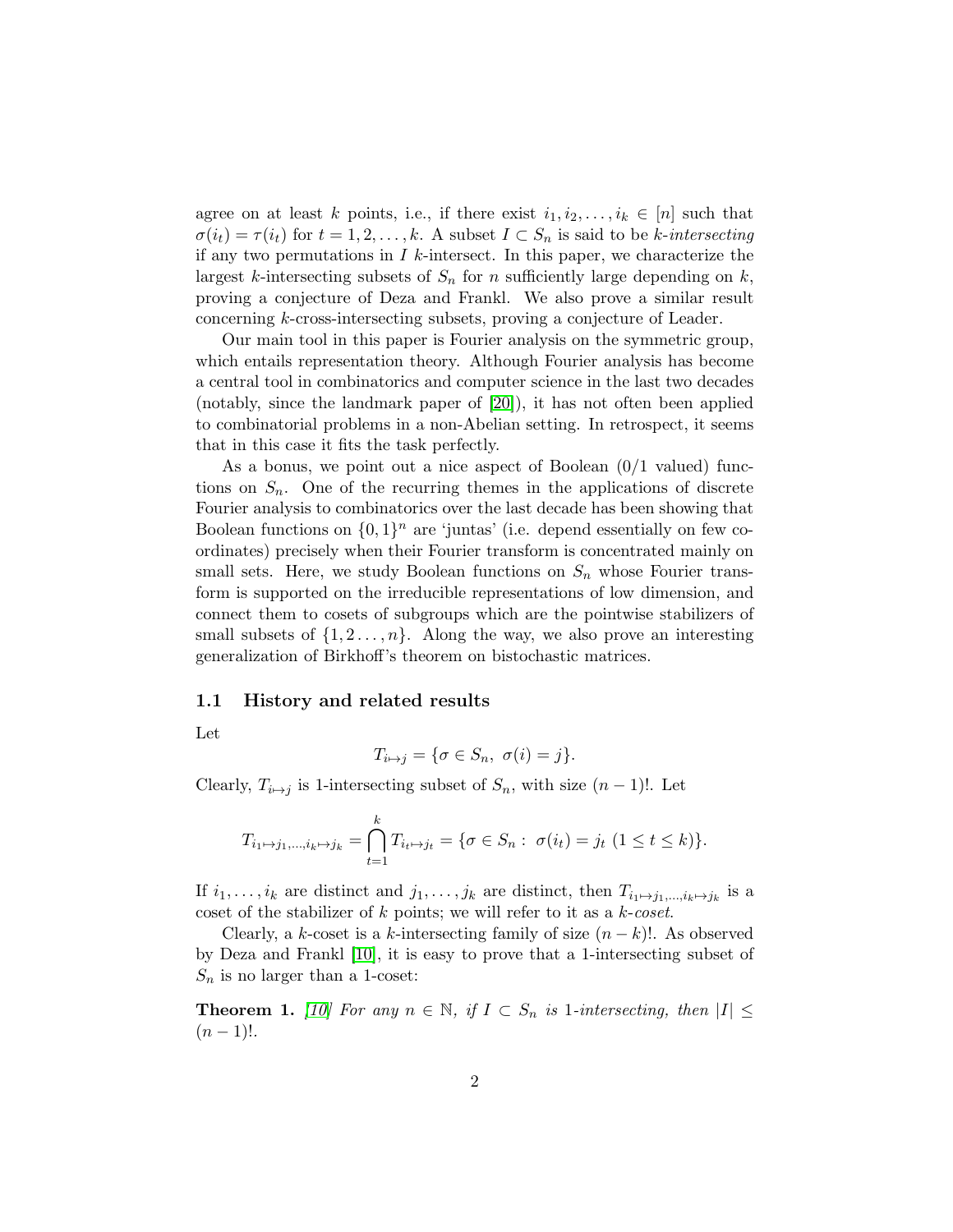*Proof.* Let H be the cyclic group generated by the *n*-cycle  $(123...n)$ . No two permutations in H intersect, and the same is true for any left coset of H. The  $(n-1)!$  left cosets of H partition  $S_n$ . If  $I \subset S_n$  is 1-intersecting, then  $I$  contains at most one permutation from each left coset of  $H$ , and therefore  $|I| \leq (n-1)!$ .  $\Box$ 

Deza and Frankl conjectured in [\[10\]](#page-44-0) that for any  $n \in \mathbb{N}$ , the 1-cosets are the only 1-intersecting subsets of  $S_n$  with size  $(n-1)!$ . Perhaps surprisingly, this turned out to be substantially harder to prove; it was first proved by Cameron and Ku [\[6\]](#page-44-1) and independently by Larose and Malvenuto [\[21\]](#page-45-1).

What about k-intersecting families? For  $n$  small depending on  $k$ , the k-cosets need not be the largest k-intersecting subsets of  $S_n$ . Indeed,

 $\{\sigma \in S_n: \sigma \text{ has at least } k+1 \text{ fixed points in } \{1, 2, \ldots, k+2\}\}\$ 

is a k-intersecting family with size

$$
(k+2)(n-k-1)! - (k+1)(n-k-2)!,
$$

which is larger than  $(n-k)!$  if  $k \geq 4$  and  $n \leq 2k$ . However, Deza and Frankl conjectured in [\[10\]](#page-44-0) that if n is large enough depending on k, the k-cosets are the largest k-intersecting subsets of  $S_n$ :

<span id="page-2-0"></span>**Conjecture 1** (Deza-Frankl). For any  $k \in \mathbb{N}$  and any n sufficiently large depending on k, if  $I \subset S_n$  is k-intersecting, then  $|I| \leq (n-k)!$ . Equality holds if and only if I is a k-coset of  $S_n$ .

This is our main result. Our proof uses eigenvalue techniques, together with the representation theory of  $S_n$ . In fact, it was proved by the first author and the last two authors independently in 2008. Our two proofs of the upper bound are essentially equivalent, hence the joint paper. However, the latter two authors proved the equality statement directly, via their generalization of Birkhoff's Theorem (Theorem [29\)](#page-41-0), whereas the first author deduced it from the following 'stability' result, proved in [\[8\]](#page-44-2):

**Theorem 2** ([\[8\]](#page-44-2)). Let  $k \in \mathbb{N}$  be fixed, let n be sufficiently large depending on k, and let  $I \subset S_n$  be a k-intersecting family which is not contained within a k coset. Then I is no larger than the family

$$
\{\sigma \in S_n : \ \sigma(i) = i \ \forall i \le k, \ \sigma(j) = j \ \text{for some} \ j > k+1\}
$$
  

$$
\cup \ \{(1, \ k+1), (2, \ k+1), \dots, (k, \ k+1)\},\
$$

which has size  $(1 - 1/e + o(1))(n - k)!$ .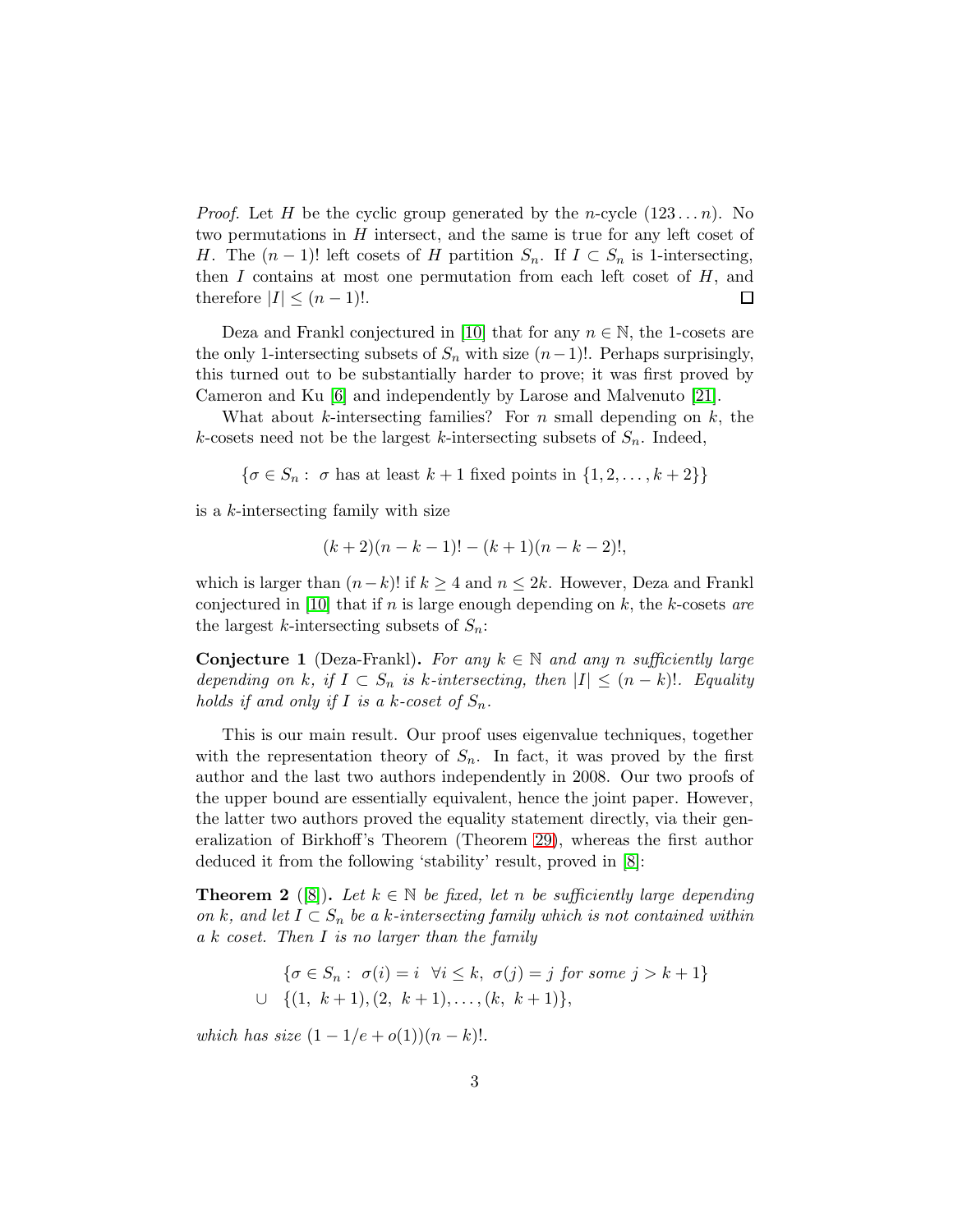This may be seen as an analogue of the Hilton-Milner theorem [\[16\]](#page-45-2) on intersecting families of r-sets; the  $k = 1$  case was conjectured by Cameron and Ku in [\[6\]](#page-44-1).

When there exists a sharply k-transitive subset of  $S_n$ , the 'partitioning' argument in the above proof of Theorem [1](#page-1-0) can be replaced by a Katona-type averaging argument, proving Conjecture [1](#page-2-0) in this case.

[Recall that a subset  $T \subset S_n$  is said to be k-transitive if for any distinct  $i_1, \ldots, i_k \in [n]$  and any distinct  $j_1, \ldots, j_k \in [n]$ , there exists  $\sigma \in T$  such that  $\sigma(i_t) = j_t$  for each  $t \in [k]$ ; T it is said to be *sharply k-transitive* if there exists a unique such  $\sigma \in T$ . Note that a k-transitive subset  $T \subset S_n$  is sharply k-transitive if and only if it has size  $n(n-1)...(n-k+1).$ 

Indeed, suppose that  $S_n$  has a sharply k-transitive subset T. Then any left translate  $\sigma T$  of T is also sharply k-transitive, so any two distinct permutations in  $\sigma T$  agree in at most  $k-1$  places. Let  $I \subset S_n$  be k-intersecting; then  $|I \cap \sigma T| \leq 1$  for each  $\sigma \in S_n$ . Averaging over all  $\sigma \in S_n$  gives  $|I| \leq (n-k)!$ .

For  $k = 2$  and  $n = q$  a prime power,  $S_n$  has a sharply 2-transitive subgroup: identify the ground set with the finite field  $\mathbb{F}_q$  of order q, and take H to be the group of all affine maps  $x \mapsto ax + b$   $(a \in \mathbb{F}_q \setminus \{0\}, b \in \mathbb{F}_q)$ . Any two distinct permutations in  $H$  agree in at most 1 point, and the same is true for any left coset of H. So if  $I \subset S_n$  is 2-intersecting, then I contains at most one permutation from each left coset of H. Since the  $(n-2)!$  left cosets of H partition  $S_n$ , this implies that  $|I| \leq (n-2)!$ .

Similarly, for  $k = 3$  and  $n = q + 1$  (where q is a prime power),  $S_n$  has a sharply 3-transitive subgroup: identify the ground set with  $\mathbb{F}_q \cup \{\infty\}$ , and take  $H$  to be the group of all Möbius transformations

$$
x \mapsto \frac{ax+b}{cx+d} \quad (a,b,c,d \in \mathbb{F}_q, \ ad-bc \neq 0).
$$

However, it is a classical result of C. Jordan [\[19\]](#page-45-3) that the only sharply  $k$ transitive permutation groups for  $k \geq 4$  are  $S_k$  (for  $k \geq 4$ ),  $A_{k-2}$  (for  $k \geq 8$ ),  $M_{11}$  (for  $k = 4$ ) and  $M_{12}$  (for  $k = 5$ ), where  $M_{11}, M_{12}$  are the Matthieu groups. Moreover, sharply k-transitive subsets of  $S_n$  have not been found for any other values of  $n$  and  $k$ . Thus, it seems unlikely that this approach can work in general. Instead, we will use a different approach.

Recall that if G is a group and  $X \subset G$  is inverse-closed, the Cayley graph on  $G$  generated by  $X$  is the graph with vertex-set  $G$  and edge-set  $\{\{g, h\} : gh^{-1} \in X\}$ . Let  $\Gamma_1$  be the Cayley graph on  $S_n$  generated by the set of fixed-point-free permutations,

$$
FPF = \{ \sigma \in S_n : \sigma(i) \neq i \,\,\forall i \in [n] \}.
$$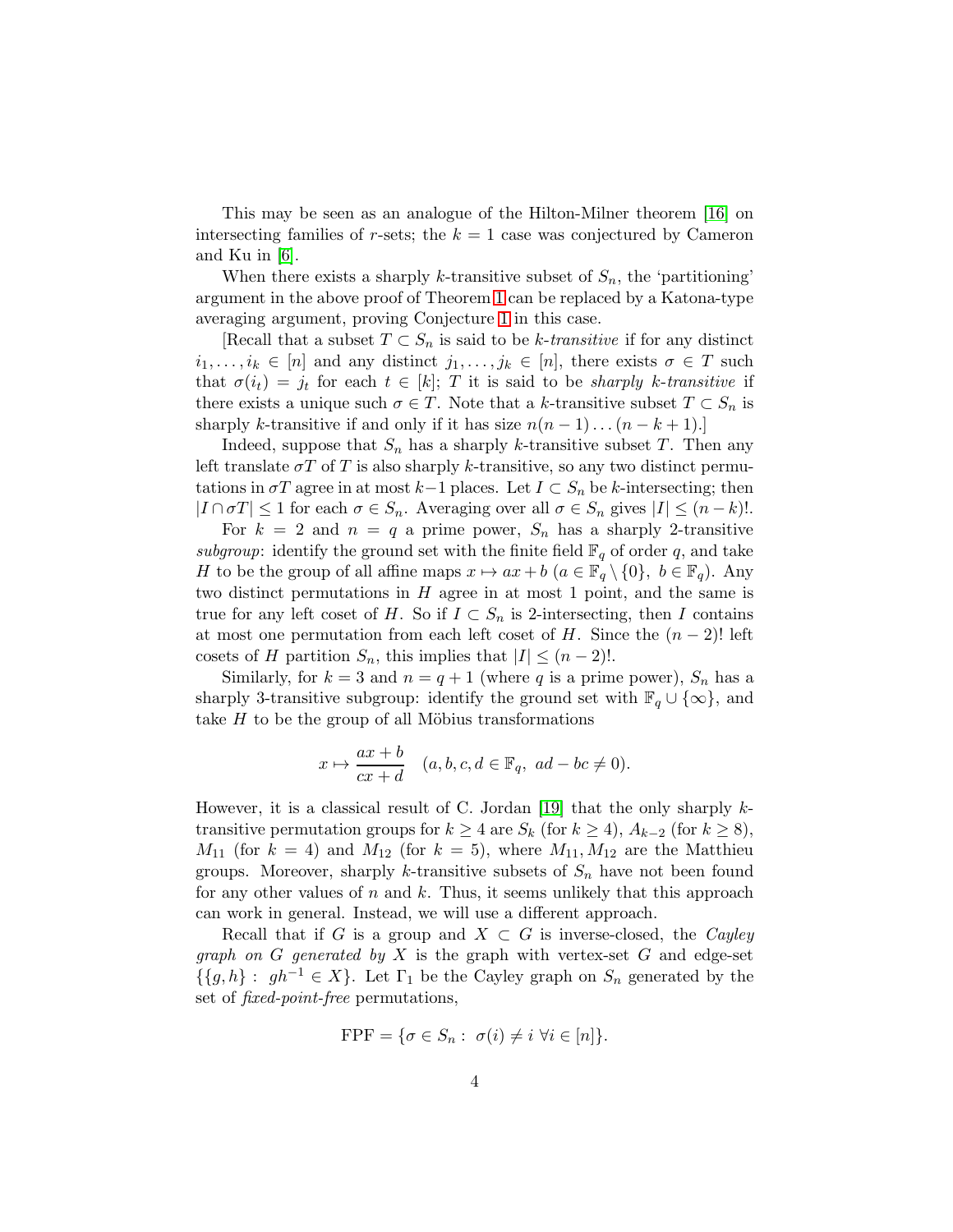Note that a 1-intersecting subset of  $S_n$  is precisely an independent set in  $\Gamma_1$ . It turns out that calculating the least eigenvalue of  $\Gamma_1$  (meaning the least eigenvalue of its adjacency matrix) and applying Hoffman's bound (Theorem [11\)](#page-11-0) yields an alternative proof of Theorem [1.](#page-1-0) Calculating the least eigenvalue of  $\Gamma_1$  is non-trivial, requiring use of the representation theory of  $S_n$ . It was first done by Renteln [\[25\]](#page-46-0), using symmetric functions, and independently and slightly later by Friedgut and Pilpel [\[13\]](#page-45-4), and also by Godsil and Meagher [\[14\]](#page-45-5). As observed in [\[13\]](#page-45-4) and [\[14\]](#page-45-5), this also leads to an alternative proof that the 1-cosets are the unique largest 1-intersecting subsets.

The obvious generalization of this approach fails for k-intersecting subsets of  $S_n$ . Let  $\Gamma_k$  be the Cayley graph on  $S_n$  generated by the set

 $\text{FPF}_k = \{\sigma \in S_n : \sigma \text{ has less than } k \text{ fixed points}\}.$ 

A k-intersecting subset of  $S_n$  is precisely an independent set in  $\Gamma_k$ , so our task is to find the largest independent sets in  $\Gamma_k$ . Unfortunately, for k fixed and n large, calculating the least eigenvalue of  $\Gamma_k$  and applying Hoffman's bound only gives an upper bound of  $\Theta((n-1)!)$  on the size of a k-intersecting family.

A key idea of our proof is to choose various subgraphs of  $\Gamma_k$ , and to construct a 'pseudo-adjacency matrix' A for  $\Gamma_k$  which is a suitable real linear combination of the adjacency matrices of these subgraphs. We then apply a weighted version of Hoffman's Theorem (Theorem [12\)](#page-12-0) to this linear combination, in order to prove the upper bound in Conjecture [1.](#page-2-0) The subgraphs chosen will be Cayley graphs generated by various unions of conjugacyclasses of  $S_n$ ; this will enable use to calculate their eigenvalues using the representation theory of  $S_n$ . Most of the work of the proof is in showing that an appropriate linear combination exists.

#### 1.2 Our main results

A remark on terminology: we will often identify a subset  $A$  of  $S_n$ , its characteristic function  $1_A : S_n \to \{0, 1\}$ , and its characteristic vector  $v_A \in \mathbb{R}^{|S_n|}$ ; so when we say that a set A is spanned by sets  $B_1, \ldots, B_t$ , we mean that  $v_A \in \text{Span}\{v_{B_1}, \ldots, v_{B_t}\}.$ 

Our main results in this paper are as follows.

<span id="page-4-0"></span>**Theorem 3.** For any  $k \in \mathbb{N}$ , and any n sufficiently large depending on k, if  $I ⊂ S_n$  is k-intersecting, then  $|I| ≤ (n-k)!$ . Equality holds if and only if I is a k-coset of  $S_n$ .

We also prove a cross-intersecting version of this theorem: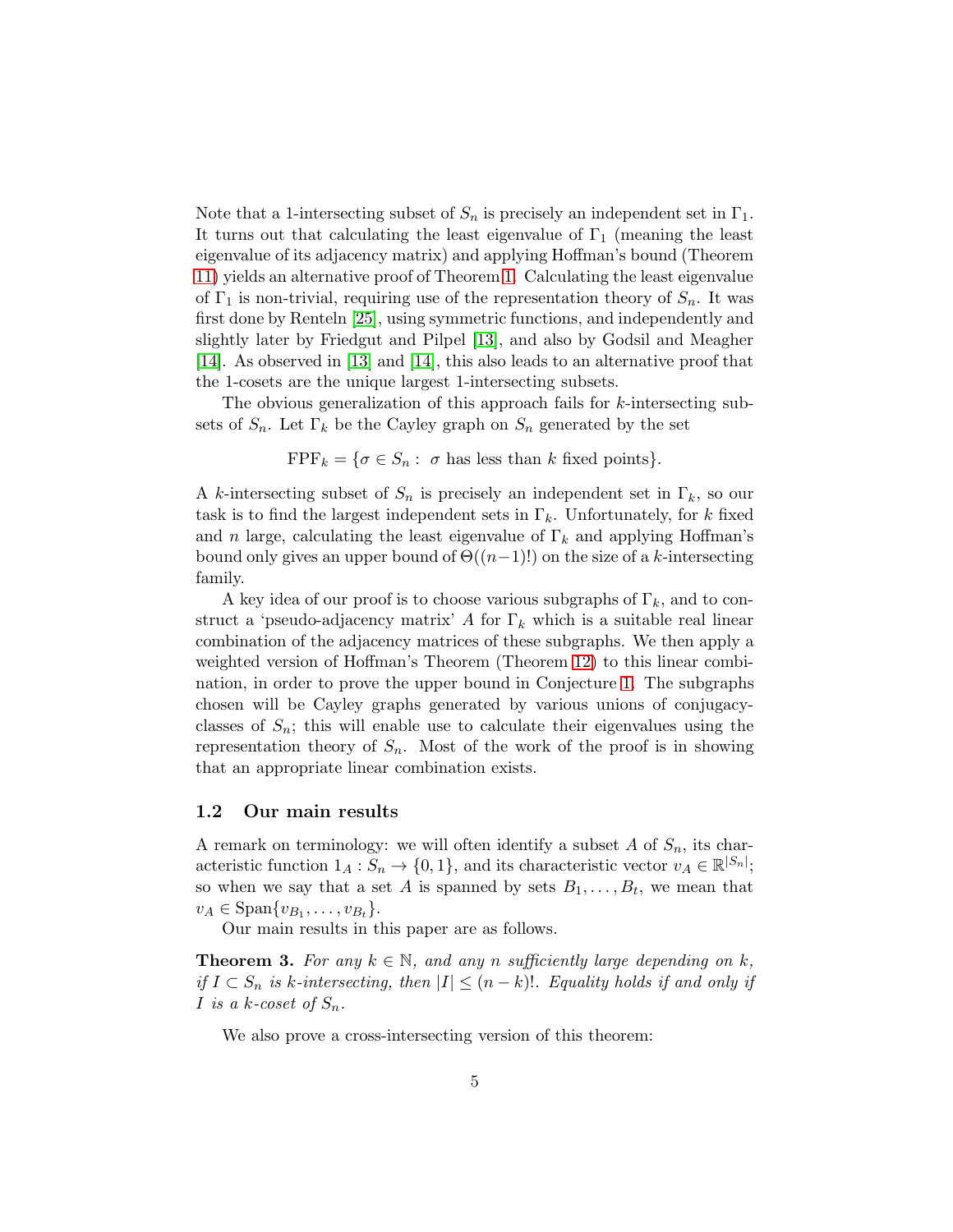**Definition 1.** Two sets  $I, J \subset S_n$  are k-cross-intersecting if every permutation in I k-intersects every permutation in J.

<span id="page-5-0"></span>**Theorem 4.** For any  $k \in \mathbb{N}$  and any n sufficiently large depending on k, if  $I, J \subset S_n$  are k-cross-intersecting, then  $|I||J| \leq ((n-k)!)^2$ . Equality holds if and only if  $I = J$  and I is a k-coset of  $S_n$ .

The  $k = 1$  case of the above was a conjecture of Leader [\[22\]](#page-45-6).

Our argument proceeds in the following steps. (In order to not disrupt the flow of the paper, some of the representation-theoretic terms used will only be defined later.)

First, we bound the size of a k-intersecting family.

<span id="page-5-3"></span>**Theorem 5.** For any  $k \in \mathbb{N}$  and any n sufficiently large depending on k, if  $I \subset S_n$  is k-intersecting, then  $|I| \leq (n-k)!$ . Moreover, if  $I, J \subset S_n$  are k-cross-intersecting, then  $|I||J| \leq ((n-k)!)^2$ .

Next, we describe the Fourier transform of the characteristic functions of the families which achieve this bound. Let  $V_k$  be the linear subspace of realvalued functions on  $S_n$  whose Fourier transform is supported on irreducible representations corresponding to partitions  $\mu$  of n such that  $\mu \ge (n-k, 1^k)$ , where  $\geq$  denotes the lexicographic order (see section [3\)](#page-15-0).

<span id="page-5-4"></span>**Theorem 6.** For k fixed and n sufficiently large depending on k, if  $I \subset S_n$ is a k-intersecting family of size  $(n - k)!$ , then  $1<sub>I</sub> \in V<sub>k</sub>$ . Furthermore if  $I, J \subset S_n$  are k-cross-intersecting and  $|I||J| = (n - k)!^2$ , then  $1_I, 1_J \in V_k$ .

We then prove the following:

<span id="page-5-1"></span>**Theorem 7.**  $V_k$  is spanned by the characteristic functions of the k-cosets of  $S_n$ .

Finally, we complete the proof of our main theorem using the following combinatorial result:

<span id="page-5-2"></span>**Theorem 8.** For any  $k \in \mathbb{N}$ , if f is a Boolean function on  $S_n$  which is spanned by the k-cosets, then f is the characteristic function of a disjoint union of k-cosets.

Clearly, the last four theorems immediately imply our main result, Theorem [3,](#page-4-0) and its cross-intersecting version, Theorem [4.](#page-5-0)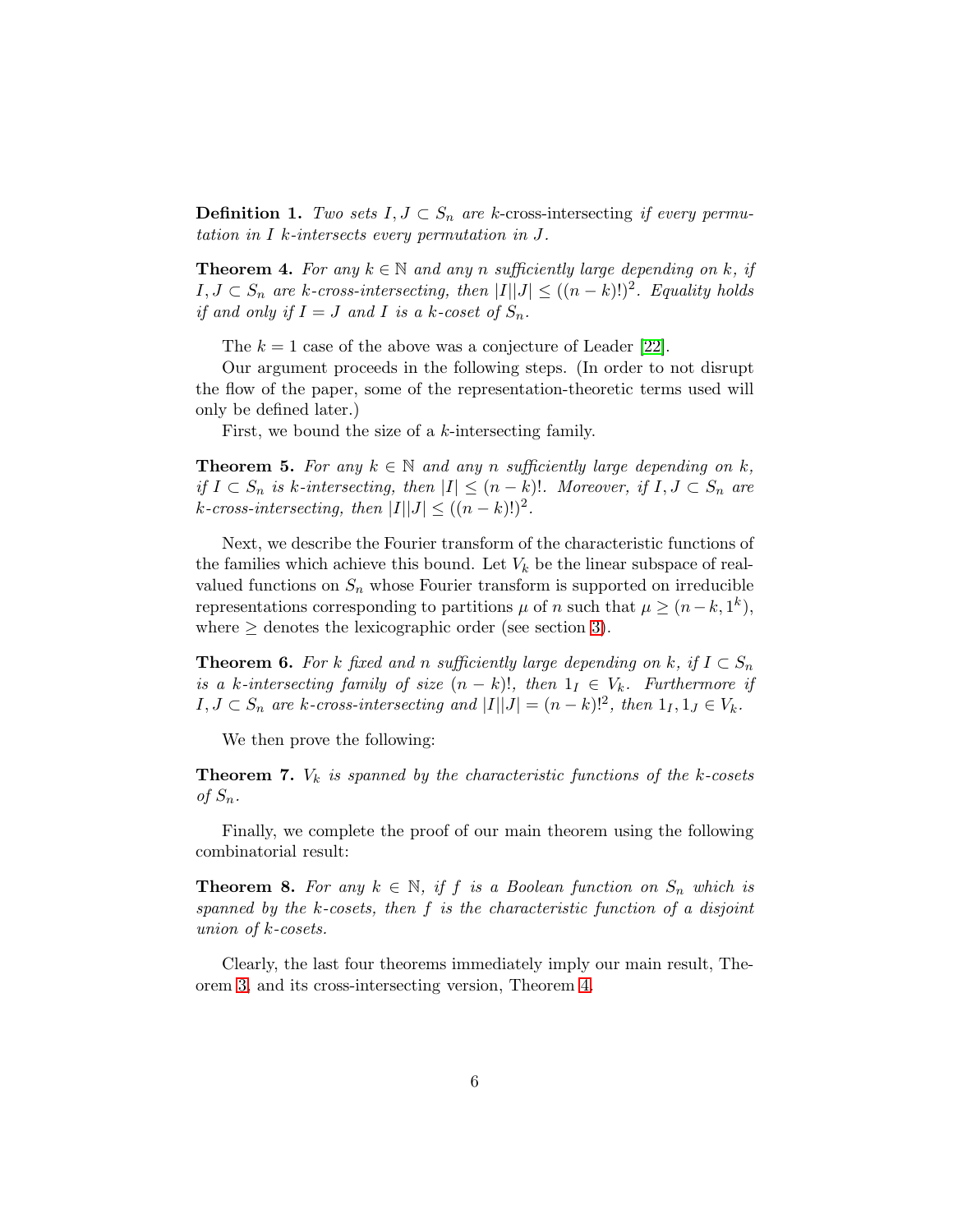### 1.3 Structure of the paper

In section [2](#page-6-0) we provide the background that we will use from general representation theory and graph theory. In section [3](#page-15-0) we prove all necessary results and lemmas that pertain to representation theory of  $S_n$ . Section [4](#page-26-0) ties together the results of the previous two sections in order to bound the size and provide a Fourier characterization of the largest  $k$ -intersecting families. Finally, in section [5](#page-38-0) we show that this characterization holds only for  $k$ -cosets.

# <span id="page-6-0"></span>2 Background

#### 2.1 General representation theory

In this section, we recall the basic notions and results we need from general representation theory. For more background, the reader may consult [\[18\]](#page-45-7).

Let  $G$  be a finite group, and let  $F$  be a field. A representation of  $G$ over F is a pair  $(\rho, V)$ , where V is a finite-dimensional vector space over F, and  $\rho: G \to GL(V)$  is a group homomorphism from G to the group of all invertible linear endomorphisms of  $V$ . The vector space  $V$ , together with the linear action of G defined by  $gv = \rho(g)(v)$ , is sometimes called an FGmodule. A homomorphism between two representations  $(\rho, V)$  and  $(\rho', V')$  is a linear map  $\phi: V \to V'$  such that such that  $\phi(\rho(g)(v)) = \rho'(g)(\phi(v))$  for all  $g \in G$  and  $v \in V$ . If  $\phi$  is a linear isomorphism, the two representations are said to be *equivalent*, and we write  $(\rho, V) \cong (\rho', V')$ . If  $\dim(V) = n$ , we say that  $\rho$  has dimension n. If  $V = F<sup>n</sup>$ , then we call  $\rho$  a matrix representation; choosing an  $F$ -basis for a general  $V$ , one sees that any representation is equivalent to some matrix representation.

The representation  $(\rho, V)$  is said to be *irreducible* if it has no proper subrepresentation, i.e. there is no proper subspace of V which is  $\rho(g)$ -invariant for all  $q \in G$ .

The group algebra  $F[G]$  denotes the F-vector space with basis G and multiplication defined by extending the group multiplication linearly. In other words,

$$
F[G] = \left\{ \sum_{g \in G} x_g g : x_g \in F \; \forall g \in G \right\},\
$$

and

$$
\left(\sum_{g\in G}x_gg\right)\left(\sum_{h\in G}y_hh\right)=\sum_{g,h\in G}x_gy_h(gh).
$$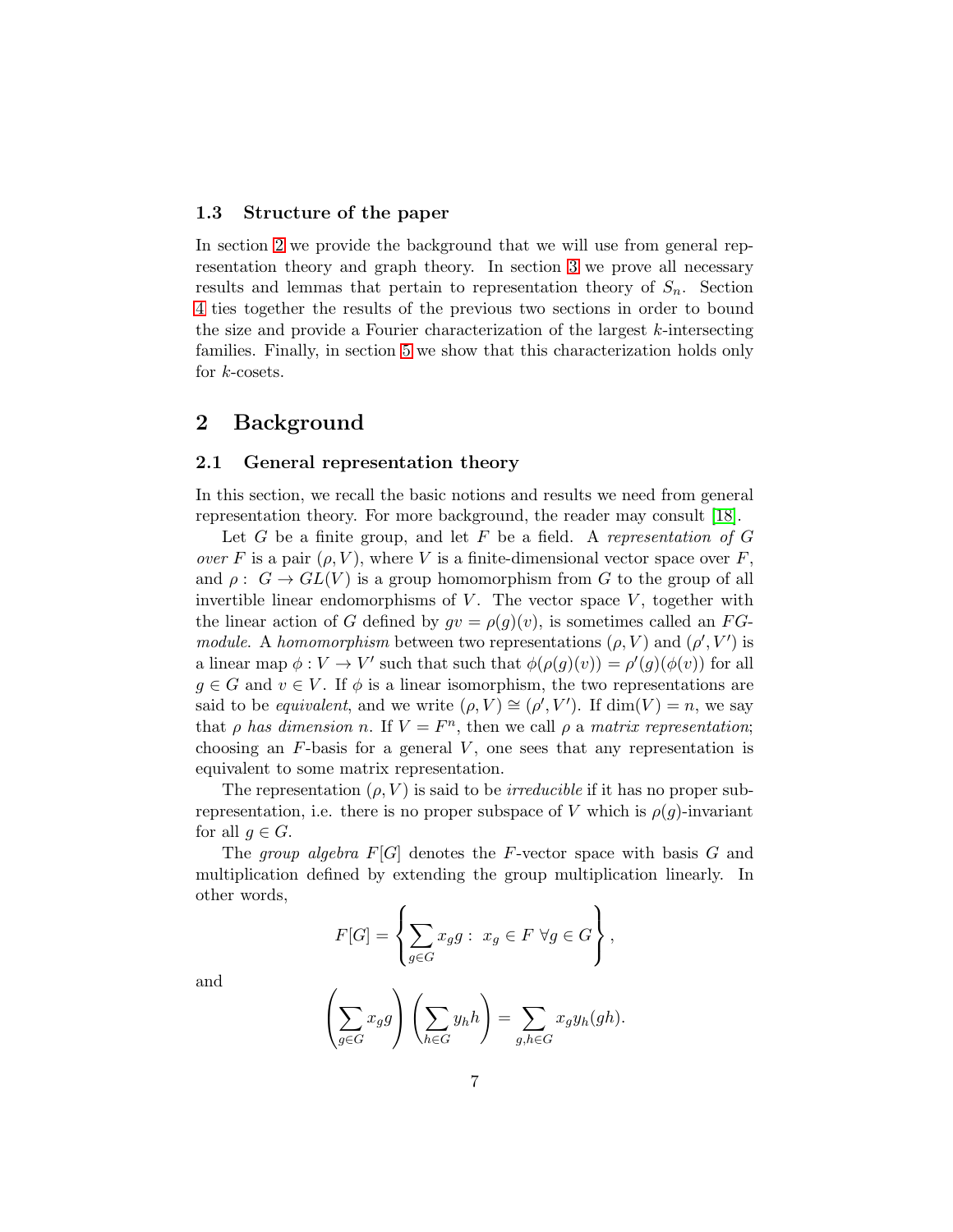Idenfifying  $\sum_{g \in G} x_g g$  with the function  $g \mapsto x_g$ , we can view the vector space  $F[G]$  as the space of all F-valued functions on G. The representation defined by

$$
\rho(g)(x) = gx \quad (g \in G, \ x \in F[G])
$$

is called the *left regular representation* of  $G$ ; the corresponding  $FG$ -module is called the group module. This will be useful when we describe irreducible representations of  $S_n$ .

When  $F = \mathbb{R}$  or  $\mathbb{C}$ , it turns out that there are only finitely many equivalence classes of irreducible representations of  $G$ , and any representation of  $G$ is isomorphic to a direct sum of irreducible representations of  $G$ . Hence, we may choose a set of representatives  $R$  for the equivalence classes of complex irreducible representations of  $G$ . For the rest of section [2,](#page-6-0)  $R$  will be fixed, and will consist of matrix representations.

If  $(\rho, V)$  is a representation of G, and  $\alpha$  is a linear endomorphism of V, we say that  $\alpha$  commutes with  $\rho$  if  $\alpha \circ (\rho(g)) = \rho(g) \circ \alpha$  for every  $g \in G$ . (So an isomorphism of  $(\rho, V)$  is simply an invertible linear endomorphism which commutes with  $\rho$ .) We will make use of the following:

**Lemma 1** (Schur's Lemma). If G is a finite group, and  $(\rho, V)$  is a complex irreducible representation of G, then the only linear endomorphisms of V which commute with  $\rho$  are scalar multiples of the identity.

If  $F = \mathbb{R}$  or  $\mathbb{C}$ , we may define an inner product on  $F[G]$  as follows:

$$
\langle \phi, \psi \rangle = \frac{1}{|G|} \sum_{g \in G} \phi(g) \overline{\psi(g)}.
$$

If  $(\rho, V)$  is a complex representation of V, the *character*  $\chi_{\rho}$  of  $\rho$  is the map defined by

$$
\chi_{\rho}: G \rightarrow \mathbb{C};
$$
  

$$
\chi_{\rho}(g) = \text{Tr}(\rho(g)),
$$

where  $\text{Tr}(\alpha)$  denotes the trace of the linear map  $\alpha$  (i.e. the trace of any matrix of  $\alpha$ ). Note that  $\chi_{\rho}(\text{Id}) = \dim(\rho)$ , and that  $\chi_{\rho}$  is a *class function* on  $G$  (meaning that it is constant on each conjugacy-class of  $G$ .)

The usefulness of characters lies in the following

Fact. Two complex representations are isomorphic if and only if they have the same character; the set of complex irreducible characters is an orthonormal basis for the space of class functions in  $\mathbb{C}[G]$ .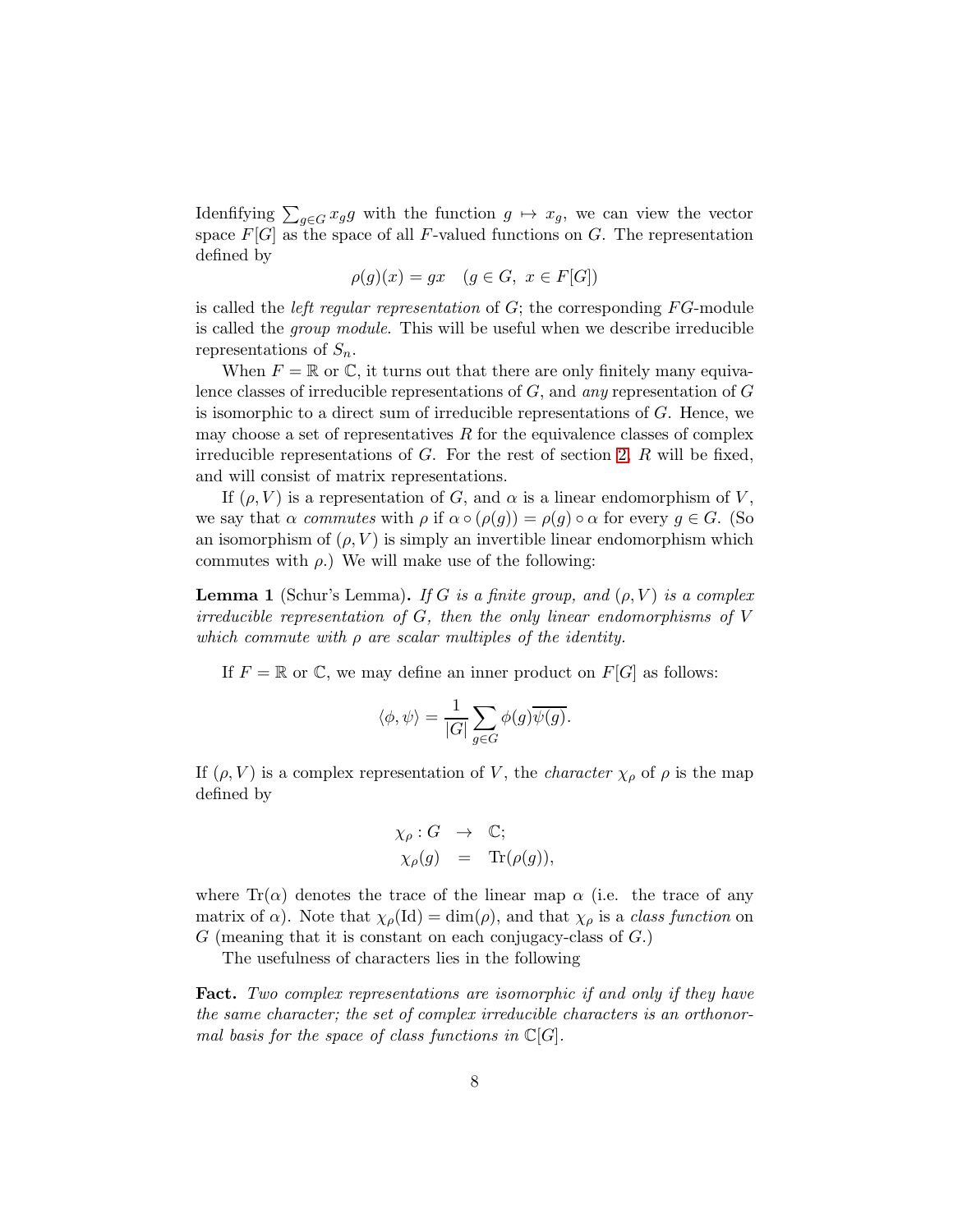If  $\rho$  is any complex representation of G, its character satisfies  $\chi_{\rho}(g^{-1}) =$  $\overline{\chi_{\rho}(g)}$  for every  $g \in G$ . In our case,  $G = S_n$ , so  $g^{-1}$  is conjugate to g for every g, and therefore  $\chi_{\rho}(g) = \chi_{\rho}(g)$ , i.e. all the characters are real-valued. The irreducible characters of  $S_n$  are therefore an orthonormal basis for the space of class functions on  $\mathbb{R}[S_n]$ .

Given two representations  $(\rho, V)$  and  $(\rho', V')$  of G, we can form their direct sum, the representation  $(\rho \oplus \rho', V \oplus V')$ , and their tensor product, the representation  $(\rho \otimes \rho', V \otimes V')$ . We have  $\chi_{\rho \oplus \rho'} = \chi_{\rho} + \chi_{\rho'}$ , and  $\chi_{\rho \otimes \rho'} = \chi_{\rho} \cdot \chi_{\rho'}$ .

## 2.2 Fourier transforms and convolutions

In this section, we recall the basic notions of Fourier analysis on finite non-Abelian groups. For more background, see for example [\[28\]](#page-46-1). Noting that the normalization chosen differs in various texts, we set out our convention below.

**Definition 2.** Let G be a finite group, and let  $f, g : G \to \mathbb{R}$  be two realvalued functions on G. Their convolution  $f * q$  is the real-valued function defined by

$$
f * g(t) = \frac{1}{|G|} \sum_{s \in G} f(ts^{-1})g(s) \quad (t \in G).
$$
 (1)

**Definition 3.** The Fourier transform of a real-valued function  $f: G \to \mathbb{R}$ is a matrix-valued function on irreducible representations; its value at the irreducible representation  $\rho$  is the matrix

$$
\widehat{f}(\rho) = \frac{1}{|G|} \sum_{s \in G} f(s)\rho(s).
$$
\n(2)

We now recall two related formulas we will need: the Fourier transform of a convolution, and the Fourier inversion formula. If  $f, g : G \to \mathbb{R}$ , and  $\rho$ is an irreducible representation of  $G$ , then

$$
\widehat{f \ast g}(\rho) = \widehat{f}(\rho)\widehat{g}(\rho). \tag{3}
$$

The Fourier transform is invertible; we have:

$$
f(s) = \sum_{\rho \in R} \dim(\rho) \text{Tr} \left[ \widehat{f}(\rho) \rho(s^{-1}) \right]. \tag{4}
$$

In other words, the Fourier transform contains all the information about a function  $f$ .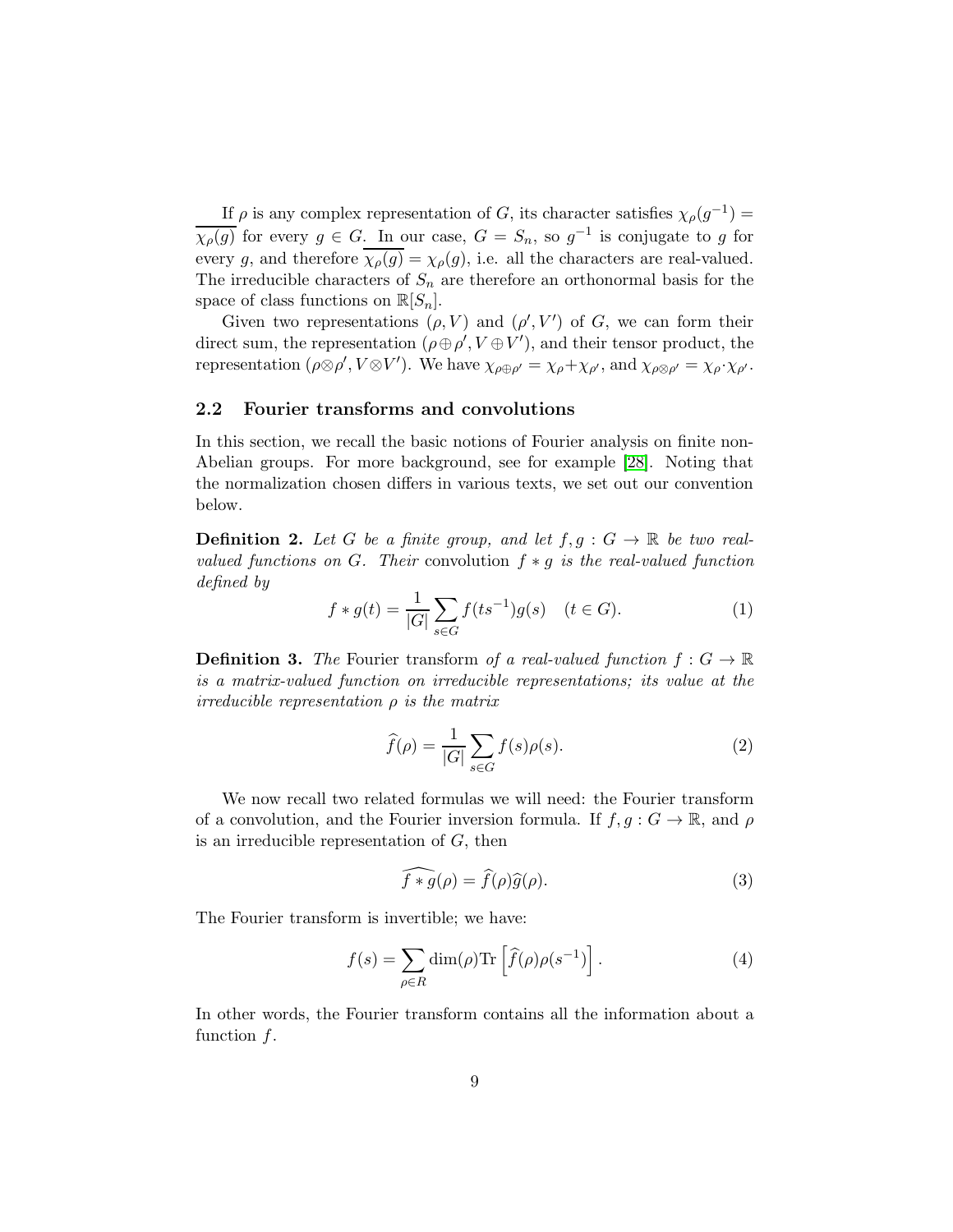## <span id="page-9-1"></span>2.3 Cayley Graphs

Recall that if G is a group, and  $X \subset G$  is inverse-closed, the Cayley graph on G generated by X is the graph with vertex-set G and edge-set  $\{u, v\} \in$  $G^{(2)}: uv^{-1} \in X$ ; it is sometimes denoted by Cay $(G, X)$ . In fact, we will only be considering cases where  $G = S_n$  and X is a union of conjugacy classes (i.e., X is conjugation-invariant).

The relevance of this notion to our problem stems from the following observation. Consider the Cayley graph  $\Gamma_1$  on  $S_n$  generated by the set of fixed-point free permutations,

$$
FPF = \{ \sigma \in S_n : \sigma(i) \neq i \,\,\forall i \in [n] \}.
$$

As observed in section [1.1,](#page-1-1) a 1-intersecting family of permutations is precisely an independent set in this graph. More generally, a k-intersecting family of permutations is precisely an independent set in the Cayley graph  $\Gamma_k$  on  $S_n$  with generating set

 $\text{FPF}_k = \{ \sigma \in S_n : \sigma \text{ has at most } k \text{ fixed points} \}.$ 

For any real matrix  $A \in \mathbb{R}[G \times G]$ , the *left action* of A on  $\mathbb{R}[G]$  is defined as follows:

$$
(Af)(\sigma) = \sum_{\tau \in G} A_{\sigma,\tau} f(\tau).
$$

The main observation of this subsection is that the adjacency matrix of a Cayley graph operates on functions in  $\mathbb{R}[G]$  by convolution with the characteristic function of the generating set.

**Theorem 9.** Let G be a finite group, let  $X \subset G$  be inverse-closed, let  $Cay(G, X)$  be the Cayley graph on G generated by X, and let A be the adjacency matrix of  $Cay(G, X)$ . Then for any function  $f: G \to \mathbb{R}$ ,

<span id="page-9-0"></span>
$$
Af = |G|(1_X * f). \tag{5}
$$

 $\Box$ 

*Proof.* For any  $f \in \mathbb{R}[G]$ , and any  $\sigma \in G$ , we have

$$
(Af)(\sigma) = \sum_{\tau \in G} A_{\sigma,\tau} f(\tau) = \sum_{\tau \in G} 1_X(\sigma \tau^{-1}) f(\tau) = |G|(1_X * f)(\sigma),
$$

as required.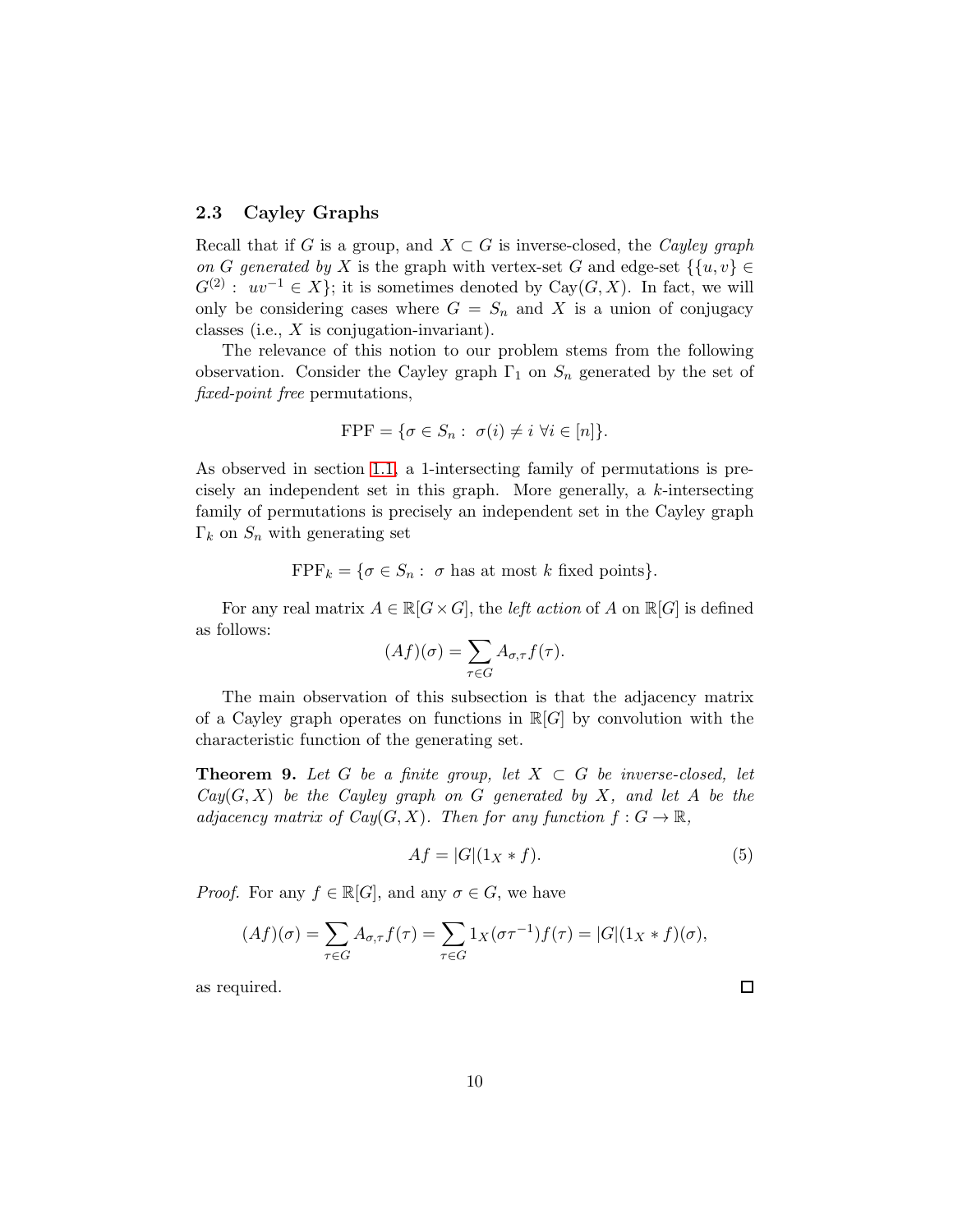Taking the Fourier transform of both sides of [\(5\)](#page-9-0), we obtain:

<span id="page-10-0"></span>
$$
\widehat{Af} = |G| \cdot \widehat{1_X} \widehat{f}.\tag{6}
$$

We will see shortly that if  $X$  is conjugation-invariant, as in our case, then  $1_x$  is a scalar matrix, so [\(6\)](#page-10-0) essentially reveals all eigenfunctions of the operator  $A$ : it is well known that for any finite group  $G$ , the entries of the matrices of a complete set of complex irreducible representations of G form an orthogonal basis for the space of all complex-valued functions on G. So in our case, these are also a complete set of eigenfunctions of A.

<span id="page-10-1"></span>Theorem 10 (Schur; Babai; Diaconis, Shahshahani; Roichman; others [\[3,](#page-44-3) [7,](#page-44-4) [26\]](#page-46-2)). Let G be a finite group, and let R be a complete set of complex irreducible matrix representations of G, as above. Let  $X \subset G$  be inverseclosed and conjugation-invariant, and let  $Cay(G, X)$  be the Cayley graph on G with generating set X. Let A be the adjacency matrix of  $Cay(G, X)$ . For any  $\rho \in R$ , and any  $i, j \leq \dim(\rho)$ , consider the function  $\rho_{ij}(\sigma) = \rho(\sigma)_{ij}$ . Then  $\{\rho_{ij}\}_{\rho,i,j}$  is a complete set of eigenvectors of A. Furthermore, the eigenvalue of  $\rho_{ij}$  is

<span id="page-10-2"></span>
$$
\lambda_{\rho} = \frac{1}{\dim(\rho)} \sum_{\tau \in X} \chi_{\rho}(\tau) = \frac{|G| \langle \chi_{\rho}, 1_X \rangle}{\dim(\rho)},\tag{7}
$$

which depends only on  $\rho$ .

Proof. Note that, due to [\(6\)](#page-10-0), the claim regarding eigenvectors will follow immediately once we have shown that  $\widehat{1_X}(\rho)$  is a scalar matrix for every irreducible representation  $\rho$ . To do this, we will show that  $1_X(\rho)$  commutes with every  $\rho(\sigma)$ , which will imply the result (by Schur's Lemma.) Indeed, for every  $\sigma \in G$ ,

$$
\rho(\sigma)^{-1} \widehat{1_X}(\rho) \rho(\sigma) = \rho(\sigma^{-1}) \widehat{1_X}(\rho) \rho(\sigma)
$$
  
\n
$$
= \frac{1}{|G|} \sum_{\tau \in G} \rho(\sigma^{-1}) \rho(\tau) 1_X(\tau) \rho(\sigma)
$$
  
\n
$$
= \frac{1}{|G|} \sum_{\tau \in X} \rho(\sigma^{-1} \tau \sigma)
$$
  
\n
$$
= \frac{1}{|G|} \sum_{\tau \in X} \rho(\tau)
$$
  
\n
$$
= \widehat{1_X}(\rho),
$$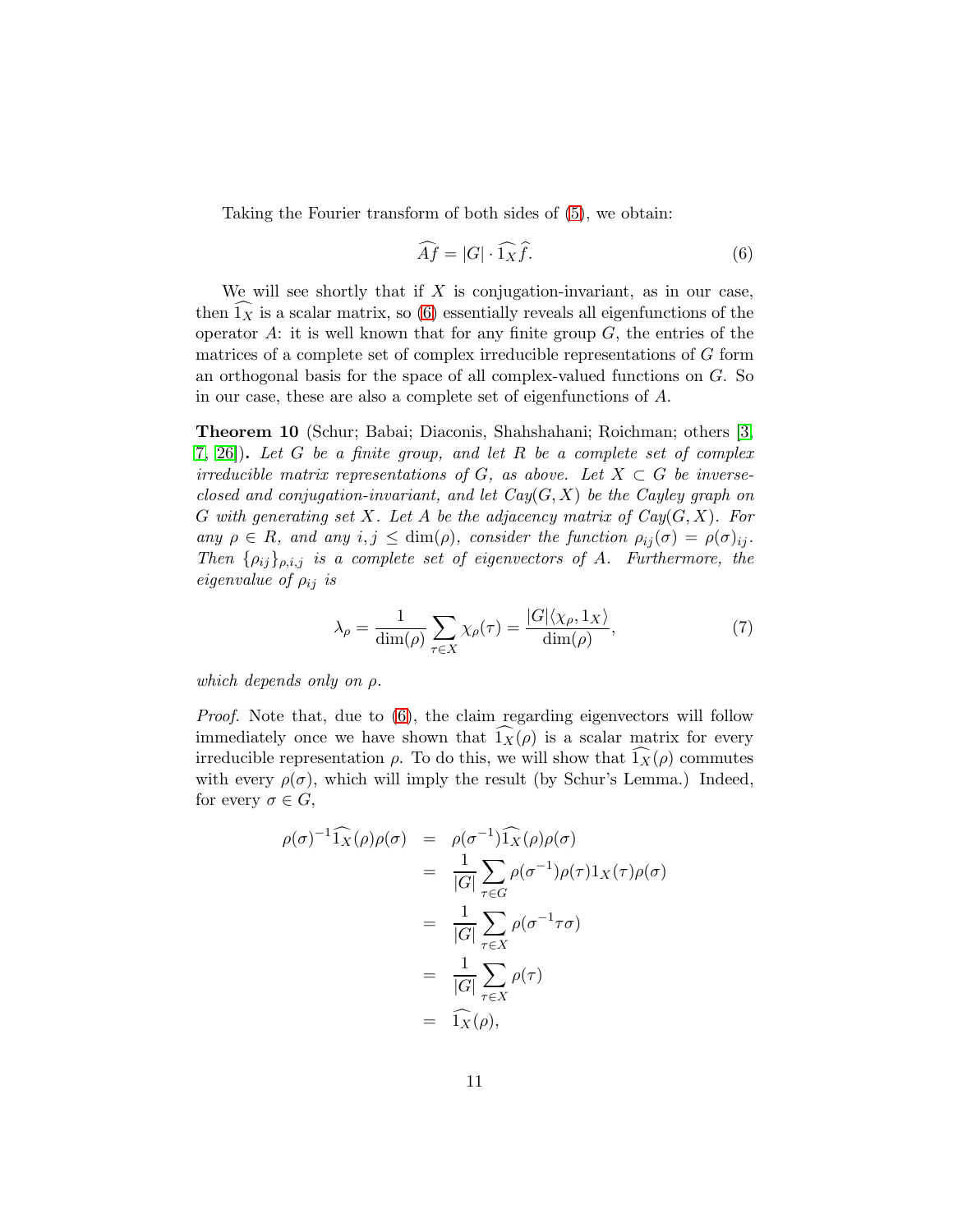where we have used the fact that  $X$  is conjugation-invariant for the fourth equality. Hence, by Schur's Lemma,  $1_X(\rho)$  is indeed a scalar matrix; write  $1_X(\rho) = c_\rho I$ . To calculate  $c_\rho$ , note that for any  $i \leq \dim(\rho)$ ,

$$
c_{\rho} = \frac{1}{|G|} \sum_{\tau \in X} 1_X(\tau) \rho_{i,i}(\tau).
$$

Summing over  $i$ , we obtain:

$$
c_{\rho} \dim(\rho) = \frac{1}{|G|} \sum_{\tau \in X} \text{Tr}[\rho(\tau)] = \frac{1}{|G|} \sum_{\tau \in X} \chi_{\rho}(\tau).
$$

From [\(6\)](#page-10-0),  $\lambda_{\rho} = |G| c_{\rho}$ , completing the proof.

#### 2.4 Hoffman's bound

First, a word regarding normalization, as this is always a potential source of confusion when doing Fourier analysis. Given a graph  $G$ , we use the uniform probability measure on the vertex-set  $V$  of  $G$ , not the counting measure. The uniform measure induces the following inner product on  $\mathbb{R}[V]$ :

$$
\langle f, g \rangle = \frac{1}{|V|} \sum_{v \in V} f(v)g(v);
$$

this induces the Euclean norm

$$
||f||_2 = \sqrt{\langle f, f \rangle}.
$$

If  $G = (V, E)$  is a graph, the *adjacency matrix A* of G is defined by

$$
A_{v,w} = 1_{\{vw \in E(G)\}} \quad (v, w \in V(G)).
$$

This is a real, symmetric,  $n \times n$  matrix, so there exists an orthonormal system of n eigenvectors of A, which forms a basis for  $\mathbb{R}[V]$ . (Note that the eigenvalues of  $A$  are often referred to as the eigenvalues of  $G$ .)

Hoffman [\[17\]](#page-45-8) observed the following useful bound on the measure of an independent set in a regular graph, in terms of the eigenvalues of the graph:

<span id="page-11-0"></span>**Theorem 11.** [\[17\]](#page-45-8) Let  $G = (V, E)$  be a d-regular, n-vertex graph. Let A be the adjacency matrix of G. Let  $\{v_1, v_2, \ldots, v_n\}$  be an orthonormal system of eigenvectors of A, with corresponding eigenvalues  $d = \lambda_1 \geq \lambda_2 \geq \ldots \geq \lambda_n =$ 

 $\Box$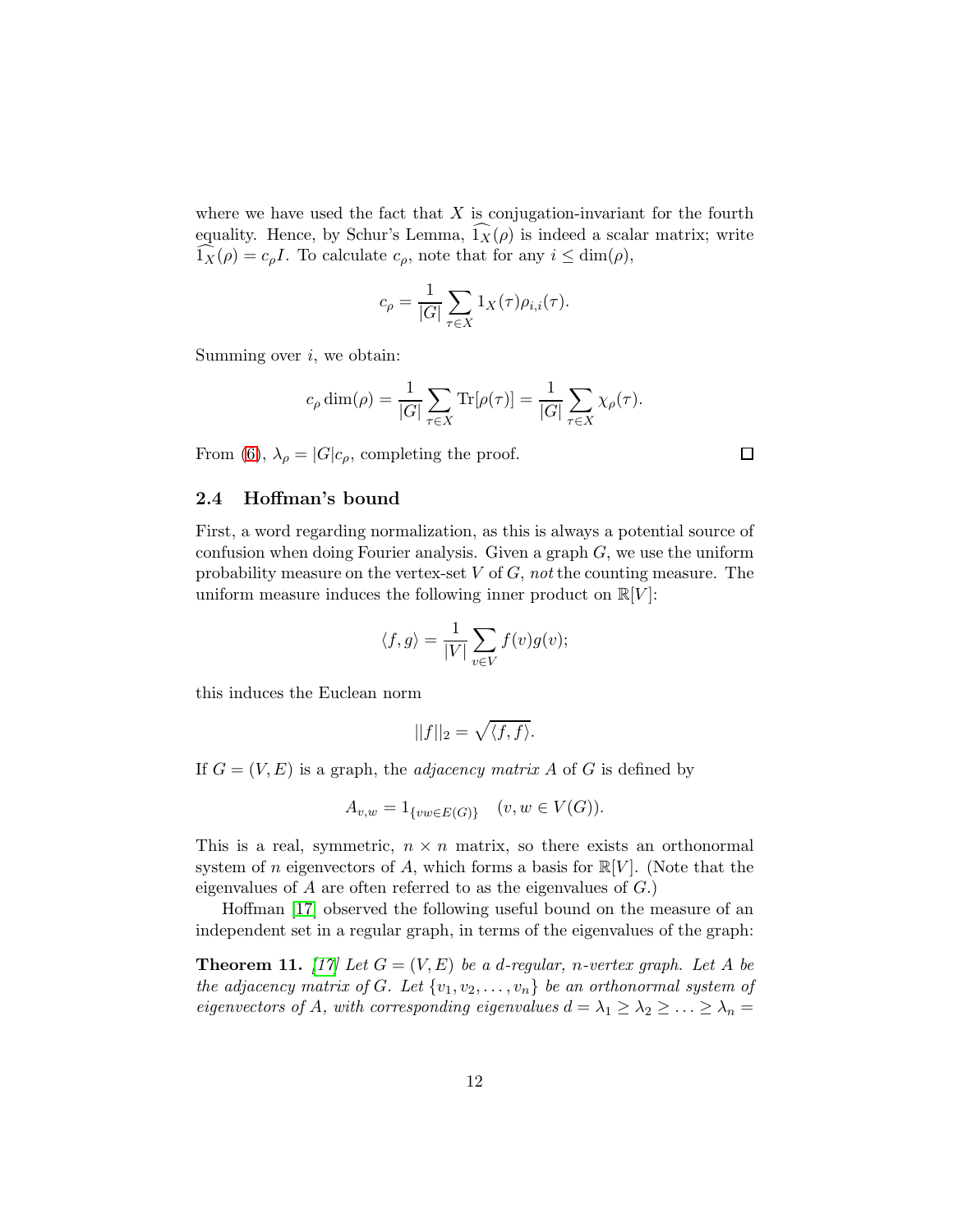$\lambda_{\min}$  (so that  $v_1$  is the all-1's vector). If  $I \subset V$  is an independent set in  $G$ , then

<span id="page-12-1"></span>
$$
\frac{|I|}{|V|} \le \frac{-\lambda_{\min}}{\lambda_1 - \lambda_{\min}}.\tag{8}
$$

If equality holds, then

$$
1_I \in Span(\{v_1\} \cup \{v_i : \lambda_i = \lambda_{\min}\})\,.
$$

*Proof.* Let  $f = 1_I$ , and let  $\alpha = \frac{|I|}{|V|}$  $\frac{|I|}{|V|}$ . Observe that

$$
f^t A f = \sum_{v,w \in I} A_{v,w} = 2e(G[I]) = 0,
$$

since  $I$  is independent. Write  $f$  as a linear combination of the eigenvectors:

$$
f = \sum_{i=1}^{n} a_i v_i.
$$

Then  $\alpha = \langle f, v_1 \rangle = a_1$ . Moreover, by Parseval's identity, we have  $\sum_i a_i^2 =$  $||f||_2^2 = \alpha$ . Now,

$$
0 = f^t A f = \sum_{i=1}^n a_i^2 \lambda_i \ge a_1^2 \lambda_1 + \sum_{i=2}^n a_i^2 \lambda_{\min} = \alpha^2 \lambda_1 + (\alpha - \alpha^2) \lambda_{\min}.
$$

Rearranging gives [\(8\)](#page-12-1). If equality holds, then  $a_i \neq 0$  implies that  $i = 1$  or  $\lambda_i = \lambda_{\min}$ , completing the proof.  $\lambda_i = \lambda_{\min}$ , completing the proof.

A variant of Hoffman's theorem, which will be crucial for us, comes from weighting the edges of the graph  $G$  with real (possibly negative) weights.

<span id="page-12-0"></span>**Theorem 12.** Let  $G = (V, E)$  be an n-vertex graph. Let  $G_1, \ldots, G_t$  be regular, spanning subgraphs of G, all having  $\{v_1, v_2 \ldots, v_n\}$  as an orthonormal system of eigenvectors (where  $v_1$  is the all-1's vector). Let  $\lambda_i^{(j)}$  $\binom{U}{i}$  be the eigenvalue of  $v_i$  in  $G_j$ . Let  $\beta_1, \ldots, \beta_t \in \mathbb{R}$ , and let  $\lambda_i = \sum_j \beta_j \lambda_i^{(j)}$  $i^{(J)}$ , and let  $\lambda_{\min} = \min_i \lambda_i$ . If  $I \subset V$  is an independent set in G, then

<span id="page-12-2"></span>
$$
\frac{|I|}{|V|} \le \frac{-\lambda_{\min}}{\lambda_1 - \lambda_{\min}}.\tag{9}
$$

If equality holds, then

$$
1_I \in Span\left(\{v_1\} \cup \{v_i : \lambda_i = \lambda_{\min}\}\right).
$$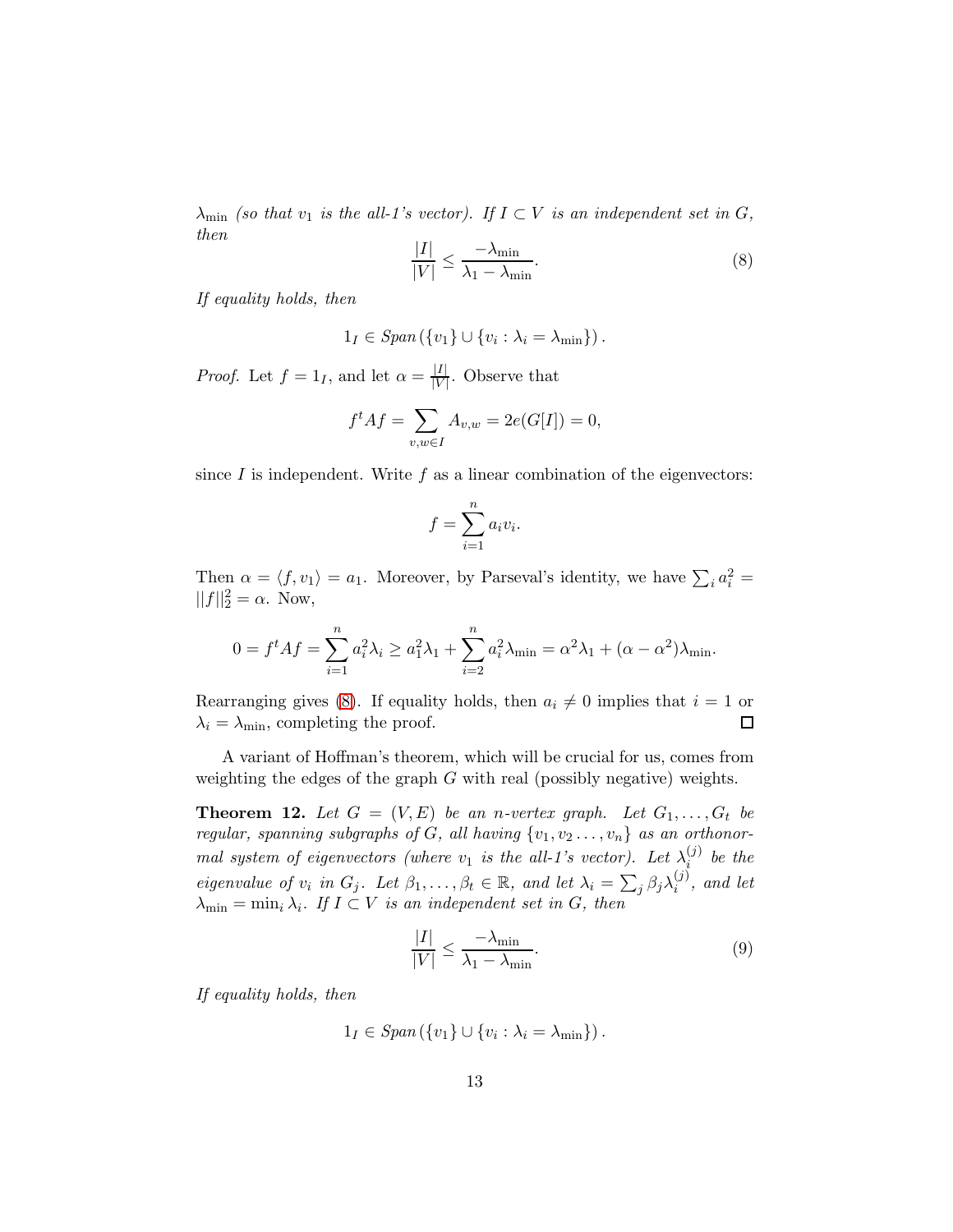Proof. The proof is a simple generalization of that of Theorem [11.](#page-11-0) For each j, let  $A_j$  be the adjacency matrix of  $G_j$ , and let  $A = \sum_j \beta_j A_j$ . We have

$$
0 = ft A f = \sum_{j=1}^{t} \beta_j f^t A_j f = \sum_{j=1}^{t} \beta_j \sum_{i=1}^{n} a_i^2 \lambda_i^{(j)} = \sum_{i=1}^{n} a_i^2 \lambda_i
$$
  
\n
$$
\geq \lambda_1 a_1^2 + \sum_{i} a_i^2 \lambda_{\min} = \alpha^2 \lambda_1 + (\alpha - \alpha^2) \lambda_{\min}.
$$

Rearranging gives [\(9\)](#page-12-2). If equality holds, then  $a_i \neq 0$  implies that  $i = 1$ <br> $\lambda_i = \lambda_{\min}$ , completing the proof. or  $\lambda_i = \lambda_{\min}$ , completing the proof.

We may think of the  $\lambda_i$ 's above as the eigenvalues of the linear combination of graphs

$$
Y = \sum_{j=1}^{t} \beta_j G_j.
$$

The corresponding linear combination of adjacency matrices

$$
A = \sum_{j=1}^t \beta_j A_j
$$

is a so-called *pseudo-adjacency matrix* for  $G$ , meaning a symmetric matrix such that  $A_{v,w} = 0$  whenever  $vw \notin E(G)$ ; the  $\lambda_i$ 's are the eigenvalues of A.

Finally, we will need the following cross-independent version of Hoffman's Theorem. Variants of this theorem can be found in several sources, e.g. [\[2\]](#page-44-5).

<span id="page-13-0"></span>**Theorem 13.** Let  $G = (V, E)$  be a d-regular, n-vertex graph, and let  $\{v_1, v_2, \ldots, v_n\}$  be an orthonormal system of eigenvectors of G, with corresponding eigenvalues  $d = \lambda_1, \lambda_2, \ldots, \lambda_n$  ordered by descending absolute value (so that  $v_1$  is again the all-1's vector). Let  $I, J \subset V$  be (not necessarily disjoint) sets of vertices in G such that there are no edges of G between I and J. Then

$$
\sqrt{\frac{|I|}{|V|} \cdot \frac{|J|}{|V|}} \le \frac{|\lambda_2|}{\lambda_1 + |\lambda_2|}.\tag{10}
$$

If equality holds, then

$$
1_I, 1_J \in Span(\{v_1\} \cup \{v_i : |\lambda_i| = |\lambda_2|\})\,.
$$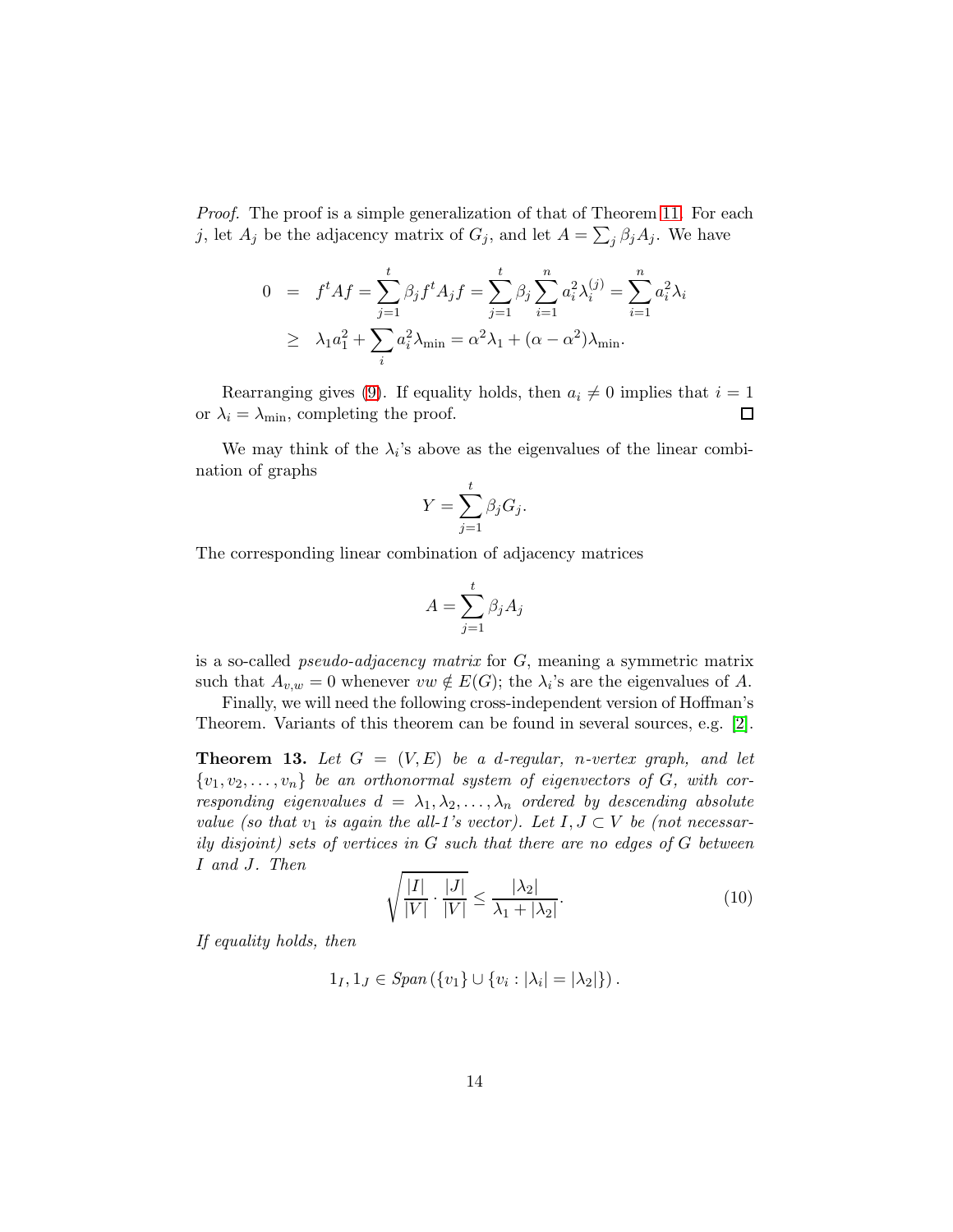*Proof.* Let  $f$  and  $g$  be the characteristic functions of  $I$  and  $J$  respectively. As in the proof of Hoffman's Theorem, write

$$
f = \sum_{i=1}^{n} a_i v_i, \ g = \sum_{i=1}^{n} b_i v_i.
$$

Let  $\alpha = \frac{|I|}{|V|}$  $\frac{|I|}{|V|}, \beta = \frac{|J|}{|V|}$  $\frac{|J|}{|V|}$ . We have

$$
0 = 2e(I, J) = f^t A g = \sum_{i=1}^n a_i b_i \lambda_i = \alpha \beta \lambda_1 + \sum_{i=2}^n a_i b_i \lambda_i.
$$
 (11)

Hence, by the Cauchy-Schwarz inequality,

$$
\alpha \beta \lambda_1 = \left| \sum_{i=2}^n a_i b_i \lambda_i \right| \leq \sum_{i=2}^n |a_i b_i \lambda_i| \leq |\lambda_2| \sqrt{\alpha - \alpha^2} \sqrt{\beta - \beta^2}.
$$

Rearranging gives

$$
\sqrt{\frac{\alpha\beta}{(1-\alpha)(1-\beta)}} \le \frac{|\lambda_2|}{\lambda_1}.
$$

Recall the AM-GM inequality for two real variables (see for example [\[15\]](#page-45-9)):

$$
(\alpha + \beta)/2 \ge \sqrt{\alpha \beta}.
$$

This implies that

$$
(1 - \alpha)(1 - \beta) = 1 - \alpha - \beta + \alpha\beta \le 1 - 2\sqrt{\alpha\beta} + \alpha\beta = (1 - \sqrt{\alpha\beta})^2,
$$

and therefore

$$
\sqrt{(1-\alpha)(1-\beta)} \le 1 - \sqrt{\alpha\beta}.
$$

Hence,

$$
\frac{\sqrt{\alpha\beta}}{1-\sqrt{\alpha\beta}}\leq \frac{|\lambda_2|}{\lambda_1}.
$$

Rearranging gives

$$
\sqrt{\alpha\beta} \le \frac{|\lambda_2|}{\lambda_1 + |\lambda_2|},
$$

 $\rightarrow$ 

as required. The case of equality is dealt with as in the original Hoffman theorem.  $\Box$ 

Note that the generalization of Hoffman's theorem that we mention above holds, with the obvious modifications, in the cross-independent case.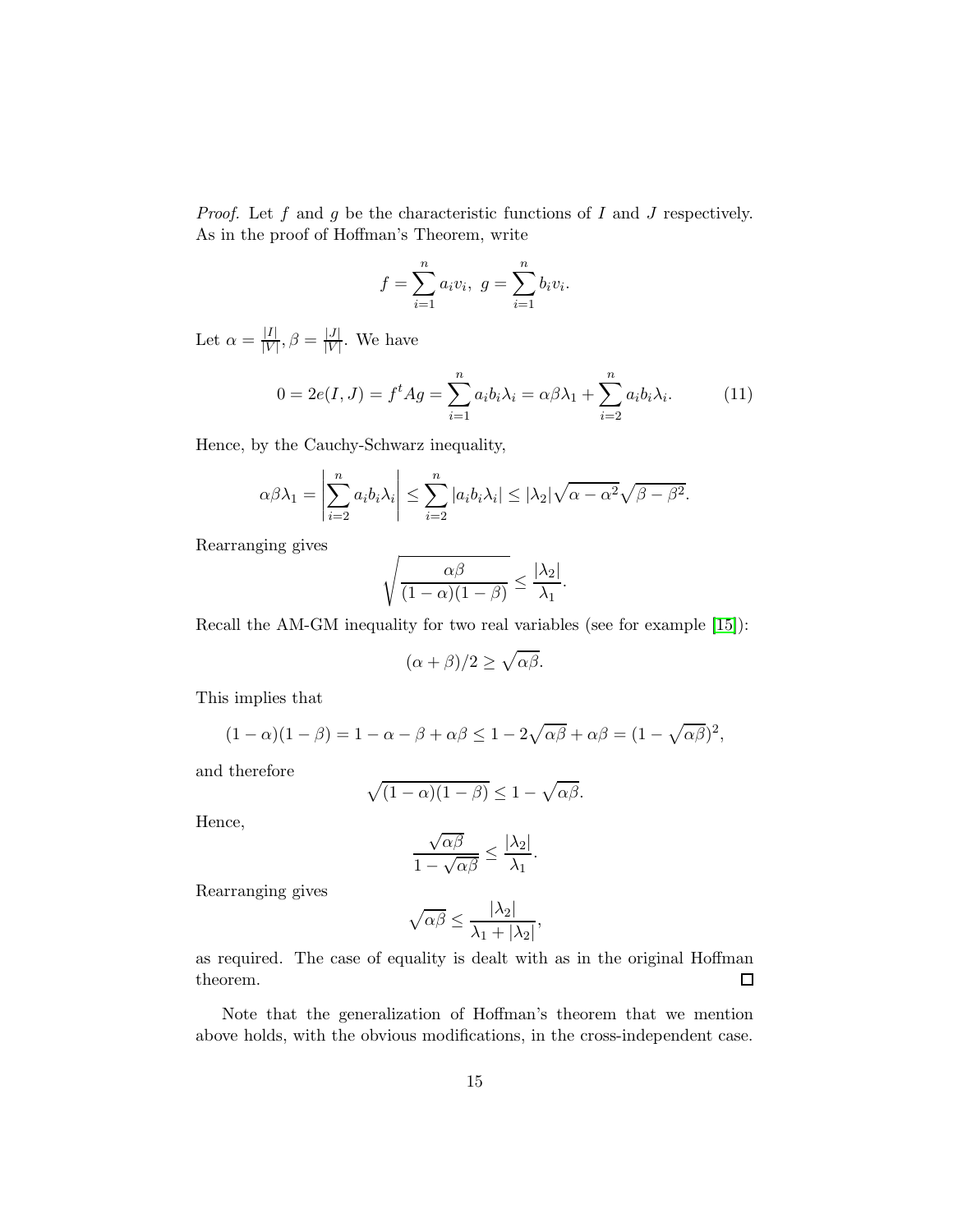# <span id="page-15-0"></span>3 Representation Theory of  $S_n$

In this section we gather all the necessary background and results regarding the representation theory of  $S_n$ . Readers familiar with the basics of this theory are invited to skip the following subsection.

### 3.1 Basics

Our treatment follows Sagan [\[27\]](#page-46-3).

A partition of n is a non-increasing sequence of integers summing to n, i.e. a sequence  $\lambda = (\lambda_1, \ldots, \lambda_k)$  with  $\lambda_1 \geq \lambda_2 \geq \ldots \geq \lambda_k$  and  $\sum_{i=1}^k \lambda_i = n$ ; we write  $\lambda \vdash n$ . For example,  $(3, 2, 2) \vdash 7$ ; we sometimes use the shorthand  $(3, 2, 2) = (3, 2^2)$ . The following two orders on partitions of *n* will be useful.

**Definition 4.** *(Dominance order)* Let  $\lambda = (\lambda_1, \ldots, \lambda_r)$  and  $\mu = (\mu_1, \ldots, \mu_s)$ be partitions of n. We say that  $\lambda \geq \mu$  ( $\lambda$  dominates  $\mu$ ) if  $\sum_{j=1}^{i} \lambda_i \geq \sum_{j=1}^{i} \mu_i$ for all i (where we define  $\lambda_i = 0$  for all  $i > r$ , and  $\mu_j = 0$  for all  $j > s$ ).

It is easy to see that this is a partial order.

**Definition 5.** (Lexicographic order) Let  $\lambda = (\lambda_1, \ldots, \lambda_r)$  and  $\mu = (\mu_1, \ldots, \mu_s)$ be partitions of n. We say that  $\lambda > \mu$  if  $\lambda_j > \mu_j$ , where  $j = \min\{i \in [n] :$  $\lambda_i \neq \mu_i$ .

It is easy to see that this is a total order which extends the dominance order.

The cycle-type of a permutation  $\sigma \in S_n$  is the partition of n obtained by expressing  $\sigma$  as a product of disjoint cycles and listing its cycle-lengths in non-increasing order. The conjugacy-classes of  $S_n$  are precisely

$$
\{\sigma \in S_n: \text{ cycle-type}(\sigma) = \lambda\}_{\lambda \vdash n}.
$$

Moreover, there is an explicit one-to-one correspondence between irreducible representations of  $S_n$  (up to isomorphism) and partitions of n, which we now describe.

Let  $\lambda = (\lambda_1, \ldots, \lambda_k)$  be a partition of n. The Young diagram of  $\lambda$  is an array of  $n$  boxes, or cells, having  $k$  left-justified rows, where row  $i$  contains  $\lambda_i$  cells. For example, the Young diagram of the partition  $(3, 2^2)$  is: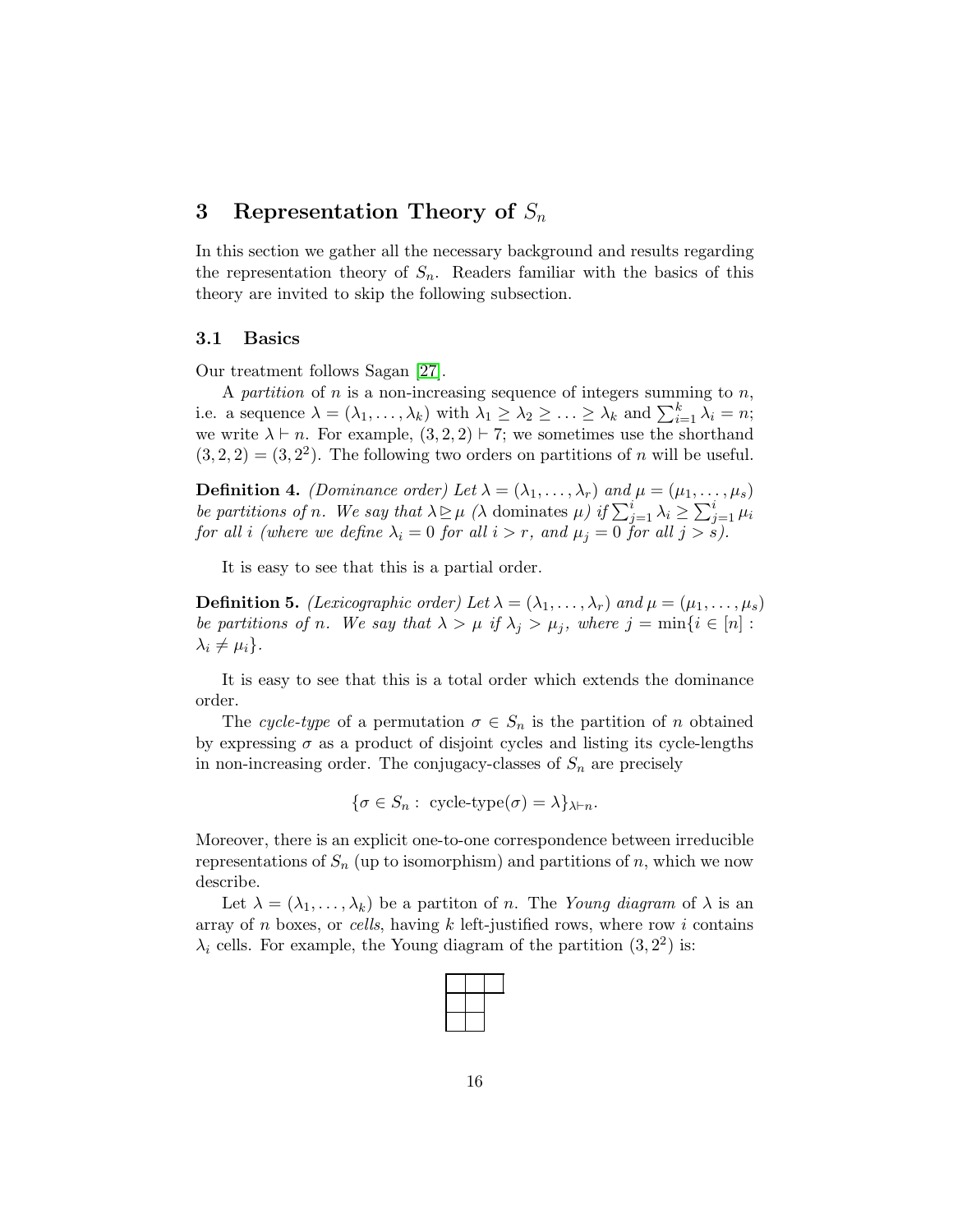If the array contains the numbers  $\{1, 2, \ldots, n\}$  inside the cells, we call it a  $\lambda$ -tableau, or a tableau of shape  $\lambda$ ; for example:

is a  $(3, 2^2)$ -tableau. Two  $\lambda$ -tableaux are said to be *row-equivalent* if they have the same numbers in each row; if a  $\lambda$ -tableau t has rows  $R_1, \ldots, R_l \subset [n]$ and columns  $C_1, \ldots, C_l \subset [n]$ , then we let  $R_t = S_{R_1} \times S_{R_2} \times \ldots \times S_{R_l}$  be the row-stablizer of t and  $C_t = S_{C_1} \times S_{C_2} \times \ldots \times S_{C_k}$  be the column-stabilizer.

A  $\lambda$ -tabloid is a  $\lambda$ -tableau with unordered row entries (or formally, a row-equivalence class of  $λ$ -tableaux); given a tableau t, we write [t] for the tabloid it produces. For example, the  $(3, 2^2)$ -tableau above produces the following  $(3, 2^2)$ -tabloid:

 $\begin{array}{cc} \{1 & 6 & 7\} \\ \{4 & 5\} \end{array}$  $\begin{array}{cc} \{4 & 5\} \\ \{2 & 3\} \end{array}$  $\{3\}$ 

Consider the natural permutation action of  $S_n$  on the set  $X^{\lambda}$  of all  $\lambda$ tabloids; let  $M^{\lambda} = \mathbb{R}[X^{\lambda}]$  be the corresponding permutation module, i.e. the real vector space with basis  $X^{\lambda}$  and  $S_n$  action given by extending the permutation action linearly. In general,  $M^{\lambda}$  is reducible. However, we can describe a complete set of real irreducible representations, as follows.

If t is a tableau, let  $\kappa_t = \sum_{\pi \in C_t} \text{sgn}(\pi)\pi$ ; this is an element of the group module  $\mathbb{R}[S_n]$ . Let  $e_t = \kappa_t\{t\}$ . This is a  $(\pm 1)$ -linear combination of tabloids, so is an element of  $M^{\lambda}$ ; we call the  $e_t$ 's polytabloids.

**Definition 6.** Let  $\mu$  be a partition of n. The Specht module  $S^{\mu}$  is the submodule of  $M^{\mu}$  spanned by the  $\mu$ -polytabloids:

 $S^{\mu} = Span\{e_t : t \text{ is a } \mu\text{-}tabloid\}.$ 

<span id="page-16-0"></span>Theorem 14. The Specht modules are a complete set of pairwise inequivalent, irreducible representations of  $S_n$ .

Hence, any irreducible representation  $\rho$  of  $S_n$  is isomorphic to some  $S^{\lambda}$ ; in this case, we say that  $\rho$  has Young diagram  $\lambda$ . For example,  $S^{(n)} = M^{(n)}$ is the trivial representation;  $M^{(1^n)}$  is the left-regular representation, and  $S^{(1^n)}$  is the sign representation sgn.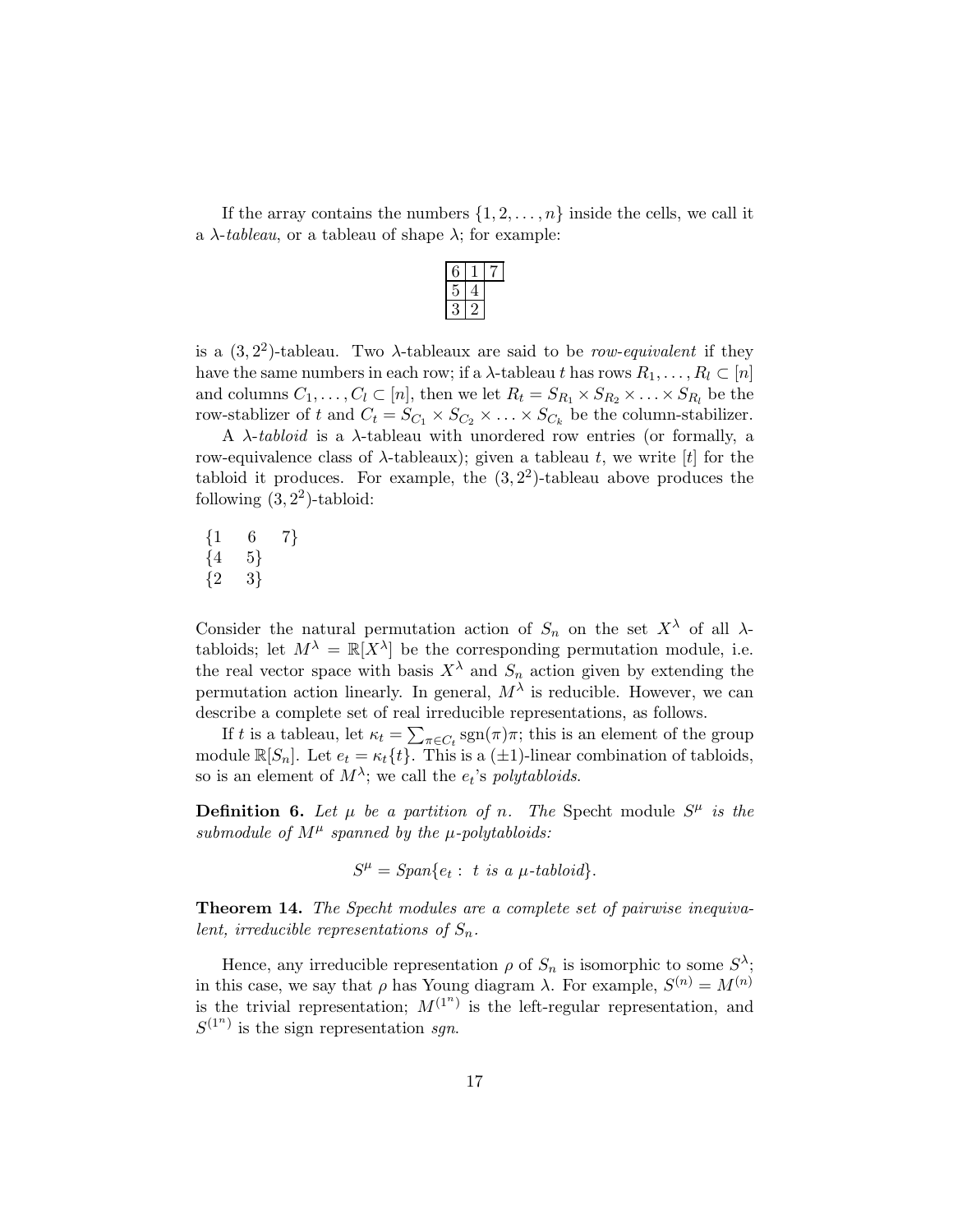From now on we will write  $[\lambda]$  for the equivalence class of the irreducible representation  $S^{\lambda}$ ,  $\chi_{\lambda}$  for the character  $\chi_{S^{\lambda}}$ , and  $\xi_{\lambda}$  for the character of  $M^{\lambda}$ . Notice that the set of  $\lambda$ -tabloids forms a basis for  $M^{\lambda}$ , and therefore  $\xi_{\lambda}(\sigma)$ , the trace of the corresponding permutation representation, is precisely the number of  $\lambda$ -tableaux fixed by σ.

We now explain how the permutation modules  $M^{\mu}$  decompose into irreducibles.

**Definition 7.** Let  $\lambda, \mu$  be partitions of n. A  $\lambda$ -tableau is produced by placing a number between 1 and n in each cell of the Young diagram of  $\lambda$ ; if it has  $\mu_i$  i's  $(1 \leq i \leq n)$  it is said to have content  $\mu$ . A generalized  $\lambda$ -tableau is said to be semistandard if the numbers are non-decreasing along each row and strictly increasing down each column.

**Definition 8.** Let  $\lambda, \mu$  be partitions of n. The Kostka number  $K_{\lambda,\mu}$  is the number of semistandard generalized  $\lambda$ -tableaux with content  $\mu$ .

<span id="page-17-0"></span>**Theorem 15.** (Young's rule) Let  $\mu$  be a partition of n. Then the permutation module  $M^{\mu}$  decomposes as

$$
M^{\mu} \cong \oplus_{\lambda \vdash n} K_{\lambda,\mu} S^{\lambda}.
$$

Hence,

$$
\xi_{\mu} = \sum_{\lambda \vdash n} K_{\lambda, \mu} \chi_{\lambda}.
$$

For example,  $M^{(n-1,1)}$ , which corresponds to the natural permutation action of  $S_n$  on  $[n]$ , decomposes as

$$
M^{(n-1,1)} \cong S^{(n-1,1)} \oplus S^{(n)},
$$

and therefore  $\xi_{(n-1,1)} = \chi_{(n-1,1)} + 1$ .

The restriction of an irreducible representation of  $S_n$  to the subgroup  $\{\sigma \in S_n : \sigma(i) = i \; \forall i > n - k\} = S_{n-k}$  can be decomposed into irreducible representations of  $S_{n-k}$  as follows:

<span id="page-17-1"></span>**Theorem 16.** (The branching rule.) Let  $\alpha$  be a partition of  $n - k$ , and  $\lambda$  a partition of n. We write  $\alpha \subset^{k} \lambda$  if the Young diagram of  $\alpha$  can be produced from that of  $\lambda$  by sequentially removing k corners (so that after removing the ith corner, we have the Young diagram of a partition of  $n-i$ .) Let  $a_{\alpha,\lambda}$ be the number of ways of doing this; then we have

$$
[\lambda] \downarrow S_{n-k} = \sum_{\alpha \vdash n-k \colon \, \alpha \subset^k \lambda} a_{\alpha,\lambda}[\alpha],
$$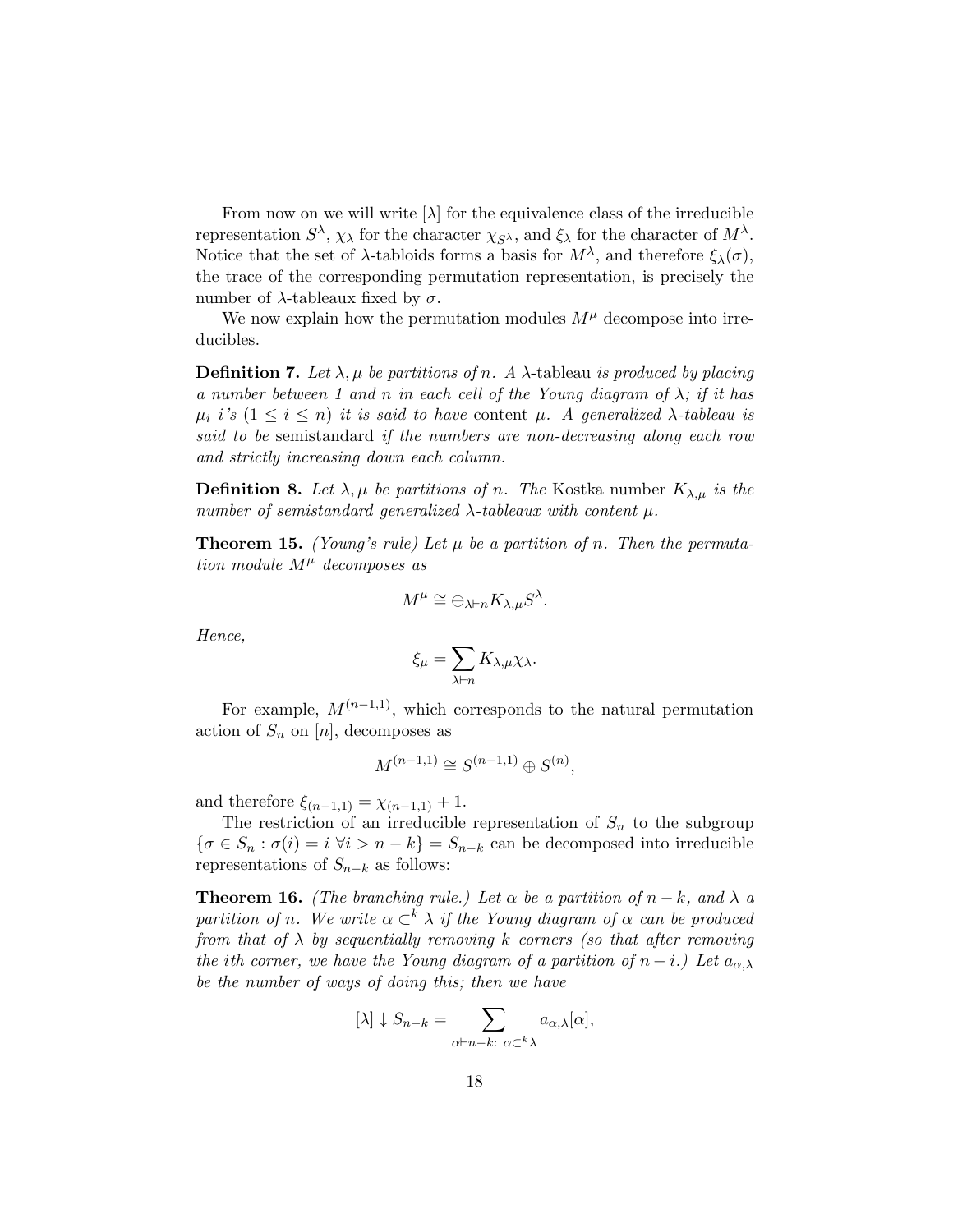and therefore

$$
\chi_{\lambda} \downarrow S_{n-k} = \sum_{\alpha \vdash n-k \colon \alpha \subset^k \lambda} a_{\alpha,\lambda} \chi_{\alpha}.
$$

**Definition 9.** Let  $\lambda = (\lambda_1, \ldots, \lambda_k)$  be a partition of n; if its Young diagram has columns of lengths  $\lambda'_1 \geq \lambda'_2 \geq \ldots \geq \lambda'_l \geq 1$ , then the partition  $\lambda^t =$  $(\lambda'_1 \ldots, \lambda'_l)$  is called the transpose of  $\lambda$ , as its Young diagram is the transpose of that of  $\lambda$ .

<span id="page-18-3"></span>**Theorem 17.** Let  $\lambda$  be a partition of  $[n]$ ; then  $[\lambda] \otimes [1^n] = [\lambda^t]$ . Hence,  $\chi_{\lambda^t} = \chi_{\lambda} \cdot sgn$ , and  $\dim[\lambda] = \dim[\lambda^t]$ .

**Definition 10.** The hook of a cell  $(i, j)$  in the Young diagram of a partition  $\mu$  is  $H_{i,j} = \{(i,j') : j' \geq j\} ∪ \{(i',j) : i' \geq i\}$ . The hook length of  $(i,j)$  is  $h_{i,j} = |H_{i,j}|.$ 

**Theorem 18** (Frame, Robinson, Thrall [\[9\]](#page-44-6)). If  $\lambda$  is a partition of n with hook lengths  $(h_{i,j})$ , then

<span id="page-18-0"></span>
$$
\dim[\lambda] = \frac{n!}{\prod_{i,j} h_{i,j}}.\tag{12}
$$

#### 3.2 Lemmas regarding representations and characters

In this subsection we state and prove several lemmas regarding representations of  $S_n$  and their characters; these will be instrumental in proving our main theorem.

#### 3.2.1 Dimensions of irreducible representations

<span id="page-18-2"></span>**Lemma 2.** Let  $k \in \mathbb{N}$ . Then there exists  $E_k > 0$  depending on k alone such that for any irreducible representation  $[\lambda]$  of  $S_n$  with all rows and columns of length greater than  $n - k$ , dim $[\lambda] \ge E_k n^{k+1}$ .

To prove this lemma, we need two simple claims dealing with irreducible representations with a relatively long row or column, and a separate result dealing with the rest.

<span id="page-18-1"></span>**Claim 1.** Let  $[\lambda]$  be an irreducible representation whose first row or column is of length  $n-t$ . Then

$$
\dim[\lambda] \ge \binom{n}{t} e^{-t}.\tag{13}
$$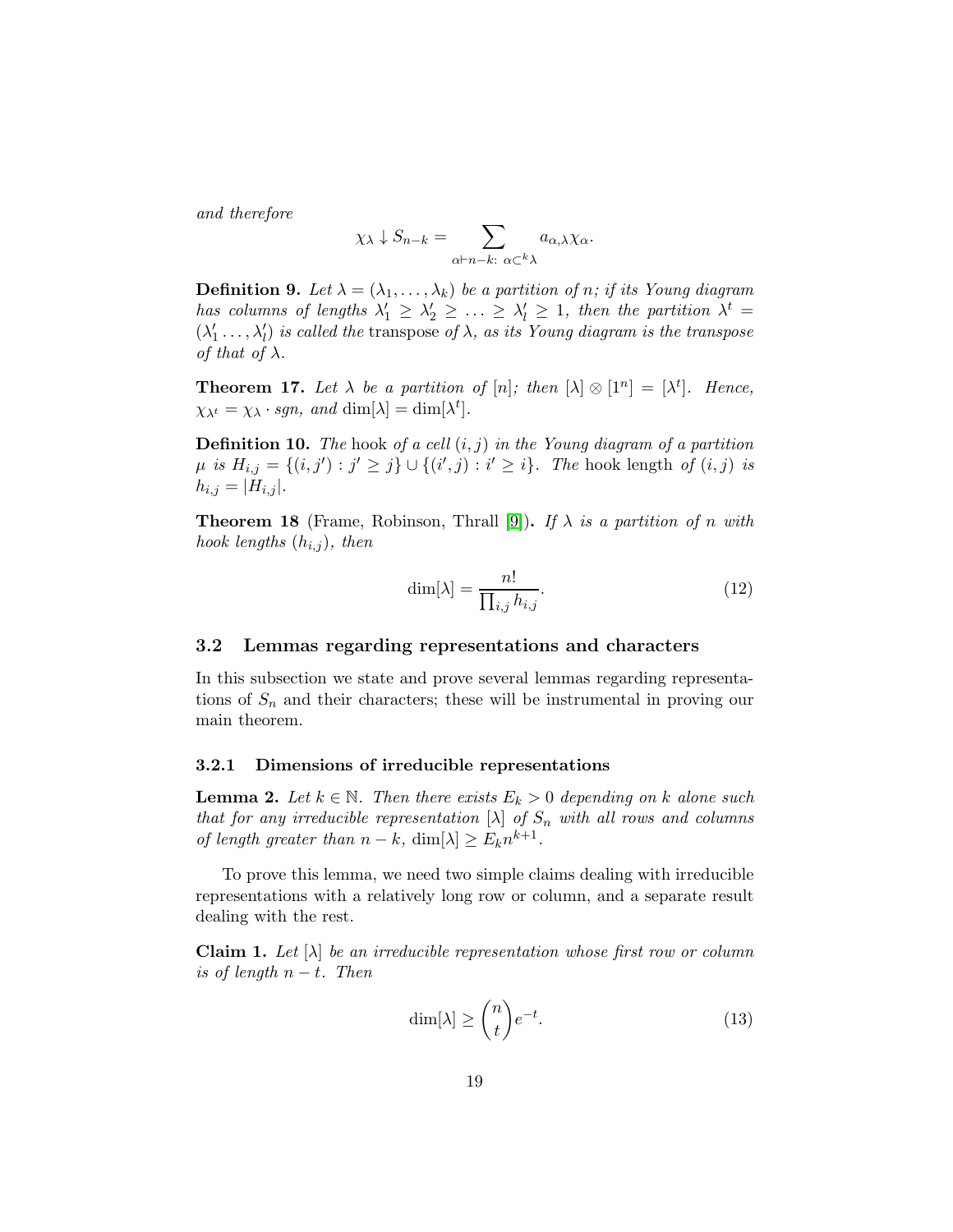*Proof.* Note that if  $\lambda$  has first column of length  $n - t$ , then  $\lambda^t$  has first row of length  $n - t$ . Since  $\dim[\lambda] = \dim[\lambda^t]$ , we may assume that  $\lambda$  has first row of length  $n - t$ .

By the hook formula [\(12\)](#page-18-0), it suffices to prove that

$$
\prod_{i,j} h_{i,j} \le t!(n-t)!e^t.
$$

Delete the first row  $R_1$  of the Young diagram of  $\lambda$ ; the resulting Young diagram  $D$  corresponds to a partition of  $t$ , and therefore a representation of  $S_t$ , which has dimension

$$
\frac{t!}{\prod_{(i,j)\in D}h_{i,j}}\geq 1.
$$

Hence,

$$
\prod_{(i,j)\in D} h_{i,j} \le t!.
$$

We now bound the product of the hook lengths of the cells in the first row; this is of the form

$$
\prod_{(i,j)\in R_1} h_{i,j} = \prod_{j=1}^{n-t} (j+c_j),
$$

where  $\sum_{j=1}^{n-t} c_j = t$ . Using the AM/GM inequality, we obtain:

$$
\prod_{j=1}^{n-t} \frac{j+c_j}{j} = \prod_{j=1}^{n-t} \left(1 + \frac{c_j}{j}\right)
$$
\n
$$
\leq \left(\sum_{j=1}^{n-t} \frac{1 + \frac{c_j}{j}}{n-t}\right)^{n-t}
$$
\n
$$
\leq \left(\frac{n-t + \sum_{j=1}^{n-t} c_j}{n-t}\right)^{n-t}
$$
\n
$$
= \left(1 + \frac{t}{n-t}\right)^{n-t}
$$
\n
$$
< e^t.
$$

Hence,

$$
\prod_{i,j} h_{i,j} \le t!(n-t)!e^t,
$$

as desired.

 $\Box$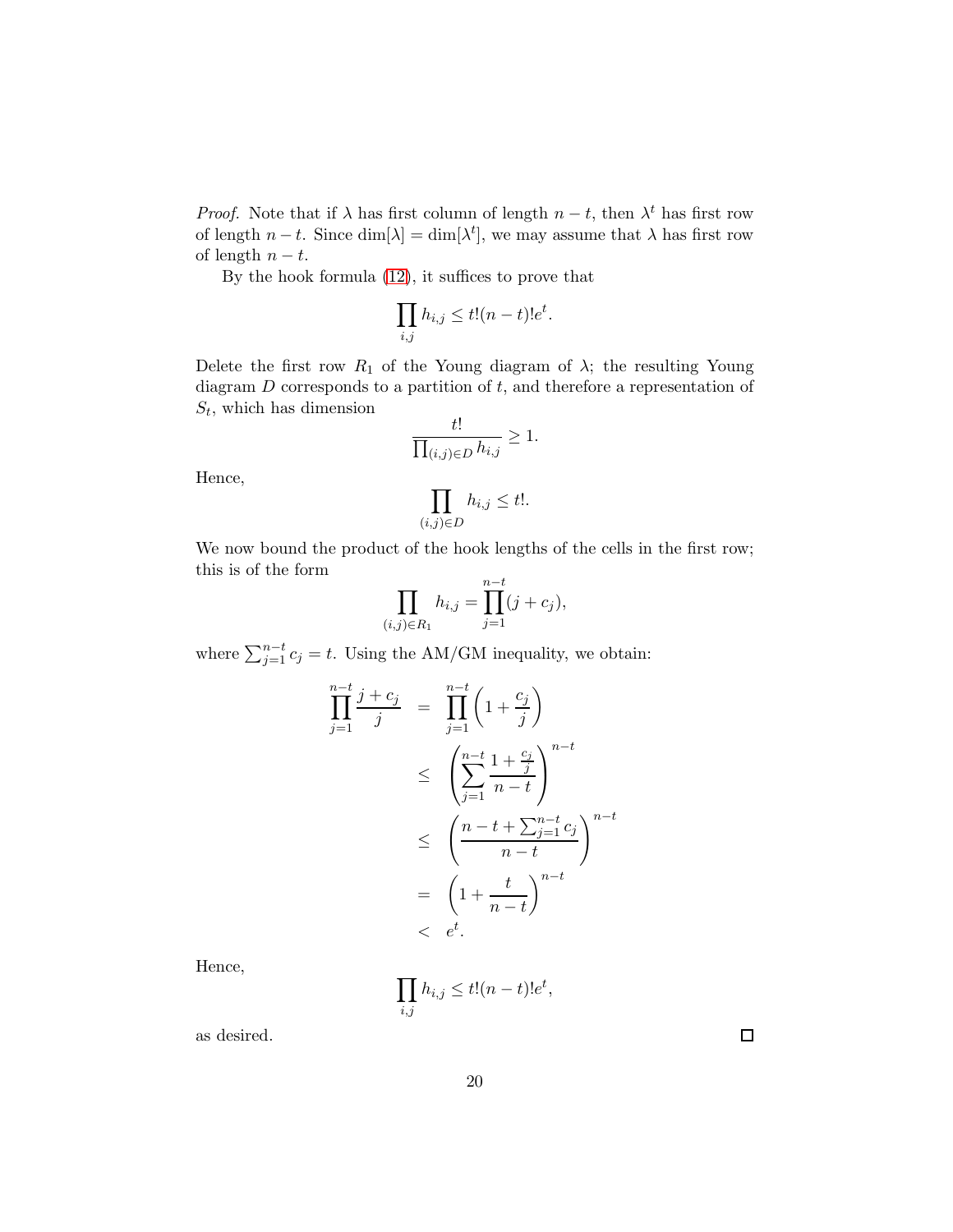Note that, if t is suffiently small depending on  $n, \binom{n}{t}$  $\binom{n}{t}e^{-t}$  is an increasing function of t:

<span id="page-20-0"></span>Claim 2. Let  $L(n,t) = \binom{n}{t}$  $t(t)$  $e^{-t}$ . Then  $L(n,t) \le L(n,t+1)$  for all  $t \le$  $(n-e)/(e+1)$ .

Proof. Observe that

$$
\frac{L(n,t)}{L(n,t+1)} = \frac{e(t+1)}{n-t}.
$$

Solving for when this expression is at most 1 proves the claim.

口

For the representations not covered by Claim [1,](#page-18-1) we use the following.

<span id="page-20-1"></span>**Theorem 19** ([\[24\]](#page-46-4)). If  $\alpha, \epsilon > 0$ , then there exists  $N(\alpha, \epsilon) \in \mathbb{N}$  such that for all  $n > N(\alpha, \epsilon)$ , any irreducible representation  $[\lambda]$  of  $S_n$  which has all rows and columns of length at most  $n/\alpha$  has

$$
\dim[\lambda] \geq (\alpha - \epsilon)^n.
$$

The proof of Lemma [2](#page-18-2) is now immediate.

*Proof of Lemma [2:](#page-18-2)* If the partition  $\lambda$  contains a row or column of length between  $n - (n - e)/(e + 1)$  $n - (n - e)/(e + 1)$  $n - (n - e)/(e + 1)$  and  $n - k - 1$ , then by Claims 1 and [2,](#page-20-0)

$$
\dim[\lambda] \ge e^{-(k+1)} \binom{n}{k+1} \ge E_k n^{k+1},
$$

provided we choose  $E_k > 0$  sufficiently small. Otherwise, the conditions of Theorem [19](#page-20-1) hold with  $\alpha = (e+1)/e-\epsilon'$  for some small  $\epsilon' > 0$ , and therefore, by Theorem [19,](#page-20-1)

$$
\dim[\lambda] \ge n^{k+1},
$$

provided *n* is sufficiently large depending on  $k$ , completing the proof.  $\Box$ 

#### 3.2.2 Character tables and their minors

We will be working with certain minors of the character table of  $S_n$ . The following lemmas imply that certain related matrices are upper-triangular with 1's all along the diagonal.

<span id="page-20-2"></span>**Lemma 3.** If  $\lambda, \mu$  are partitions of n, let  $K_{\lambda, \mu}$  denote the Kostka number, the number of semistandard  $\lambda$ -tableaux of content  $\mu$ . If  $K_{\lambda,\mu} \geq 1$ , then  $\lambda \geq \mu$ . Moreover,  $K_{\lambda,\lambda} = 1$  for all  $\lambda$ .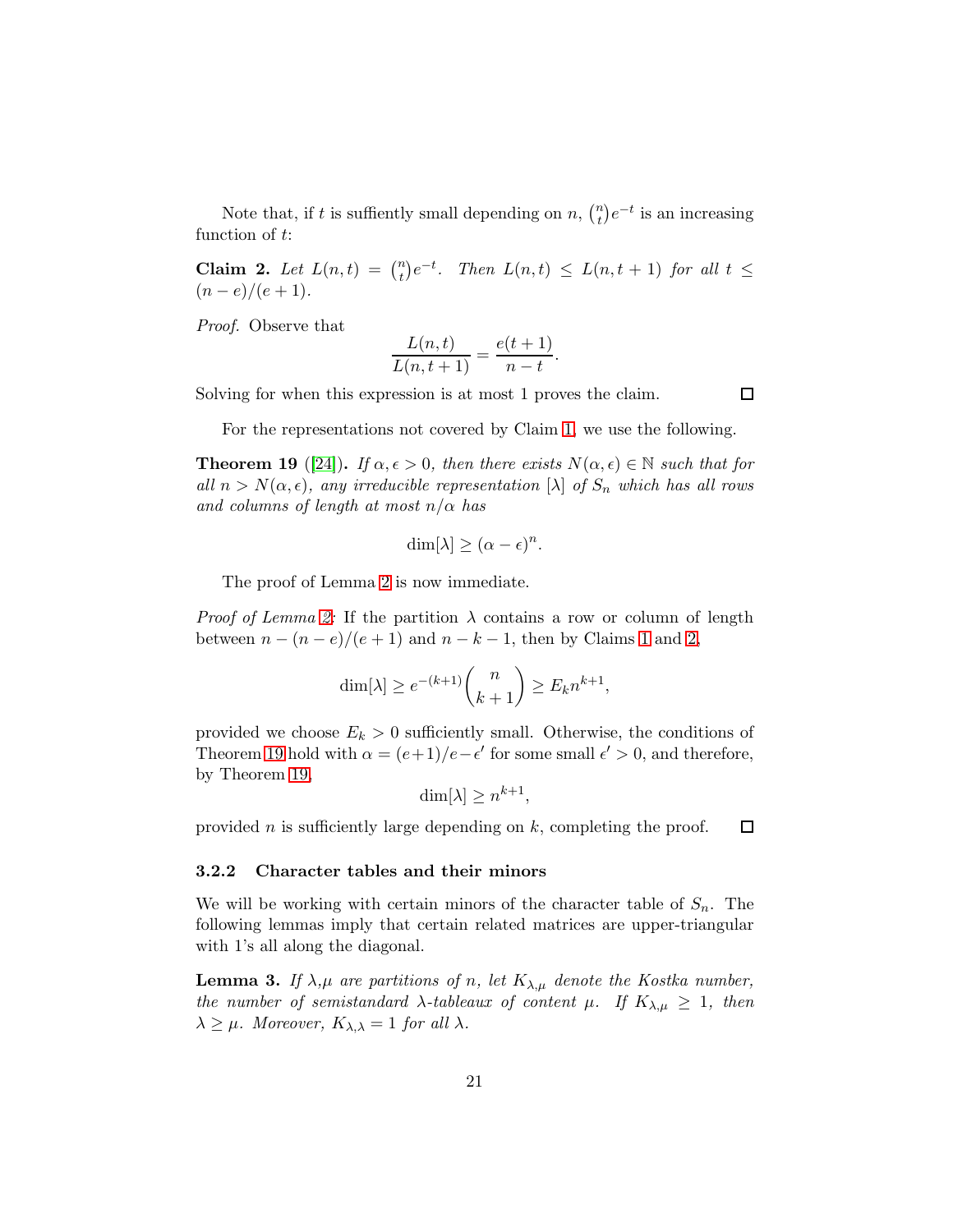*Proof.* Observe that if there exists a semistandard generalized  $\lambda$ -tableau of content  $\mu$ , then all  $\mu_i$  *i*'s must appear in the first *i* rows, so  $\sum_{j=0}^{i} \mu_j \leq$  $\sum_{j=0}^{i} \lambda_j$  for each i. Hence,  $\lambda \geq \mu$ . Since the lexicographic order extends the dominance order, it follows that  $\lambda \geq \mu$ . Observe that the generalized λ-tableau with  $\lambda_i$  is in the ith row is the unique semistandard generalized λ-tableau of content  $\lambda$ , so  $K_{\lambda,\lambda} = 1$  for every partition  $\lambda$ .  $\Box$ 

<span id="page-21-0"></span>**Lemma 4.** Let  $\lambda$  be a partition of n, and let  $\xi_{\lambda}$  be the character of the permutation module  $M^{\lambda}$ . Let  $\sigma \in S_n$ . If  $\xi_{\lambda}(\sigma) \neq 0$ , then cycle-type $(\sigma) \leq \lambda$ . Moreover, if cycle-type $(\sigma) = \lambda$ , then  $\xi_{\lambda}(\sigma) = 1$ .

*Proof.* The set of  $\lambda$ -tabloids is a basis for the permutation module  $M^{\lambda}$ . Thus,  $\xi_{\lambda}(\sigma)$ , which is the trace of the corresponding representation on the permutation  $\sigma$ , is simply the number of  $\lambda$ -tabloids fixed by  $\sigma$ . If  $\xi_{\lambda}(\sigma) \neq 0$ , then  $\sigma$  fixes some  $\lambda$ -tabloid [t]. Hence, every row of length l in [t] is a union of the sets of numbers in a collection of disjoint cycles of total length  $l$  in  $\sigma$ . Thus, the cycle-type of  $\sigma$  is a refinement of  $\lambda$ , and therefore cycle-type $(\sigma) \triangleleft \lambda$ , as required. If  $\sigma$  has cycle-type  $\lambda$ , then it fixes just one  $\lambda$ -tabloid, the one whose rows correspond to the cycles of  $\sigma$ , so  $\xi_{\lambda}(\sigma) = 1$ . □

<span id="page-21-1"></span>**Theorem 20.** Let C be the character table of  $S_n$ , with rows and columns indexed by partitions / conjugacy classes in decreasing lexicographic order (so  $C_{\lambda,\mu} = \chi_{\lambda}(\sigma_{\mu})$  where  $\sigma_{\mu}$  is a permutation with cycle-type  $\mu$ , and the topleft corner of C is  $\chi_{(n)}(\sigma_{(n)})$ .) Then the contiguous square minor  $\tilde{C}$  of C with rows and columns  $\psi : \psi > (n - k, 1^k)$  is invertible and does not depend on *n*, provided  $n > 2k$ .

*Proof.* Let  $K$  be the Kostka matrix, and let  $D$  be the matrix of permutation characters,

$$
D_{\lambda,\mu} = \xi_{\lambda}(\sigma_{\mu}),\tag{14}
$$

where  $\sigma_{\mu}$  denotes a permutation with cycle-type  $\mu$ . Let  $\tilde{K}$  and  $\tilde{D}$  denote the top-left minor of  $K$  and  $D$  respectively (i.e. the minor with rows and columns  $\psi : \psi > (n-k, 1^k)$ .

Recall that by Young's rule (Theorem [15\)](#page-17-0), we have

$$
M^{\mu} \cong \bigoplus_{\lambda} K_{\lambda,\mu} S^{\lambda},\tag{15}
$$

and therefore

$$
\xi_{\mu} = \sum_{\lambda} K_{\lambda,\mu} \chi_{\lambda}.
$$
 (16)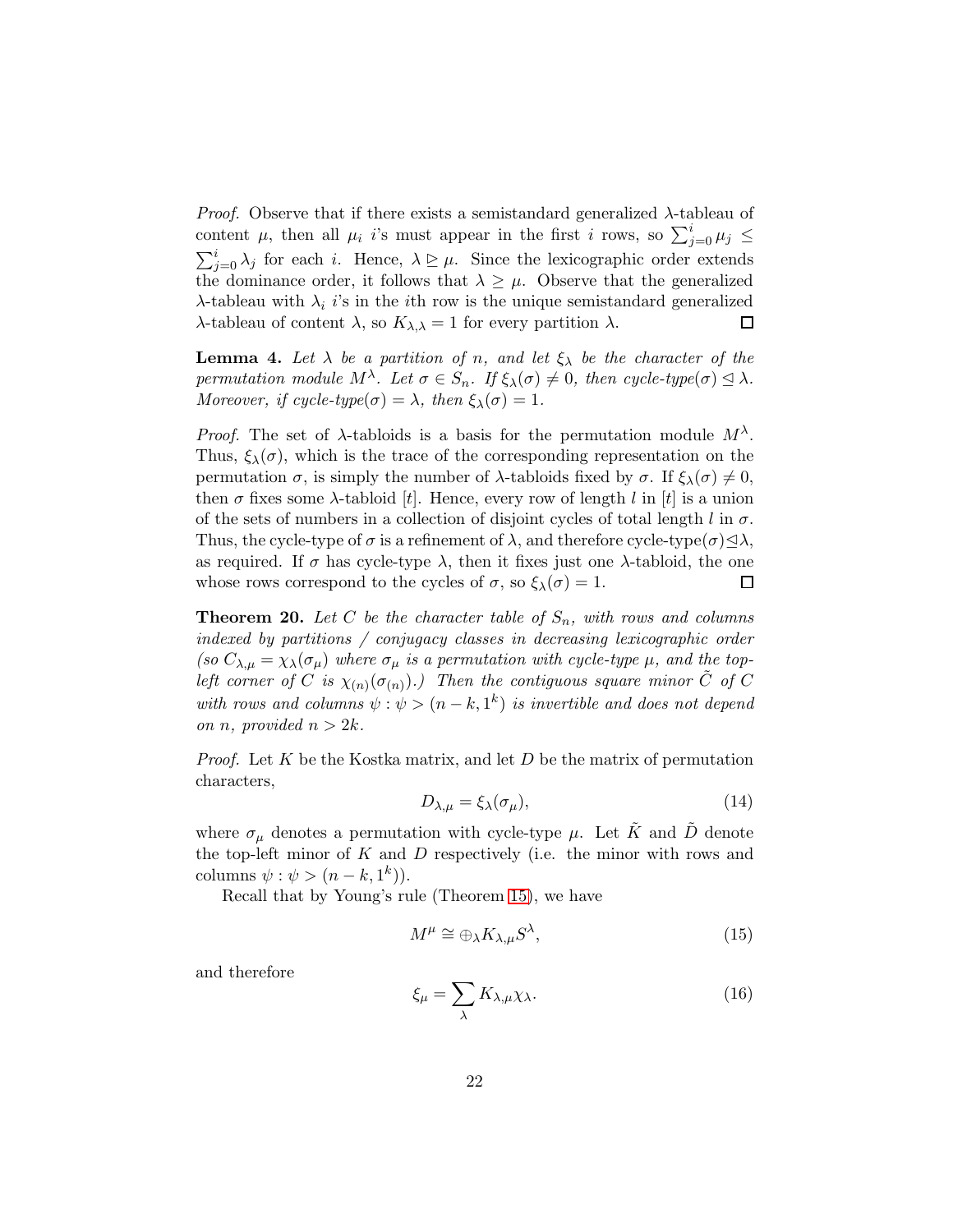Hence,

$$
(K^t C)_{\lambda,\mu} = \sum_{\tau} K_{\tau,\lambda} C_{\tau,\mu} = \sum_{\tau} K_{\tau,\lambda} \chi_{\tau}(\sigma_{\mu}) = \xi_{\lambda}(\sigma_{\mu}) = D_{\lambda,\mu},\tag{17}
$$

and therefore

<span id="page-22-0"></span>
$$
K^t C = D. \tag{18}
$$

Since the rows and columns of  $K$  are sorted in decreasing lexicographic order,  $K$  is upper-triangular with 1's all along the diagonal, by Lemma [3.](#page-20-2) Therefore,  $K<sup>t</sup>$  is lower-triangular with 1's all along the diagonal.

Since  $K^t$  is lower-triangular, in addition to [\(18\)](#page-22-0), we also have

$$
\tilde{K}^t \tilde{C} = \tilde{D}.\tag{19}
$$

Since  $\tilde{K}^t$  is lower-triangular with 1's all along the diagonal, it is invertible, and therefore

$$
\tilde{C} = (\tilde{K}^t)^{-1} \tilde{D}.
$$

By Lemma [4,](#page-21-0)  $\tilde{D}$  is upper-triangular with 1's all along the diagonal, and is therefore invertible. It follows that  $\tilde{C}$  is invertible also.

We will now show that  $\tilde{K}$  and  $\tilde{D}$  are independent of n, provided  $n > 2k$ ; this will prove that  $\tilde{C}$  is also independent of n.

Let  $\lambda > (n-k, 1^k)$  be a partition. Then  $\lambda_1 \geq n-k$ . Write  $\lambda' =$  $(\lambda_1 - (n - k), \lambda_2, \ldots)$ . (Note that this may not be a *bona fide* partition, as it may not be in non-increasing order.) Now the mapping  $\lambda \mapsto \lambda'$  has the same image over  $\{\lambda : \lambda > (n - k, 1^k)\}\$ for all  $n \geq 2k$ : namely, 'partitions' of  $k$  where the first row is not necessarily the longest.

We first consider K. Recall once again that  $K_{\lambda,\mu}$  is the number of semistandard  $\lambda$ -tableaux of content  $\mu$ . Let t be a semistandard  $\lambda$ -tableau of content  $\mu$ ; we now count the number of choices for t. Since the numbers in a semistandard tableau are strictly increasing down each column and nonincreasing along each row, and  $\mu_1 \geq n-k$ , we must always place 1's in the first  $n - k$  cells of the first row of t. We must now fill the rest of the cells with content  $\mu'$ . Provided  $n \geq 2k$ ,  $\mu'$  is independent of n, and the remaining cells in the first row have no cells below them, so the number of ways of doing this is independent of n. Hence, the entire minor  $\tilde{K}$  is independent of  $\overline{n}$ .

Now consider D. Recall that  $D_{\lambda,\mu} = \xi_{\lambda}(\sigma_{\mu})$  is simply the number of λ-tabloids fixed by σµ. To count these, first note that the numbers in the long cycle of  $\sigma$  (which has length at least  $n - k$ ) must all be in the first row of the  $\lambda$ -tabloid (otherwise the long cycle of  $\sigma$  must intersect two or more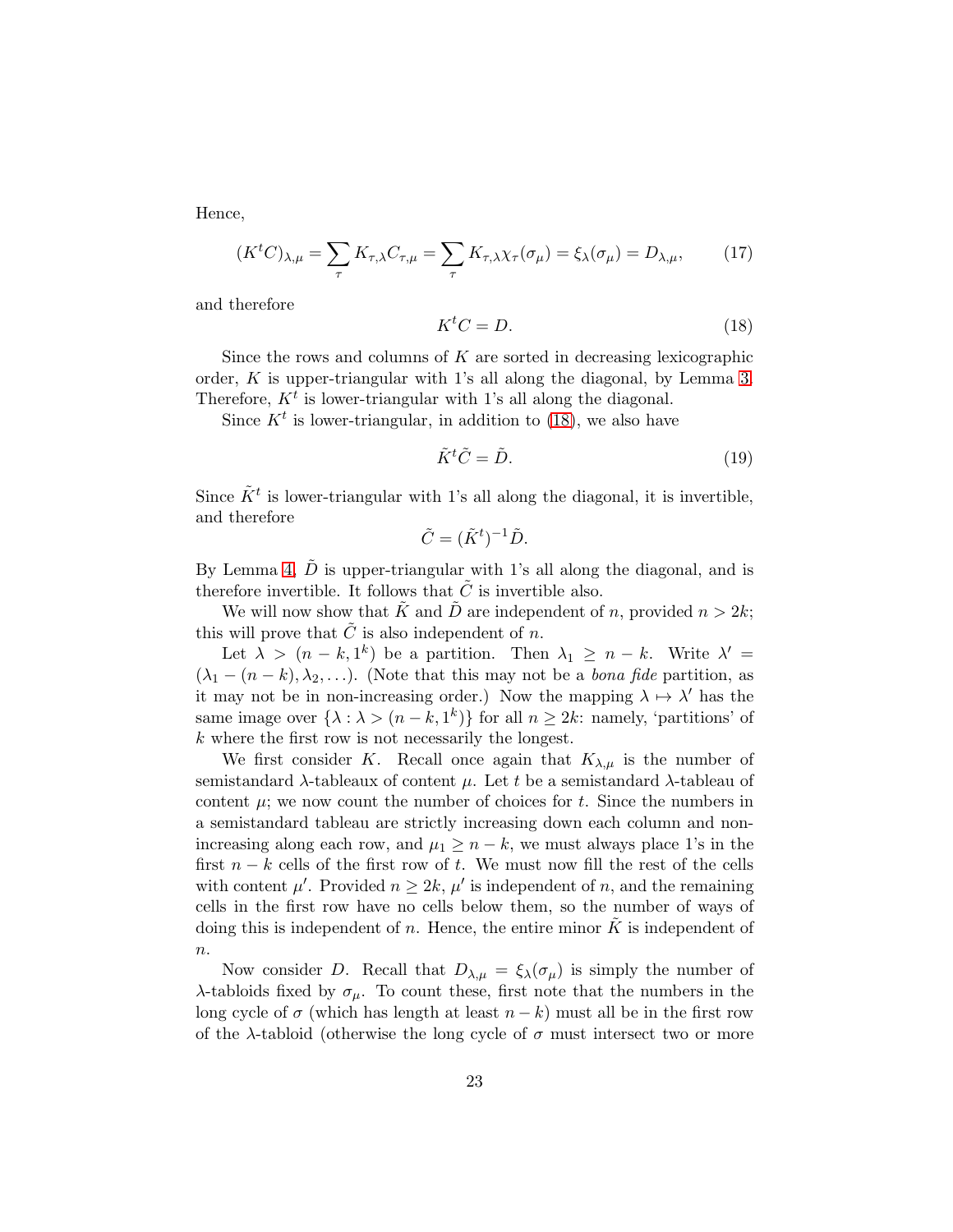rows, as  $n - k > k$ .) This leaves us with a  $(\lambda_1 - \mu_1, \lambda_2, \ldots, \lambda_r)$ -'tableau', which we need to fill with the remaining  $n - \mu_1$  elements in such a way that  $\sigma$  fixes it. It is easy to see that, again, the number of ways of doing this is independent of n. 口

In particular, if  $n \geq 2k$ , the number of partitions  $\lambda$  of n such that  $\lambda \geq (n-k, 1^k)$  is independent of *n*; we denote it by  $q_k$ . Note that

$$
q_k = \sum_{t=0}^k p_t,
$$

where  $p_t$  denotes the number of partitions of t.

We need a slightly more general result, which allows us to split some of the partitions.

<span id="page-23-1"></span>**Definition 11.** Assume that  $n > 3k + 1$ , and let  $\mu = (\mu_1, \ldots, \mu_r)$  be a partition of n with  $\mu_1 \geq n-k$ . We define

$$
Split(\mu) = (\mu_1 - k - 1, k + 1, \mu_2, \dots, \mu_r).
$$

It is easy to see that  $Split(\mu)$  is indeed a partition (i.e. it is in descending order). Further, exactly one of  $\mu$  and  $Split(\mu)$  is even.

<span id="page-23-0"></span>**Theorem 21.** Let C be as above, and let  $n > 3k + 1$ . Let  $\phi_1, \ldots, \phi_{q_k-1}$  be the partitions >  $(n - k, 1<sup>k</sup>)$ . Let  $\mu_1, \ldots, \mu_{q_k-1}$  be partitions such that, for each j, either  $\mu_j = \phi_j$  or else  $\mu_j = Split(\phi_j)$ . Then the square minor  $\check{C}$  of C with ith row  $\phi_i$  and jth column  $\mu_j$  is independent of the choices of the  $\mu_j$ 's, so is always equal to the top-left minor  $C$ .

*Proof.* It is easy to see that if  $\lambda, \mu > (n - k, 1^k)$ ,  $\sigma$  has cycle-type  $\mu$  and  $\sigma'$ has cycle-type Split( $\mu$ ), then in fact,  $\xi_{\lambda}(\sigma) = \xi_{\lambda}(\sigma')$ . (All rows of a  $\lambda$ -tabloid below the first have length at most k. Hence, if a permutation  $\sigma'$  with cycletype Split( $\mu$ ) fixes a  $\lambda$ -tabloid [t], the numbers in  $(\mu_1 - k - 1)$ -cycle and the  $(k+1)$ -cycle must all lie in the first row of [t]. It follows that a permutation  $\sigma$ produced by merging these two cycles of  $\sigma'$  fixes exactly the same  $\lambda$ -tabloids as  $\sigma'$  does.) Since the Kostka matrix K is upper-triangular with 1's all down the diagonal,  $\{\xi_{\lambda}: \lambda > (n-k, 1^k)\}\$ and  $\{\chi_{\lambda}: \lambda > (n-k, 1^k)\}\$ are bases for the same linear space, and therefore

$$
\chi_\lambda(\sigma)=\chi_\lambda(\sigma')
$$

for each  $\lambda > (n - k, 1^k)$ . Thus,

$$
C_{\lambda, \text{Split}(\mu)} = C_{\lambda, \mu} \quad \forall \lambda, \mu > (n - k, 1^k),
$$

as required.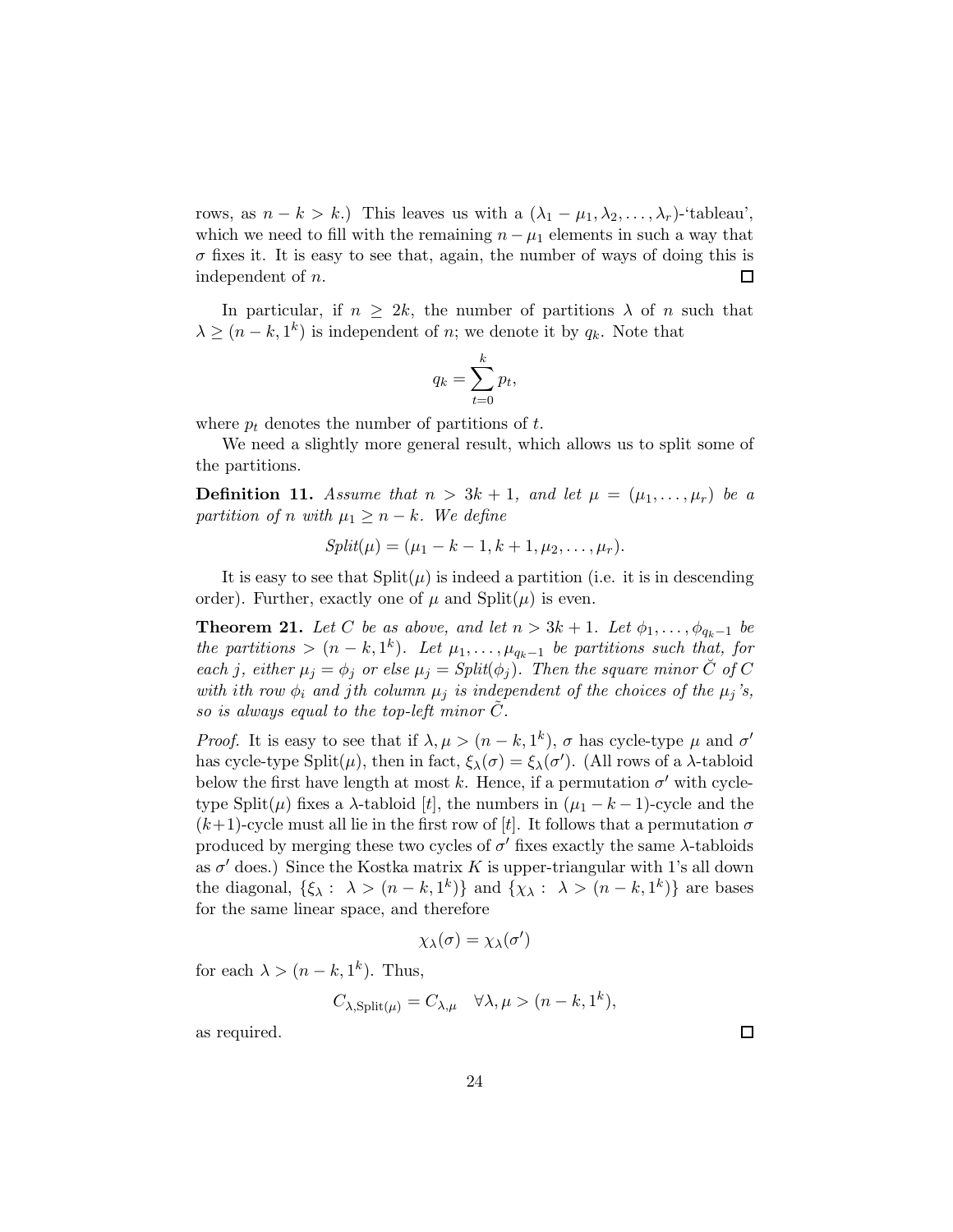## 3.2.3 Functions with Fourier transform concentrated on the 'fat' irreducible representations

One of the recurring themes in applications of discrete Fourier analysis to combinatorics is proving that certain functions depend on few coordinates, by showing that their Fourier transform is concentrated on the 'low frequencies', the characters indexed by small sets. Examples of this can be found for example in [\[5\]](#page-44-7), [\[11\]](#page-45-10) and [\[12\]](#page-45-11). In this paper, we need a non-Abelian analogue. We show that functions on  $S_n$  whose Fourier transform is supported on irreducible representations which are large with respect to the lexicographic order, are spanned by the cosets of the pointwise stabilizers of small sets.

**Definition 12.** Let  $V_k$  be the linear space of functions whose Fourier transform is supported only on representations  $\geq (n-k, 1^k)$ .

We are now ready to prove

**Theorem [7.](#page-5-1)**  $V_k$  is the span of the k-cosets.

*Proof.* First, we show that the characteristic function of any  $k$ -coset is indeed in  $V_k$ . Let  $T = T_{a_1 \mapsto b_1, \dots, a_k \mapsto b_k}$ . It is easy to check that if  $f : S_n \to \mathbb{R}$ ,  $\tau, \pi \in S_n$ , and

$$
g: S_n \to \mathbb{R}
$$
  

$$
\sigma \mapsto f(\pi \sigma \tau),
$$

i.e. the function g is a 'double-translate' of f, then  $\hat{f}(\rho) = 0 \Rightarrow \hat{g}(\rho) = 0$ . Hence, if  $f \in V_k$ , so is g. (This is saying that  $V_k$  is a 'two-sided ideal' of the group algebra  $\mathbb{R}[S_n]$ .)

Hence, by double-translation, without loss of generality, we may assume that  $a_i = b_i = i$  for each  $i \in [k]$ , i.e.  $T = T_{1 \mapsto 1,\dots,k \mapsto k}$ , so  $T \cong S_{n-k}$ . We use the branching rule (Theorem [16.](#page-17-1)) If  $\rho < (n - k, 1^k)$ , then  $\rho$  has at least  $k + 1$  cells outside the first row. In that case, every  $\mu \subset^k \rho$  is a nontrivial irreducible representation of  $S_{n-k}$ . We claim that this implies

$$
\sum_{\sigma \in S_{n-k}} \mu(\sigma) = 0.
$$

To see this, observe that the linear map  $\sum_{\sigma \in S_{n-k}} \mu(\sigma)$  commutes with  $\mu$ , and therefore by Schur's Lemma, it must be a scalar multiple of the identity map. Its trace is zero, since  $\chi_{\mu}$  is orthogonal to the trivial character, so it must be the zero map. Hence,  $\widehat{1_T}(\rho) = 0$  for each  $\rho < (n - k, 1^k)$ .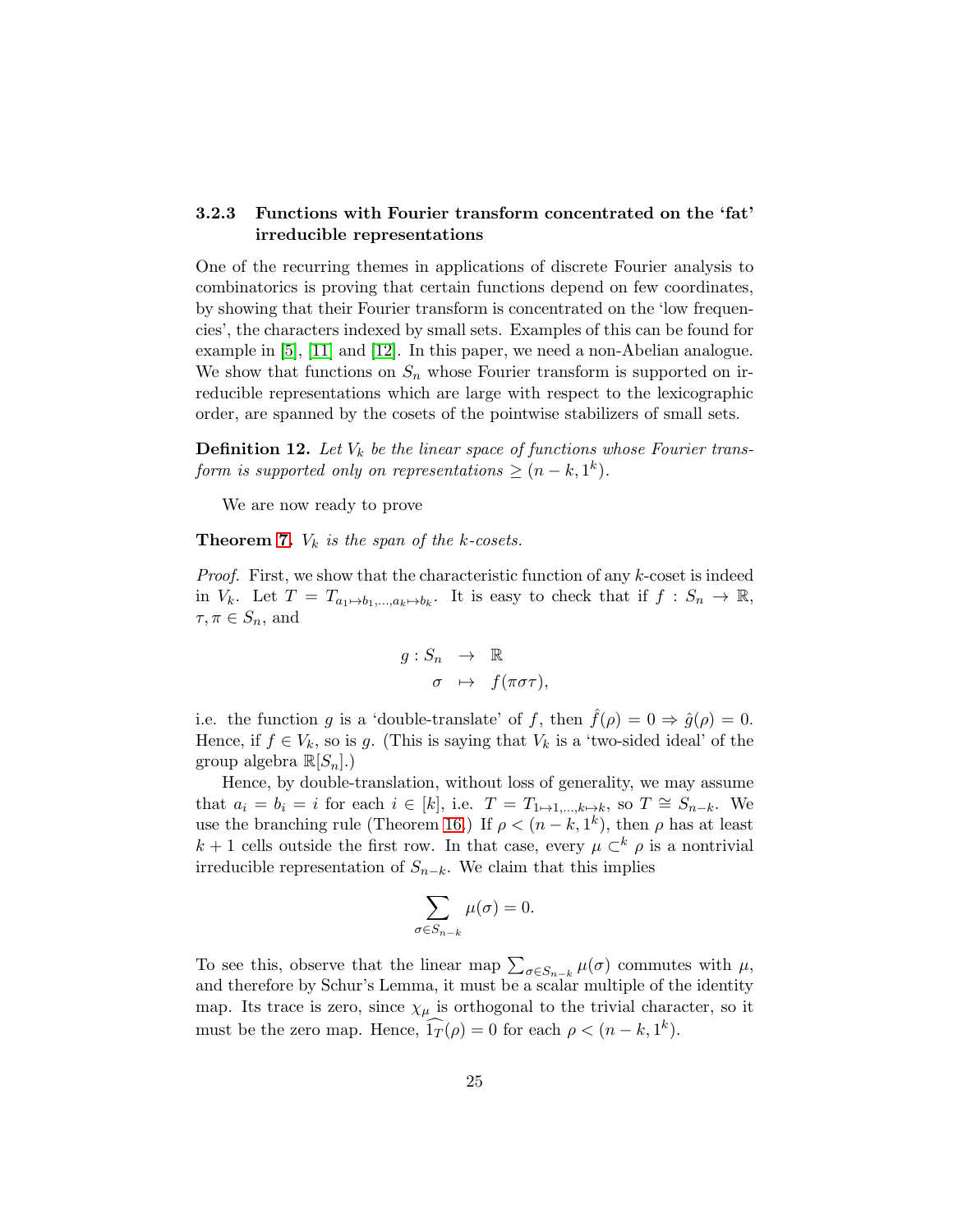(Note also that if  $\rho = (n - k, 1^k)$ , then the only  $\mu \subset^k \rho$  with nonzero sum on T is that corresponding to the partition  $(n - k)$ , i.e. the trivial representation, which has sum  $(n-k)!$  on T. Therefore,  $\widehat{1_T}((n-k, 1^k)) \neq 0$ . This will be useful in the proof of Theorem [22.](#page-31-0))

In the other direction, let  $f \in V_k$ . Using the Fourier inversion formula, we have

$$
f(\sigma) = \sum_{\rho \ge (n-k,1^k)} \dim[\rho] \text{Tr} \left[ \hat{f}(\rho) \rho(\sigma^{-1}) \right]. \tag{20}
$$

Consider the permutation module  $M^{(n-k,1^k)}$ . By Young's Rule (Theorem [15\)](#page-17-0),  $M^{(n-k,1^k)}$  must contain at least one copy of every Schur module  $S^{\rho}$ with  $\rho \ge (n - k, 1^k)$ , and no others. We can therefore rewrite the previous formula as:

$$
f(\sigma) = \text{Tr}\left[A\psi(\sigma^{-1})\right],\tag{21}
$$

where  $\psi$  is a matrix representation corresponding to  $M^{(n-k,1^k)}$ , and A is a block-diagonal matrix whose blocks correspond to the irreducible modules  $S^{\rho}$ , i.e. it has  $K_{\rho,(n-k,1^k)}$  blocks corresponding to  $\rho$ , all equal to

$$
\frac{\dim[\rho]}{K_{\rho,(n-k,1^k)}}\hat{f}(\rho),\,
$$

where the Kostka number  $K_{\rho,(n-k,1^k)}$  is the multiplicity of  $S^{\rho}$  in  $M^{(n-k,1^k)}$ .

Next, recall that the permutation module  $M^{(n-k,1^k)}$  corresponds to the permutation action of  $S_n$  on  $(n - k, 1<sup>k</sup>)$ -tabloids, which can be identified with ordered  $k$ -tuples of distinct numbers between 1 and  $n$ . Since trace is conjugation-invariant, we can perform a change of basis, replacing A and  $\psi$ by similar matrices  $B$  and  $\phi$ , so that

<span id="page-25-0"></span>
$$
f(\sigma) = \text{Tr}\left[B\phi(\sigma^{-1})\right],\tag{22}
$$

where  $\phi_{\alpha,\beta}(\tau)$  is 1 if  $\tau$  takes the ordered k-tuple  $\alpha$  to the ordered k-tuple  $\beta$ , and 0 otherwise. But then equation [\(22\)](#page-25-0) means precisely that

$$
f=\sum_{\alpha,\beta}B_{\alpha,\beta}T_{\alpha\mapsto\beta},
$$

completing the proof.

 $\Box$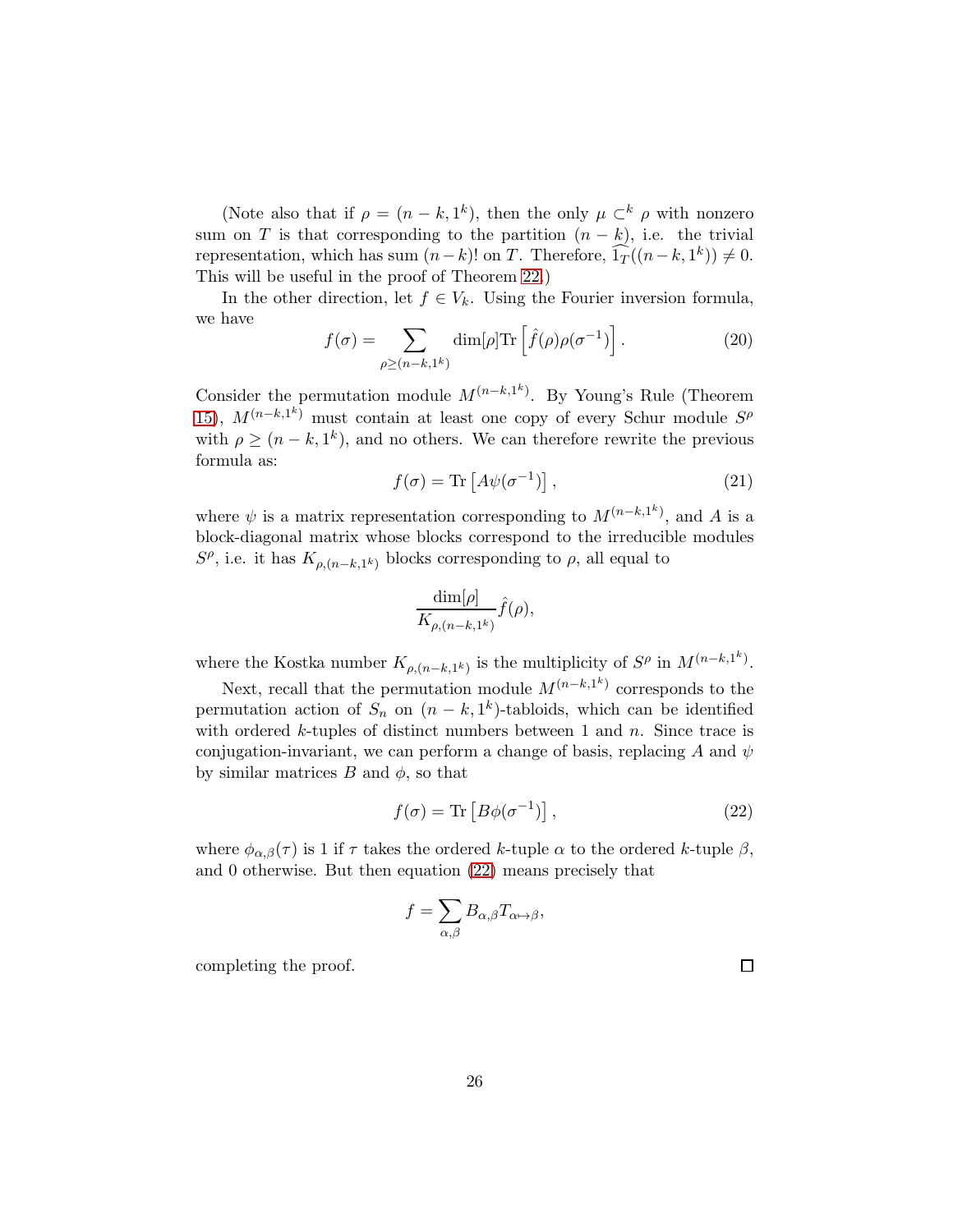# <span id="page-26-0"></span>4 Proof of main theorems

## 4.1 Proof strategy

In this section we finally proceed to eat the pudding. In view of Theorem [7,](#page-5-1) we would like to prove that whenever  $I$  is a maximum-sized k-intersecting family, the Fourier transform of its characteristic function is supported on the irreducible representations corresponding to partitions  $\rho \ge (n - k, 1^k)$ , i.e. those whose Young diagram has first row of length at least  $n - k$ . Let us call these representations the 'fat' representations, and their transposes (those whose Young diagram has first column of height at least  $n - k$ ) the 'tall' representations. The rest will be called 'medium' representations.

Given a k-intersecting family  $I \subset S_n$ , we will first consider it as an independent set in the Cayley graph  $\Gamma_k$  on  $S_n$  generated by  $\text{FPF}_k$ , the set of permutations with less than k fixed points. Since  $\text{FPF}_k$  is a union of conjugacy classes, by Theorems [10](#page-10-1) and [14,](#page-16-0) the eigenvalues of  $\Gamma_k$  are given by

$$
\lambda_{\rho}^{(k)} = \frac{1}{\dim[\rho]} \sum_{\sigma \in \text{FPF}_k} \chi_{\rho}(\sigma) \quad (\rho \vdash n). \tag{23}
$$

Fixed-point-free permutations are also called *derangements*, and  $\Gamma_1$  is also called the *derangement graph*. Let  $d_n = |FPF_1(n)|$ ; it is well-known (and easy to see, using the inclusion-exclusion formula), that

$$
d_n = \sum_{i=0}^n (-1)^i \binom{n}{i} (n-i)! = \sum_{i=0}^n (-1)^i \frac{n!}{i!} = (1/e + o(1))n!.
$$

For  $n \geq 5$ , the eigenvalues of  $\Gamma_1$  satisfy:

$$
\lambda_{(n)}^{(1)} = d_n
$$
  
\n
$$
\lambda_{(n-1,1)}^{(1)} = -d_n/(n-1)
$$
  
\n
$$
|\lambda_{\rho}^{(1)}| < cd_n/n^2 < d_n/(n-1) \text{ for all other } \rho \vdash n
$$

(where c is an absolute constant). Hence, the matrix  $\Gamma_1$  has

$$
\lambda_{\min}/\lambda_1 = -1/(n-1).
$$

As observed in [\[14\]](#page-45-5) and [\[25\]](#page-46-0), this implies via Hoffman's bound (Theorem [11\)](#page-11-0) that any 1-intersecting family  $I \subset S_n$  satisfies  $|I| \leq (n-1)!$ . If equality holds, then  $1_I \in V_1$ , from which we may conclude (e.g. from the  $k = 1$ case of Theorems [7](#page-5-1) and [8\)](#page-5-2) that  $I$  is a 1-coset. Also, we may conclude via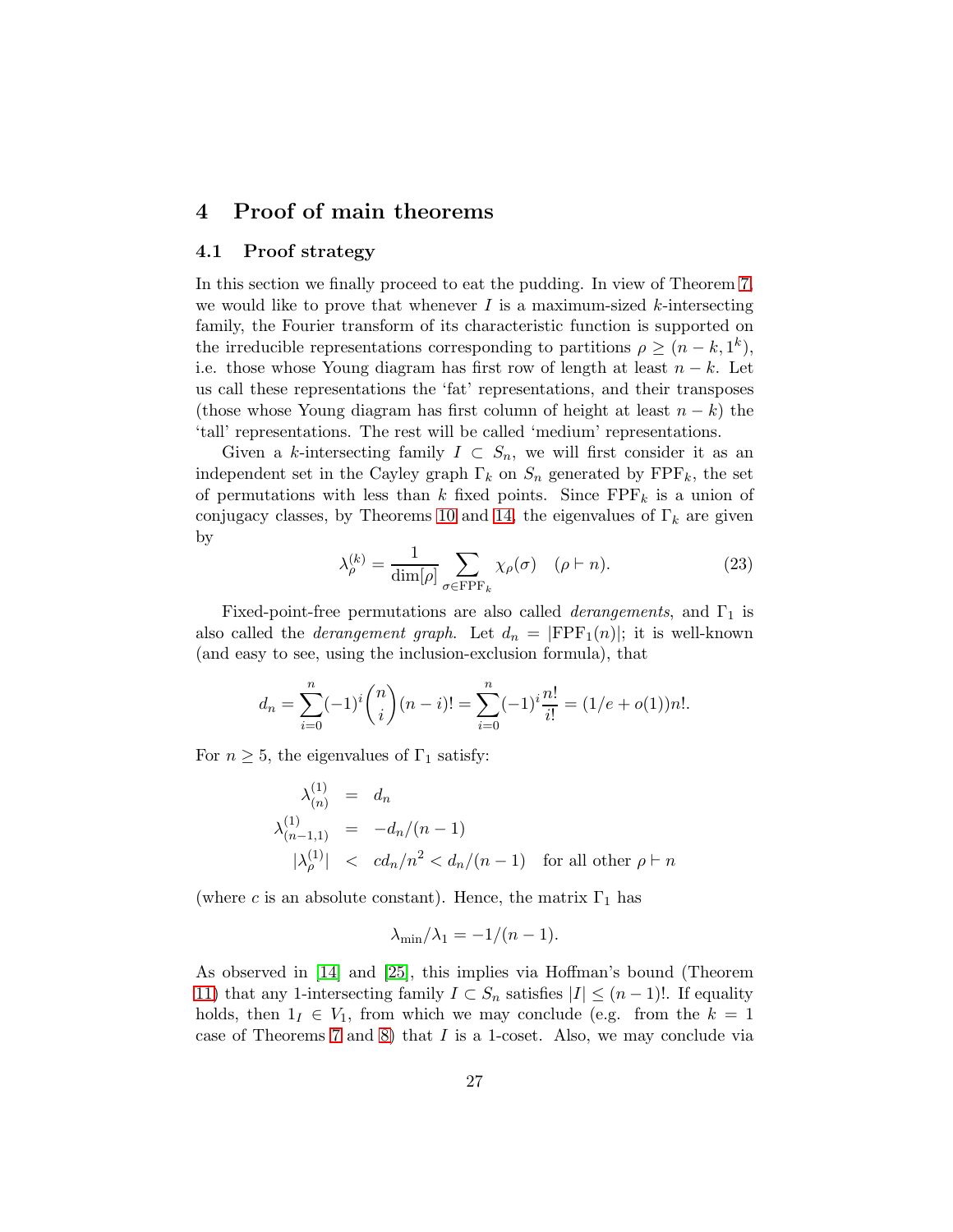Theorem [13](#page-13-0) that any 1-cross-intersecting pair of families  $I,J\subset S_n$  safisfy  $|I||J| \le ((n-1)!)^2$ . If equality holds, then  $1_I, 1_J \in V_1$ , which enables us to conclude that  $I = J$  is a 1-coset of  $S_n$ . This proves Leader's conjecture on 1-cross-intersecting families in  $S_n$  for  $n \geq 5$  (it can be verified directly for  $n = 4$ .

However, for k fixed and n large, calculating the least eigenvalue of  $\Gamma_k$ and applying Hoffman's bound only gives an upper bound of  $\Theta((n-1)!)$  for the size of a k-intersecting subset of  $S_n$ . Indeed,

$$
\lambda_{(n-1,1)}^{(k)} = \frac{1}{\dim[n-1,1]} \sum_{\sigma \in \text{FPF}_k} \chi_{(n-1,1)}(\sigma)
$$
  
= 
$$
\frac{1}{n-1} \sum_{\sigma \in \text{FPF}_k} (\xi_{(n-1,1)}(\sigma) - 1)
$$
  
= 
$$
\frac{1}{n-1} \sum_{i=0}^{k-1} {n \choose i} d_{n-i}(i-1)
$$
  
= 
$$
-\frac{1}{n-1} (1/e + o(1))n! \left(1 - \sum_{i=1}^{k-2} \frac{i}{(i+1)!}\right).
$$

Note that

$$
\sum_{i=1}^{\infty} \frac{i}{(i+1)!} = \frac{d}{dx} \frac{e^x - 1}{x} \bigg|_{x=1} = 1,
$$

so for any  $k \in \mathbb{N}$ ,

λ

$$
1 - \sum_{i=1}^{k-2} \frac{i}{(i+1)!} > 0,
$$

and therefore  $\lambda_{(n-1,1)}^{(k)} = -\Theta_k((n-1)!)$ . It turns out that  $|\lambda_{\rho}^{(k)}| \le a_k n!/n^2$ for all partitions  $\rho \neq (n), (n-1, 1)$ , where  $a_k > 0$  depends on k alone. Hence, if k is fixed and n is large,  $\Gamma_k$  has

$$
\lambda_{\min} = \lambda_{(n-1,1)}^{(k)} = -\Theta_k((n-1)!).
$$

Hence, applying Hoffman's bound only gives

$$
|I| \leq \Theta_k((n-1)!),
$$

for a k-intersecting  $I \subset S_n$ .

Instead, we will construct a linear combination Y of subgraphs of  $\Gamma_k$ (each a Cayley graph generated by a conjugacy-class within  $\text{FPF}_k$ ) which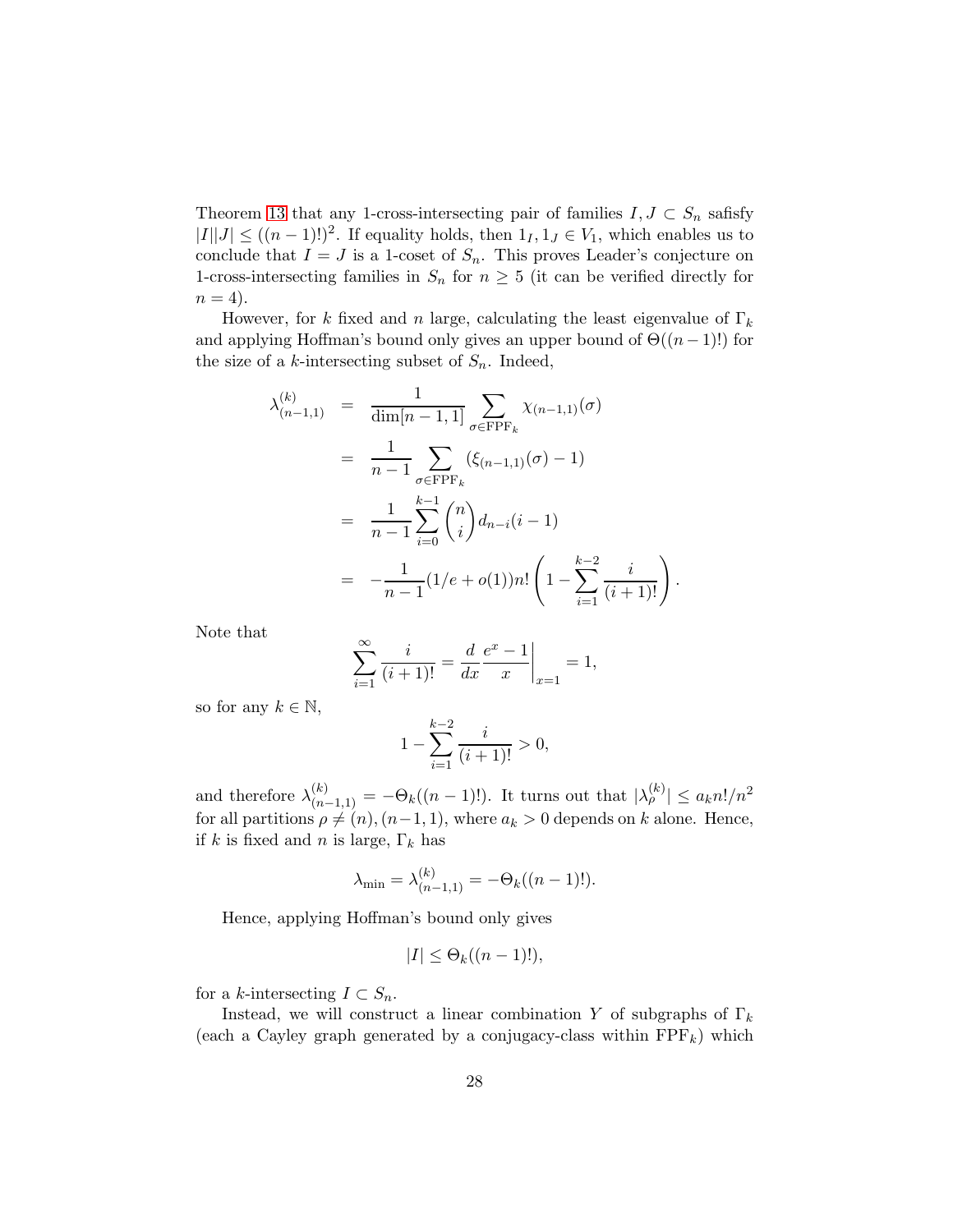has the correct eigenvalues for us to prove Theorems [5](#page-5-3) and [6](#page-5-4) from Theorem [12.](#page-12-0) By Theorem [10,](#page-10-1) if  $X_1, \ldots, X_t$  are conjugacy-classes within FPF<sub>k</sub>, and  $\beta_1, \ldots, \beta_t \in \mathbb{R}$ , then the eigenvalues of the linear combination

$$
Y = \sum_{j=1}^{t} d_j \text{Cay}(S_n, X_j)
$$

are

<span id="page-28-0"></span>
$$
\lambda_{\rho} = \frac{1}{\dim[\rho]} \sum_{j=1}^{t} d_j \sum_{\sigma \in X_j} \chi_{\rho}(\sigma) = \frac{1}{\dim[\rho]} \sum_{j=1}^{t} d_j |X_j| \chi_{\rho}(\tau_j), \quad (\rho \vdash n) \quad (24)
$$

where  $\tau_j$  denotes any permutation in  $X_j$ . So the eigenvalues of Y still correspond to partitions of  $n$ , and are therefore relatively easy to handle.

The value of  $\lambda_{\min}/\lambda_1$  required in Theorem [12](#page-12-0) to produce the upper bound in Theorem [5](#page-5-3) is as follows:

#### <span id="page-28-1"></span>Corollary 1. Define

$$
\omega = \omega_{n,k} = -\frac{(n-k)!}{n! - (n-k)!} = -\frac{1}{n(n-1)\dots(n-k+1)-1}
$$

.

 $\Box$ 

Assume the conditions of Theorem [12.](#page-12-0) If  $\lambda_{min}/\lambda_1 = \omega$ , and I is an independent set in G, then  $|I| \leq (n-k)!$ .

Proof. Immediate from Theorem [12.](#page-12-0)

Since rescaling the linear combination of graphs makes no difference to the above, our aim will be to construct a linear combination Y with  $\lambda_1 = 1$  and  $\lambda_{\min} = \omega$ . Since equality has to hold in Theorem [12](#page-12-0) when the independent set is a  $k$ -coset, we know that for any  $k$ -coset  $T$ , we must have

$$
1_T \in \mathrm{Span}\left(\{v_1\} \cup \{v_i : \lambda_i = \omega\}\right).
$$

By Theorem [7,](#page-5-1) it follows that we must have  $\lambda_{\rho} = \omega$  for each fat partition  $\rho \neq (n).$ 

We will in fact construct two linear combinations,  $Y_{\text{even}}$  and  $Y_{\text{odd}}$ , from Cayley graphs generated by respectively even/odd conjugacy-classes within FPF<sub>k</sub>. We design these linear combinations so that  $\lambda_{(n)} = 1$  and  $\lambda_{\rho} = \omega$  for all fat  $\rho \neq (n)$ . Recalling for any partition  $\rho$ , we have  $\chi_{\rho^t} = \chi_{\rho} \cdot sgn$ , where sgn is the sign character, we see from [\(24\)](#page-28-0) that for any partition  $\rho$ , we have:

•  $\lambda_{\rho^t} = \lambda_{\rho}$  in  $Y_{\text{even}}$ , whereas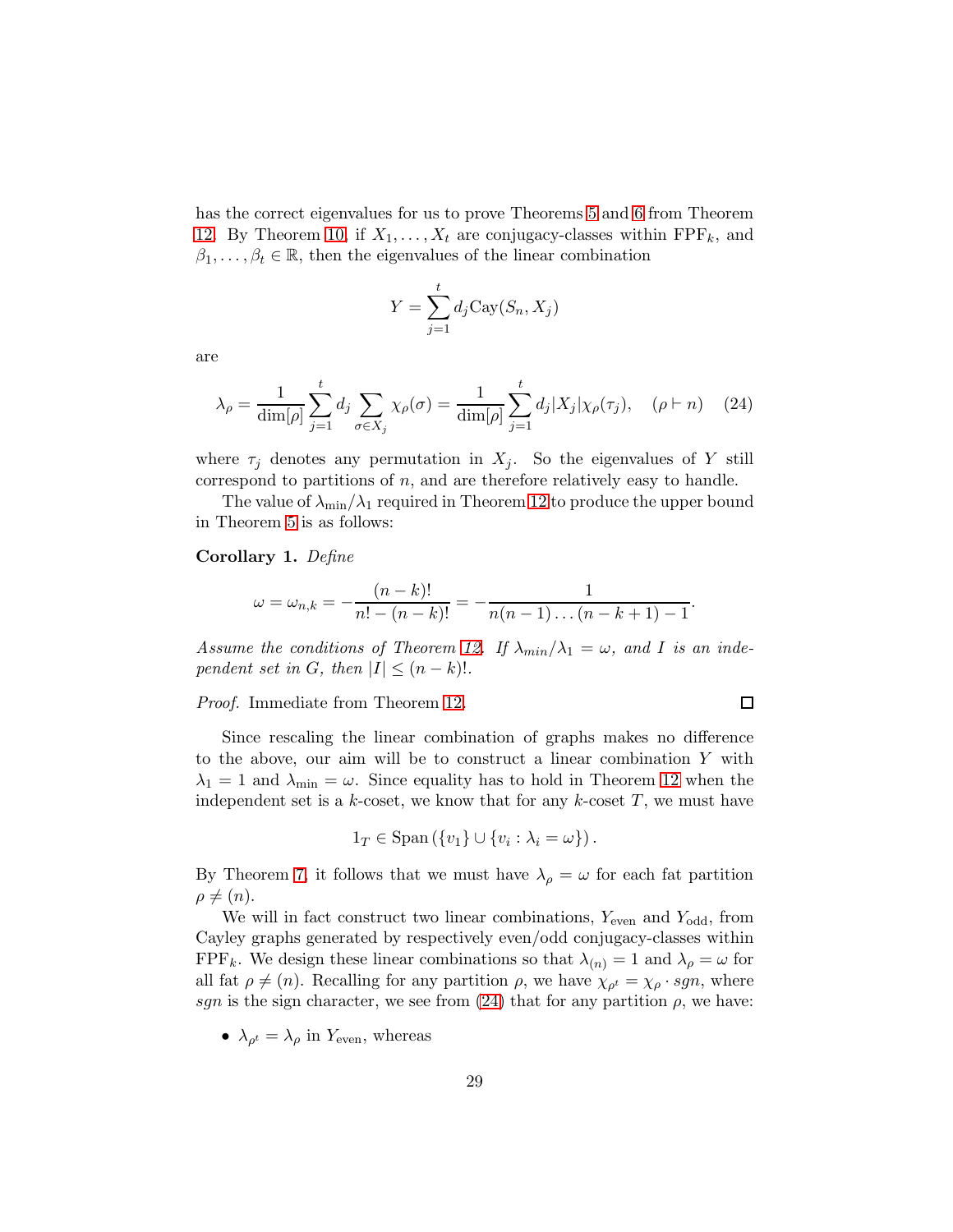|                    | $\boldsymbol{n}$ | fat, $\neq$<br>(n <sub>1</sub> ) | n <sup>1</sup> | $n^{\lambda}$<br>tall, | medium           |
|--------------------|------------------|----------------------------------|----------------|------------------------|------------------|
| $\frac{1}{2}$ even |                  | $\omega$                         |                | $\omega$               | $\omega'$<br>O(  |
| $Y_{\text{odd}}$   |                  | $\omega$                         |                | $-\omega$              | $\omega$ '<br>O( |
|                    |                  | $\omega$                         |                |                        | $\omega$ '<br>O( |

Table 1: Eigenvalues

•  $\lambda_{\rho^t} = -\lambda_{\rho}$  in  $Y_{\text{odd}}$ .

Hence, simply taking

$$
Y = \frac{1}{2}(Y_{\text{even}} + Y_{\text{odd}})
$$

will ensure that the eigenvalues of  $Y$  corresponding to the tall representations are all zero.

Moreover, we will show that in both  $Y_{\text{even}}$  and  $Y_{\text{odd}}$  (and consequently in  $Y$ ), the eigenvalues corresponding to the medium representations all have absolute value  $|\lambda| \leq c_k |\omega| / \sqrt{n} = o(|\omega|)$ , where  $c_k > 0$  depends on k alone. So provided n is sufficiently large,  $\omega$  is both the minimal eigenvalue of Y and the second-largest in absolute value, and is attained only on the non-trivial fat irreducible representations. The situation is summarized in Table [4.1;](#page-28-1) note that the  $o(|\omega|)$  function is always the same function.

Applying Theorem [12](#page-12-0) to Y will not only prove that  $|I| \leq (n-k)!$ , but also that if equality holds, then the Fourier transform of the characteristic function of  $I$  is totally supported on the fat representations, yielding the proof of our main theorem (pending the results of section [5\)](#page-38-0). Since  $\omega$  is also the eigenvalue of second-largest absolute value, we will also be able to deduce Theorem [4,](#page-5-0) concerning k-cross-intersecting families.

In order to carry out our plan, we will identify appropriate conjugacyclasses  $X_j$  to use as the generating sets for our Cayley graphs, and appropriate coefficients  $d_i$ . The set of linear equations the  $d_i$ 's must satisfy will always correspond to a specific square minor of the character table of  $S_n$ , which turns out to be non-singular and independent of  $n$  (for  $n$  sufficiently large). The latter statement is precisely the content of Theorems [20](#page-21-1) and [21.](#page-23-0)

As for the medium representations, we will show that their eigenvalues have small absolute value using the lower bound we proved on their dimensions in Lemma [2.](#page-18-2)

#### 4.2 Calculations of eigenvalues of Cayley graphs

The Cayley graphs we will use to construct our linear combination will be generated by conjugacy-classes of permutations with specific cycle-types.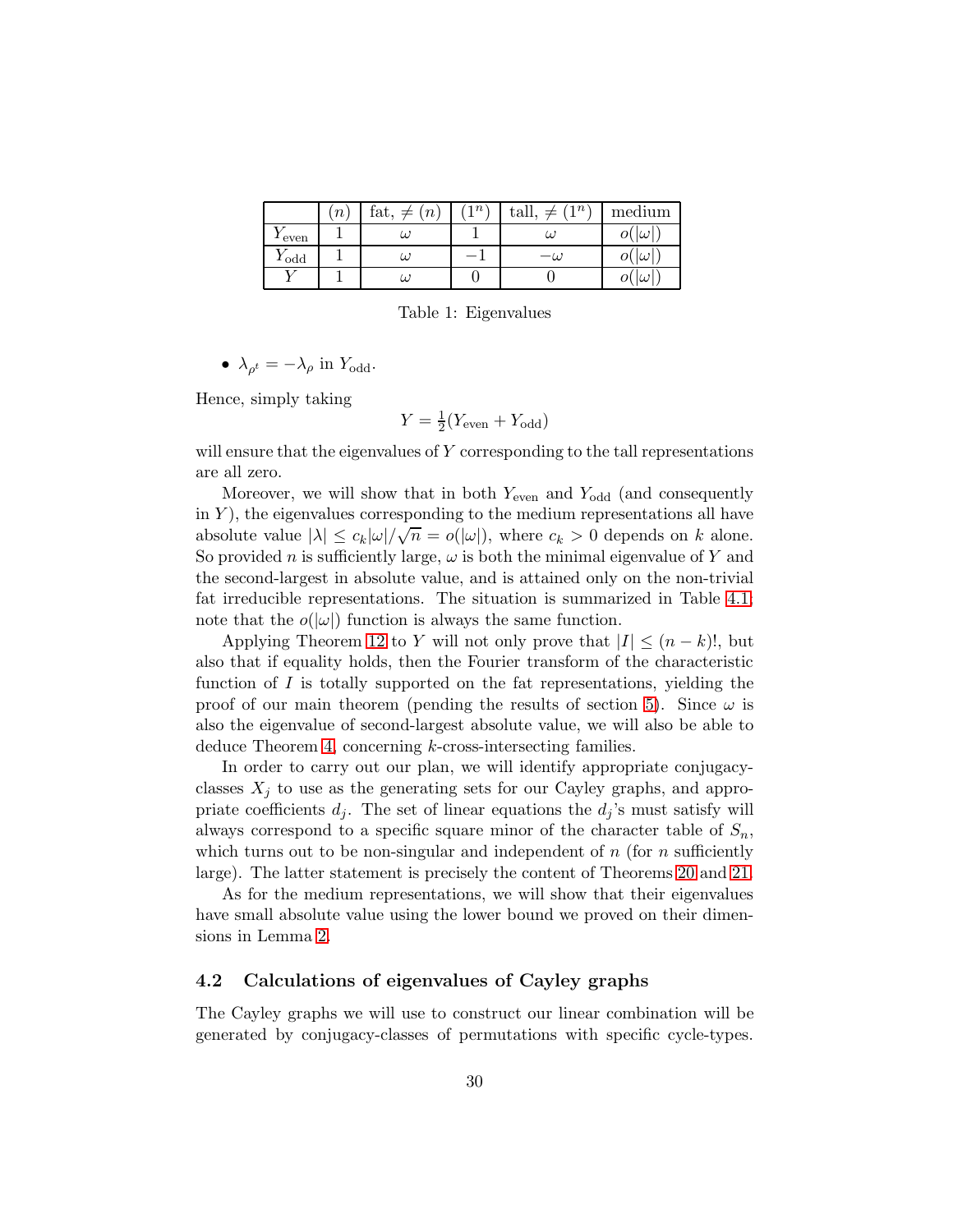These cycle-types will fall into two categories: those corresponding to partitions >  $(n - k, 1<sup>k</sup>)$ , and those corresponding to partitions  $\pi$ , where

$$
(n - k - 1, k + 1) \ge \pi > (n - 2k - 1, k + 1, 1k).
$$

Note that the second category is exactly the split of the first category (see definition [11\)](#page-23-1). We need to use the split partitions in order to ensure that our conjugacy-classes have the correct sign.

We will need the following bounds on the sizes of the above conjugacyclasses:

<span id="page-30-0"></span>**Lemma 5.** Let X be a conjugacy class of  $S_n$  with a cycle of length  $n - t$ , where  $t < n/2$ . Then

$$
\frac{n!}{(n-t)t^{t}} \le |X| \le 2(n-1)!.
$$

*Proof.* Suppose the cycle-type of X is  $(n-t, c_1, \ldots, c_l)$ , where  $l \leq t$  and  $\sum_{i=1}^{l} c_i = t$ . Define a mapping

$$
F: S_n \to X
$$

by taking a permutation  $\sigma \in S_n$ , writing it in sequence-notation

$$
\sigma(1), \sigma(2), \ldots, \sigma(n),
$$

and then placing parentheses at the appropriate points, producing a permutation in  $X$  (written in disjoint cycle notation). This mapping is clearly surjective, and each element of  $X$  has the same number of preimages,  $N$ say. Note that the preimages of a permutation in  $X$  are obtained by rotating each cycle and then permuting the cycles of length  $j$  for each  $j$ . Let  $a_j = |\{i : c_i = j\}|$  for each j; then

$$
N = (n-t) \prod_j a_j! \prod_{i=1}^l c_i.
$$

Observe that

$$
n/2 < n - t \le N \le (n - t)l! \prod_{i=1}^{l} c_i \le (n - t)l!(t/l)^l \le (n - t)t^l \le (n - t)t^t,
$$

using the AM/GM inequality. Hence,

$$
\frac{n!}{(n-t)t^t} \le |X| \le 2(n-1)!,
$$

as required.

 $\Box$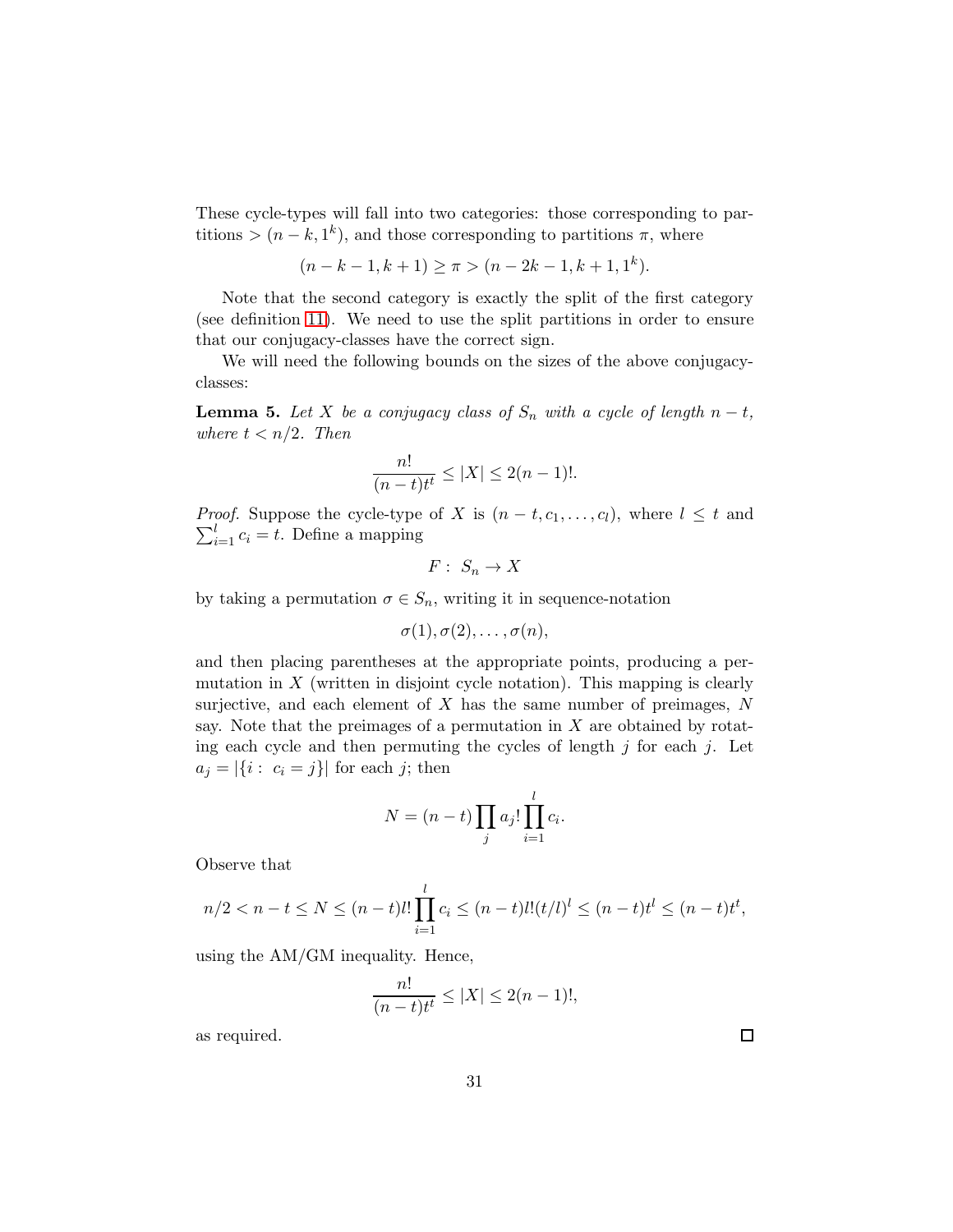We now proceed to the key step of the proof.

<span id="page-31-0"></span>**Theorem 22.** If  $\rho$  is a partition of n, let  $X_{\rho}$  denote the conjugacy class of permutations with cycle-type  $\rho$ . Assume that  $n > 3k + 1$ , and let  $q_k$ denote the number of partitions  $\geq (n-k,1^k)$ . Let  $\phi_1,\ldots,\phi_{q_k-1}$  be the partitions of n which are  $>(n-k,1^k)$  (in decreasing lexicographic order). Let  $\mu_1, \ldots, \mu_{q_k-1}$  be such that for all j, either  $\mu_j = \phi_j$  or else  $\mu_j = Split(\phi_j)$ . Let  $G_j = Cay(S_n, X_{\mu_j}),$  and let  $(\lambda_i^{(j)})$  $\binom{[j]}{i}$  be the eigenvalues of  $G_j$ , in decreasing lexicographic order of their representations (so that  $\lambda_1^{(j)} = |X_{\mu_j}|$ ).

Then there exist  $d_1, \ldots, d_{q_k-1} \in \mathbb{R}$  such that:

<span id="page-31-1"></span>
$$
\sum_{j} d_{j} \lambda_{i}^{(j)} = \begin{cases} 1, & \text{for } i = 1 \\ \omega, & \text{for } 1 < i \le q_{k} \end{cases}
$$
 (25)

Moreover, there exists  $B_k > 0$  depending only on k such that

$$
\max_{j} |d_j| \le \frac{B_k}{(n-1)!}.
$$

Theorem [22](#page-31-0) will enable us to get the correct eigenvalues on the fat representations, but we will also need the following, which ensures that the eigenvalues for the medium representations are smaller in absolute value:

<span id="page-31-2"></span>**Theorem 23.** Under the assumptions and notation of Theorem [22,](#page-31-0) let  $\rho$  be a medium partition, and let  $\lambda_{\rho} = \sum_{j=1}^{q_k-1} d_j \lambda_{\rho}^{(j)}$ . Then

$$
|\lambda_{\rho}|\leq c_k|\omega|/\sqrt{n}=o(|\omega|),
$$

where  $c_k > 0$  depends only on k.

We defer the proof of this until later, and turn first to the proof of Theorem [22.](#page-31-0)

Proof of Theorem [22:](#page-31-0) There are three steps in the proof. Step 1 is showing the existence of coefficients  $d_i$  such that equation [\(25\)](#page-31-1) holds for  $i < q_k$ . Step 2 is showing that with these coefficients, the equation also holds for  $i = q_k$ . Step 3 is obtaining the bound on  $\max_i |d_i|$ .

**Step 1**  $(i < q_k)$ : Consider the system of linear equations  $Md = b$ , where  $d = (d_1, \ldots, d_{q_k-1}), b = (1, \omega, \ldots, \omega), \text{ and } M_{ji} = \lambda_i^{(j)}$  $i^{(j)}$ . By Theorem [10,](#page-10-1)

$$
\lambda_i^{(j)} = \frac{1}{\dim[\phi_i]} \sum_{\tau \in X_j} \chi_{\phi_i}(\tau) = \frac{|X_j|}{\dim[\phi_i]} \chi_{\phi_i}(\tau_j),\tag{26}
$$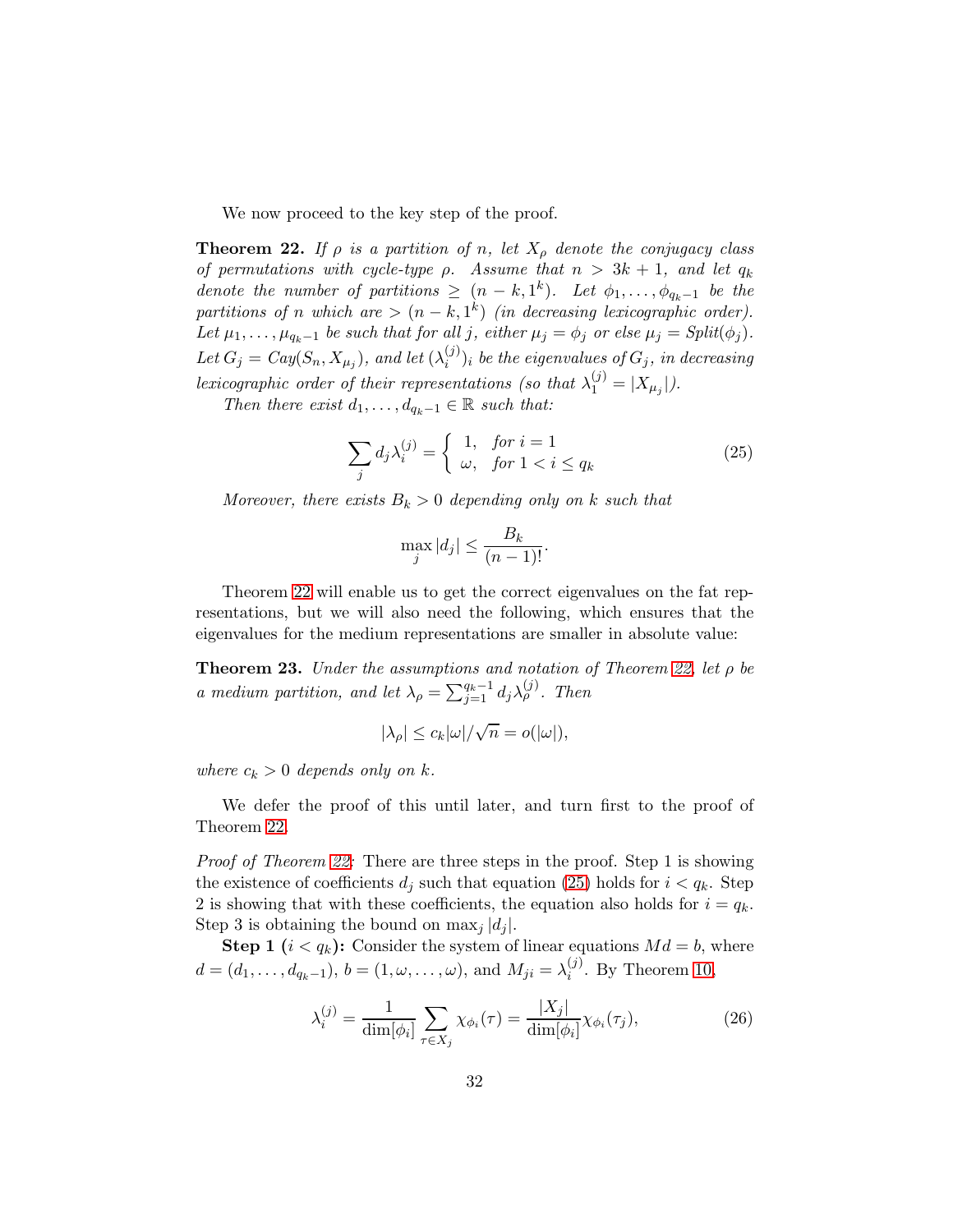where  $\tau_j$  is a representative for the conjugacy-class  $X_j$  (recall that characters are class-functions). Equivalently,

$$
M = N_1 \check{C}^t N_2,
$$

where  $\check{C}$  denotes the minor of the character table of  $S_n$  with rows  $\phi_1, \ldots, \phi_{q_k-1}$ and columns  $\mu_1, \ldots, \mu_{q_k-1}$ , and  $N_1$  and  $N_2$  are the diagonal row- and columnnormalization matrices respectively; explicitly,

$$
(N_1)_{i,j} = \frac{\delta_{i,j}}{\dim[\phi_i]}, \quad (N_2)_{i,j} = \delta_{i,j}|X_j|.
$$
 (27)

Recall from Theorem [21](#page-23-0) that  $\check{C}$  is always equal to the top-left minor  $\tilde{C}$ , and that  $\tilde{C}$  (and therefore  $\tilde{C}^t$ ) is invertible. Therefore, there is a (unique) solution for  $d$ , so we can find appropriate values for  $d_1, \ldots, d_{q_k-1}$ .

**Step 2**  $(i = q_k)$ : Write

$$
\lambda = \sum_j d_j \lambda^{(j)}_{q_k}.
$$

We must show that  $\lambda = \omega$ . This will follow from analyzing the proof of the generalized Hoffman bound, Theorem [12,](#page-12-0) when  $G = \Gamma_k$  and the independent set  $I$  is a  $k$ -coset.

Let T be a k-coset of  $S_n$ , and let  $f = 1_T$  be its characteristic function. Choose the orthonormal basis of eigenvectors  $\{v_i\}$  in Theorem [12](#page-12-0) to be the normalization of the orthogonal basis formed by the entries of (matrixequivalents of) the irreducible representations  $[\rho]$  (see section [2.3\)](#page-9-1). Observe that

$$
\alpha = \mathbb{E}f = \frac{(n-k)!}{n!}.
$$

By the argument in the proof of Theorem [7,](#page-5-1) we see that

$$
\widehat{f}(\rho) \neq 0 \Rightarrow \rho \geq (n - k, 1^k),\tag{28}
$$

and moreover,  $\widehat{f}((n-k, 1^k)) \neq 0$ .

Let  $W(\rho) = Tr[\hat{f}(\rho)(\hat{f}(\rho))^t]$ . This is simply the L<sup>2</sup>-weight of the coefficients of eigenvectors  $v_i$  which correspond to entries of (the matrix-equivalent of) [ $\rho$ ], i.e. if we write as usual  $f = \sum a_i v_i$ , then  $W(\rho) = \sum a_i^2$ , where the sum is over all *i* such that  $v_i$  is (the normalization of) one of the  $(\dim \rho)^2$ eigenvectors which are entries of  $[\rho]$ . Hence,

$$
W(\rho) \neq 0 \Rightarrow \rho \geq (n - k, 1^k),
$$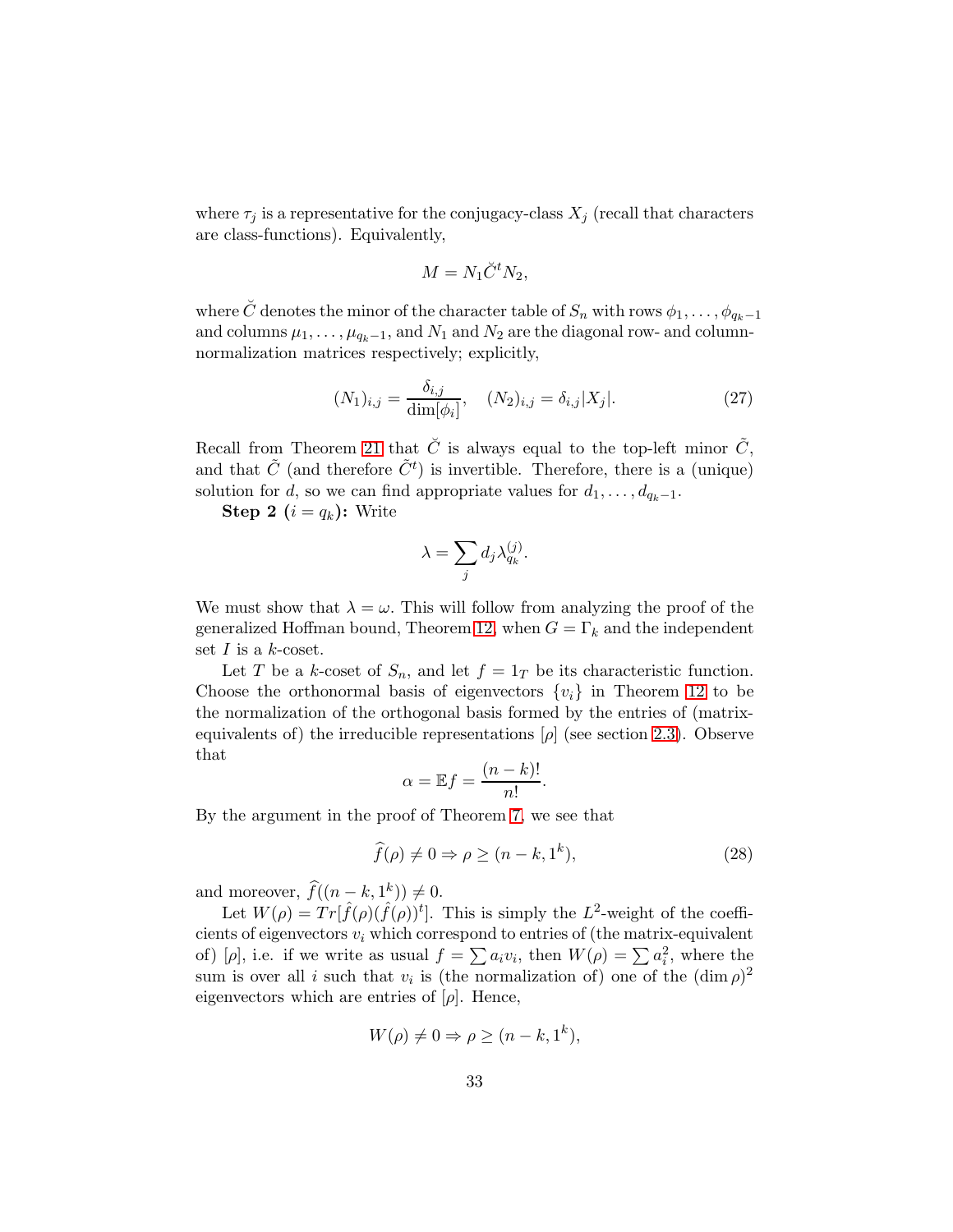and moreover,  $W((n-k, 1^k)) \neq 0$ .

Using the coefficients  $d_1, \ldots, d_{q_k-1}$  in Theorem [12,](#page-12-0) we have  $\lambda_1 = 1$  and  $\lambda_t = \omega$  for  $1 < t < q_k$ . Since T is an independent set in the graph  $G = \Gamma_k$ , we have

$$
0 = \sum_{\rho \ge (n-k,1^k)} \lambda_{\rho} W(\rho)
$$
  
=  $\alpha^2 + \omega(\alpha - \alpha^2 - W((n-k,1^k))) + \lambda W((n-k,1^k)).$ 

By definition of  $\omega$ , we have  $\omega(\alpha - \alpha^2) = -\alpha^2$ ; combining this with the above yields  $\lambda = \omega$ , as required.

**Step 3 (bounding the coefficients**  $d_j$ ) : Recall that  $M = N_1 \tilde{C}^t N_2$ , and by Theorem [21,](#page-23-0)  $\tilde{C}$  is invertible and independent of n. Hence, the entries of  $(\tilde{C}^t)^{-1}$  are uniformly bounded by some function of k alone. Since  $Md = b$ , we have

<span id="page-33-0"></span>
$$
d = M^{-1}b = (N_2)^{-1}(\tilde{C}^t)^{-1}(N_1^{-1}b). \tag{29}
$$

We now proceed to bound uniformly the entries of the vector  $N_1^{-1}b$ . We have

$$
(N_1^{-1})_{ij} = \delta_{ij} \dim[\phi_i],
$$

and therefore

$$
(N_1^{-1}b)_i = \dim[\phi_i]b_i.
$$

For  $i = 1$ , we have

$$
(N_1^{-1}b)_1 = \dim[\phi_1]b_1 = 1 \cdot 1 = 1.
$$

For  $i > 1$ , we have

$$
\dim[\phi_i] + 1 \le \dim(M^{(n-k,1^k)}) = n(n-1)\dots(n-k+1),
$$

since both  $\phi_i$  and the trivial representation are constituents of  $M^{(n-k,1^k)}$ . Hence,

$$
|(N_1^{-1}b)_i| = |\dim[\phi_i]| |\omega| \le 1.
$$

We now bound uniformly the entries of the matrix  $(N_2)^{-1}$ . Using Lemma [5,](#page-30-0) we have

$$
(N_2^{-1})_{ij} = \frac{\delta_{ij}}{|X_j|} \le \frac{(n-2k-1)(2k-1)^{2k-1}}{n!} \le \frac{b_k}{(n-1)!},
$$

where  $b_k > 0$  depends only on k.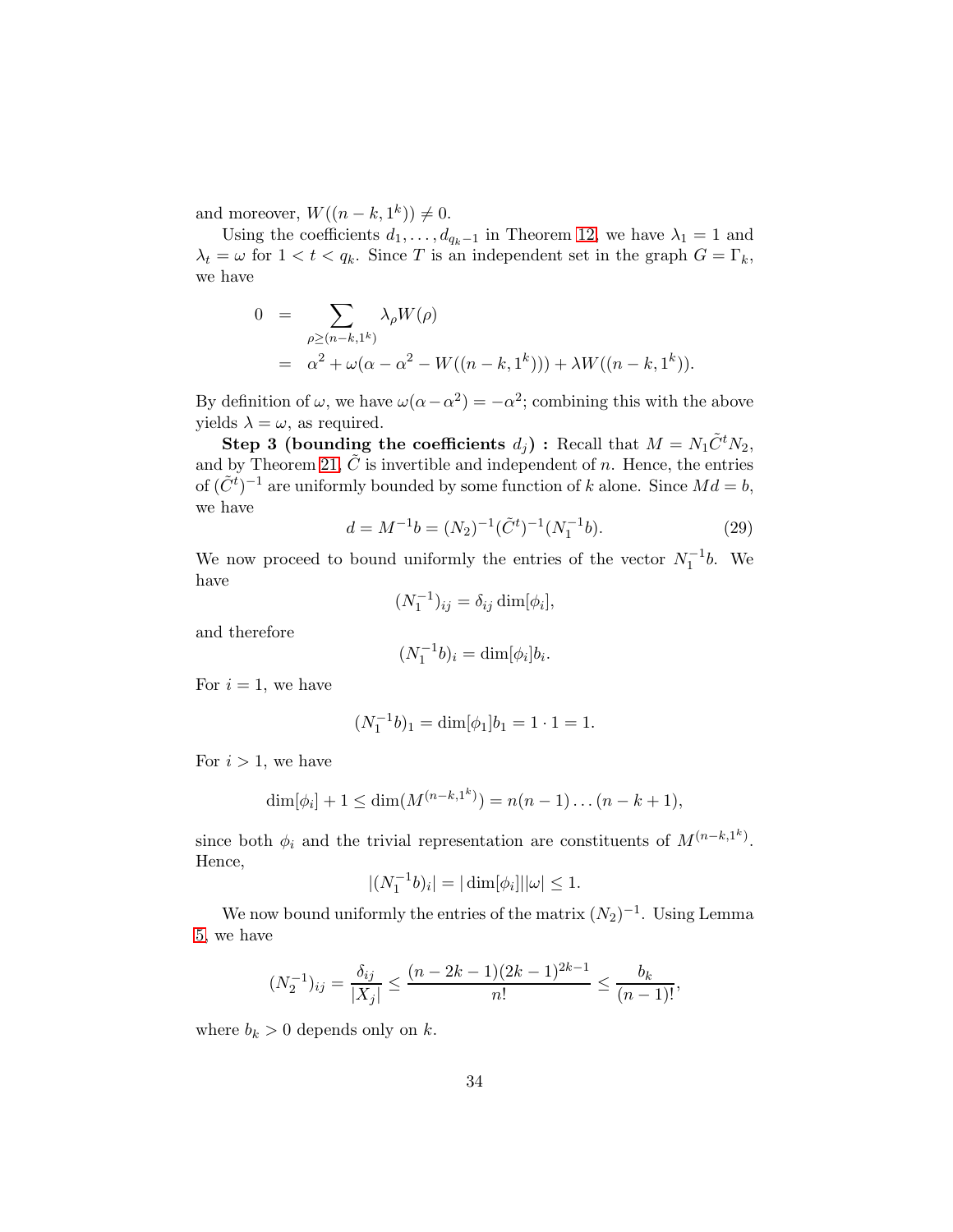Combining these bounds with [\(29\)](#page-33-0), we see that there exists  $B_k > 0$ depending only on  $k$  such that

$$
|d_j| \le \frac{B_k}{(n-1)!} \ \forall j < q_k,
$$

completing the proof.

Next, we need two more lemmas to assist in the proof of Theorem [23.](#page-31-2)

**Lemma 6.** Let G be a finite group, let  $X \subset G$  be inverse-closed and conjugation-invariant, and let  $Cay(G, X)$  be the Cayley graph on G with generating set X. Let  $\rho$  be an irreducible representation of G with dimension d, and let  $\lambda_{\rho}$  be the corresponding eigenvalue of  $Cay(G, X)$ , as in Theorem [10.](#page-10-1) Then

$$
|\lambda_{\rho}|\leq \frac{\sqrt{|G||X|}}{d}.
$$

*Proof.* Since the irreducible characters of  $G$  are orthonormal, we have

$$
\langle \chi_{\rho}, \chi_{\rho} \rangle = \frac{1}{|G|} \sum_{g \in G} |\chi_{\rho}(g)|^2 = 1.
$$

By the Cauchy-Schwarz inequality,

$$
|\langle \chi_{\rho}, 1_X \rangle| \le \sqrt{\langle \chi_{\rho}, \chi_{\rho} \rangle \langle 1_X, 1_X \rangle} = \sqrt{|X|/|G|}.
$$

Substituting into Equation [7,](#page-10-2) we obtain

$$
|\lambda_{\rho}| = \frac{|G||\langle \chi_{\rho}, 1_X \rangle|}{d} \le \frac{\sqrt{|G||X|}}{d},
$$

as required.

Combining this with Lemma [5](#page-30-0) yields:

**Lemma 7.** Let X be a conjugacy-class of  $S_n$ , with cycle-type having a cycle of length at least  $n - 2k - 1$ . Let  $Cay(S_n, X)$  be the Cayley graph on  $S_n$ generated by X. For any  $C_k > 0$ , there exists  $D_k > 0$ , depending only on k, such that if  $\rho$  is an irreducible representation of dimension at least  $C_k n^{k+1}$ , then the corresponding eigenvalue  $\lambda_{\rho}$  of  $Cay(S_n, X)$  satisfies

$$
|\lambda_{\rho}| < D_k \frac{(n-1)! |\omega_{n,k}|}{\sqrt{n}}.
$$

 $\Box$ 

 $\Box$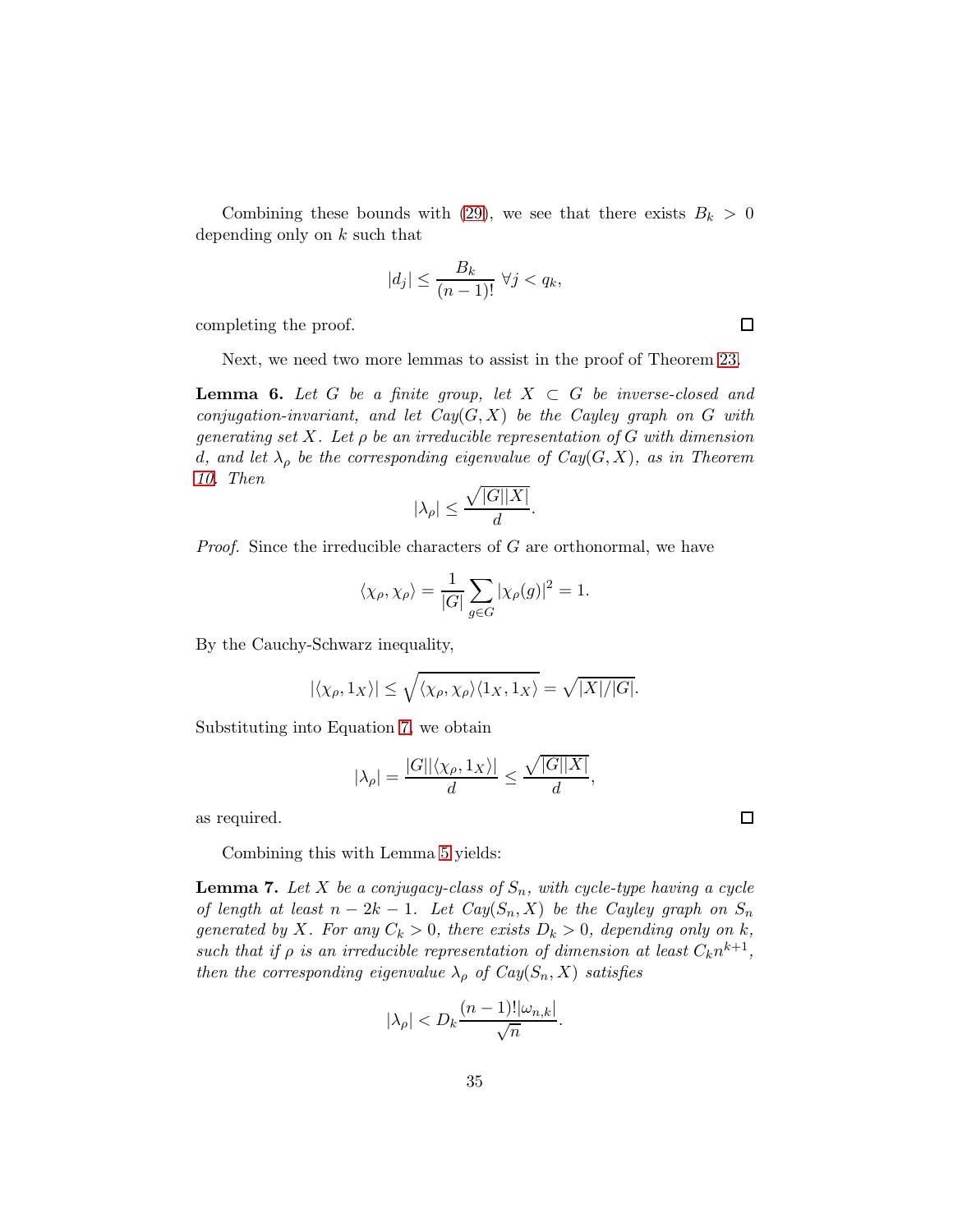*Proof.* Note that  $|\omega_{n,k}| = \Theta(1/n^k)$ . By choosing  $D_k$  large enough, we may assume that  $n > 4k + 2$ , so  $n - 2k - 1 > n/2$ , and therefore the hypotheses of Lemma [5](#page-30-0) hold. Assume that  $\dim \rho \geq C_k n^{k+1}$ . Then

$$
\begin{array}{rcl}\n|\lambda_{\rho}| & \leq & \frac{\sqrt{|G||X|}}{C_k n^{k+1}} \\
& \leq & \frac{\sqrt{2n!(n-1)!}}{C_k n^{k+1}} \\
& = & \frac{\sqrt{2}(n-1)!}{C_k n^{k+1/2}} \\
& \leq & D_k \frac{(n-1)! |\omega_{n,k}|}{\sqrt{n}},\n\end{array}
$$

as required.

We can now prove Theorem [23.](#page-31-2)

Proof of Theorem [23:](#page-31-2) Assume the hypotheses of Theorem [23.](#page-31-2) By Lemma [2,](#page-18-2) we have  $\dim[\rho] \geq E_k n^{k+1}$ . Hence, we see that

$$
|\lambda_{\rho}| = \left| \sum_{j=1}^{q_k - 1} d_j \lambda_{\rho}^{(j)} \right|
$$
  
\n
$$
\leq (q_k - 1) \max_{j} |d_j| \max_{j} |\lambda_{\rho}^{(j)}|
$$
  
\n
$$
\leq (q_k - 1) \frac{B_k}{(n-1)!} D_k \frac{(n-1)! |\omega_{n,k}|}{\sqrt{n}}
$$
  
\n
$$
= c_k |\omega| / \sqrt{n},
$$

as required.

## 4.3 The linear combination of Cayley graphs

Finally, we can now construct the linear combination of Cayley graphs we will use to prove our main theorem.

**Theorem 24.** There exists a linear combination  $Y_{even}$  of Cayley graphs generated by conjugacy-classes of even permutations within  $FPF_k$ , such that its eigenvalues are as described in the first line of Table 1, i.e.,

$$
\bullet \ \lambda_{(n)}=1,
$$

 $\Box$ 

 $\Box$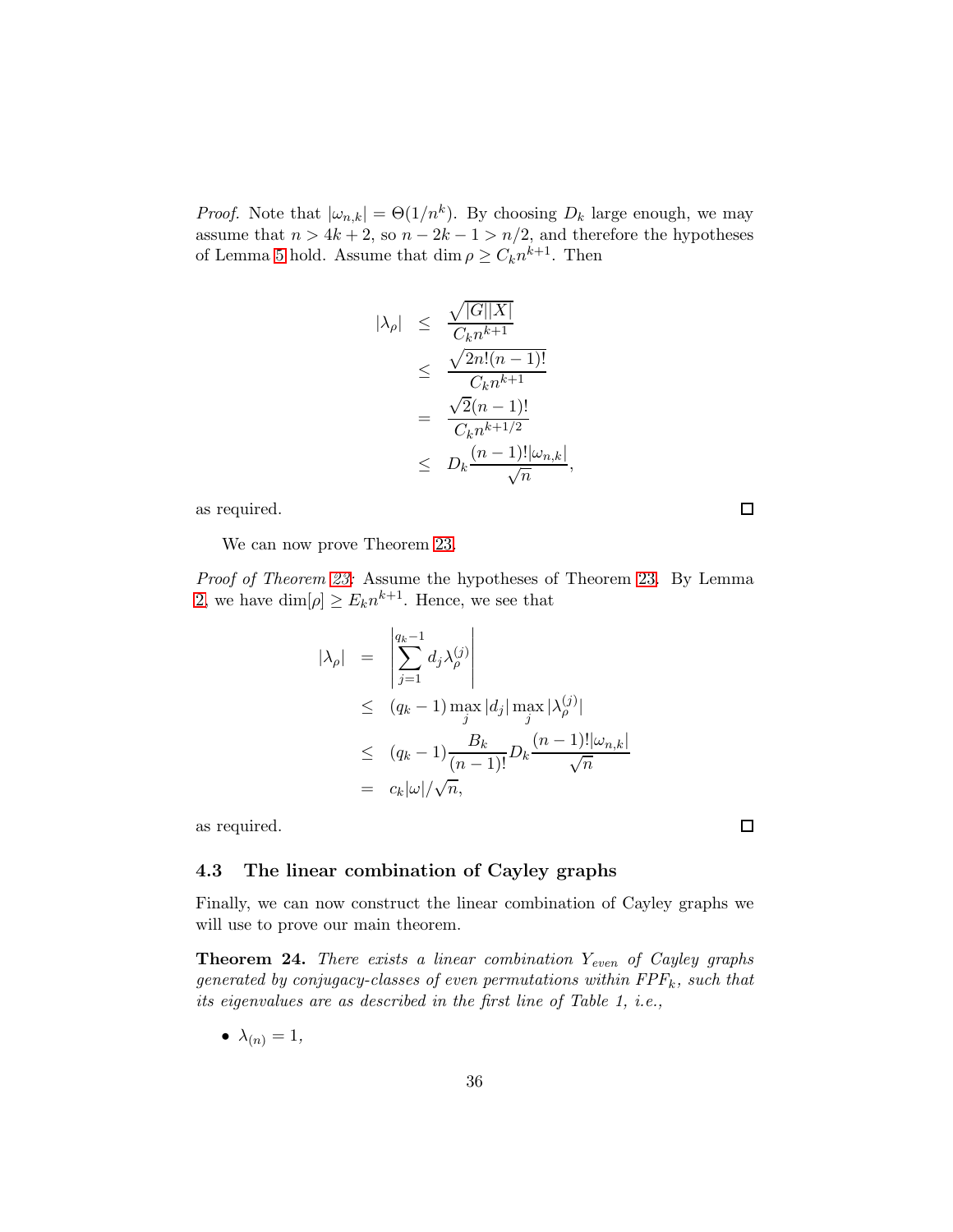- $\lambda_{\rho} = \omega$  for each fat  $\rho \neq (n)$ ,
- $\lambda_{(1^n)} = 1$ ,
- $\lambda_{\rho} = \omega$  for each tall  $\rho \neq (1^n)$ , and
- $|\lambda_{\rho}| \leq c_k |\omega| / \sqrt{n} \leq o(|\omega|)$  for each medium  $\rho$ , where  $c_k > 0$  depends only on k.

*Proof.* Recall that for each partition  $\phi_j > (n - k, 1^k)$ , exactly one of  $\phi_j$  and Split $(\phi_j)$  is even. For each partition  $\phi_j > (n - k, 1^k)$ , define

$$
\mu_j = \left\{ \begin{array}{c} \phi_j, & \text{if } X_{\phi_j} \text{ is an even conjugacy class;} \\ \text{Split}(\phi_j), & \text{if } X_{\phi_j} \text{ is an odd conjugacy class.} \end{array} \right.
$$

Then each  $X_{\mu_j}$  consists of even permutations. Take

$$
Y_{\text{even}} = \sum_{j=1}^{q_k - 1} d_j \text{Cay}(S_n, X_{\mu_j}),
$$

where the  $d_j$ 's are as defined in Theorem [22.](#page-31-0) Then we have  $\lambda_{(n)} = 1$ , and for each fat  $\rho \neq (n)$ , we have  $\lambda_{\rho} = \omega$ . By Theorem [17,](#page-18-3) for any partition  $\rho$ , we have  $\chi_{\rho^t} = \chi_{\rho} \cdot \text{sgn}$ . So by equation [\(24\)](#page-28-0), for any partition  $\rho$ , we have  $\lambda_{\rho^t} = \lambda_{\rho}$ , since our Cayley graphs are all generated by conjugacy-classes of even permutations. Therefore,  $\lambda_{(1^n)} = 1$ , and  $\lambda_{\rho} = \omega$  for each tall  $\rho \neq (1^n)$ . By Theorem [23,](#page-31-2)  $|\lambda_{\rho}| \leq c_k |\omega| / \sqrt{n} \leq o(|\omega|)$  for each medium  $\rho$ , completing the proof.

**Theorem 25.** There exists a linear combination  $Y_{odd}$  of Cayley graphs generated by conjugacy-classes of odd permutations within  $FPF_k$ , such that its eigenvalues satisfy

- $\bullet \lambda_{(n)} = 1,$
- $\lambda_{\rho} = \omega$  for all fat  $\rho \neq (n)$ ,
- $\lambda_{(1^n)} = -1$ ,
- $\lambda_{\rho} = -\omega$  for each tall  $\rho \neq (1^n)$ , and
- $|\lambda_{\rho}| \leq c_k |\omega| / \sqrt{n} \leq o(|\omega|)$  for each medium  $\rho$ , where  $c_k > 0$  depends only on k.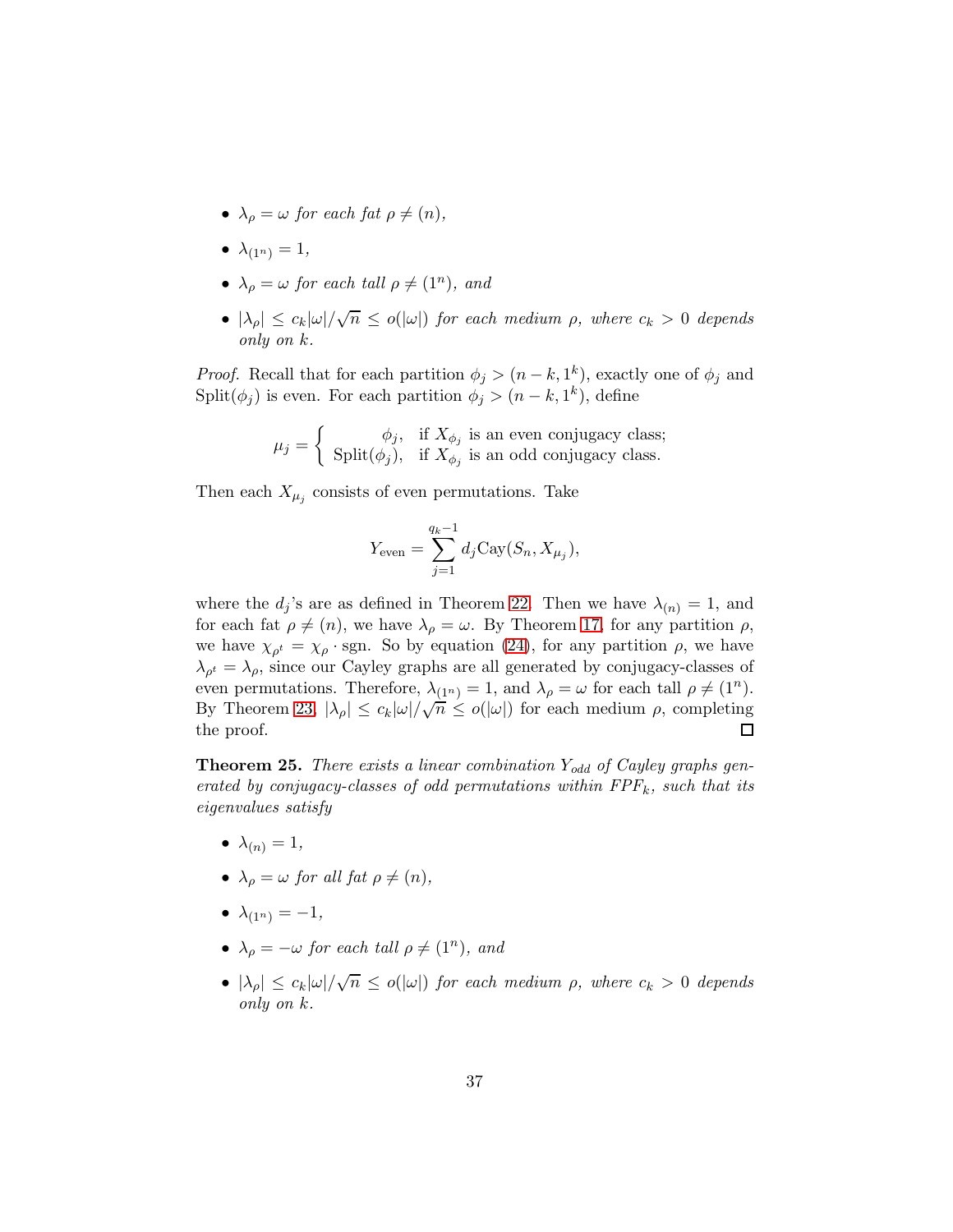*Proof.* For each partition  $\phi_j > (n - k, 1^k)$ , define

$$
\mu_j = \left\{ \begin{array}{c} \phi_j, & \text{if } X_{\phi_j} \text{ is an odd conjugacy class;} \\ \text{Split}(\phi_j), & \text{if } X_{\phi_j} \text{ is an even conjugacy class.} \end{array} \right.
$$

Then each  $X_{\mu_j}$  consists of odd permutations. Take

$$
Y_{\text{odd}} = \sum_{j=1}^{q_k - 1} d_j \text{Cay}(S_n, X_{\mu_j}),
$$

where the  $d_j$ 's are as defined in Theorem [22.](#page-31-0) Then we have  $\lambda_{(n)} = 1$ , and for each fat  $\rho \neq (n)$ , we have  $\lambda_{\rho} = \omega$ . This time, our Cayley graphs are all generated by odd permutations, so we have  $\lambda_{\rho^t} = -\lambda_{\rho}$  for every partition  $\rho$ . Hence,  $\lambda_{(1^n)} = -1$ , and  $\lambda_\rho = -\omega$  for each tall  $\rho \neq (1^n)$ . Again, by Theorem [23,](#page-31-2)  $|\lambda_{\rho}| \leq c_k |\omega| / \sqrt{n} \leq o(|\omega|)$  for each medium  $\rho$ , completing the proof.  $\Box$ 

**Theorem 26.** There exists a linear combination Y of Cayley graphs generated by conjugacy-classes within  $FPF_k$ , such that its eigenvalues satisfy:

- $\lambda_{(n)} = 1$ ,
- $\lambda_{\rho} = \omega$  for each fat  $\rho \neq (n)$ ,
- $\lambda_{\rho} = 0$  for each tall  $\rho$ , and
- $|\lambda_{\rho}| \leq c_k |\omega| / \sqrt{n} \leq o(|\omega|)$  for each medium  $\rho$ , where  $c_k > 0$  depends only on k.

 $\Box$ 

*Proof.* Set  $Y = \frac{1}{2}$  $\frac{1}{2}(Y_{\text{even}}+Y_{\text{odd}}).$ 

*Proof of Theorems [5](#page-5-3) and [6:](#page-5-4)* If n is sufficiently large depending on k, then  $c_k|\omega|/\sqrt{n} < |\omega|$ , so  $\omega$  is both the minimum eigenvalue of Y and the secondlargest in absolute value. By our choice of  $\omega$ , applying the generalized Hoffman Theorem [12](#page-12-0) to Y, we see that if  $I \subset S_n$  is k-intersecting, then  $|I| \leq (n-k)!$ , and that if equality holds, then the characteristic function  $1_I \in V_k$ . Similarly, applying Theorem [13](#page-13-0) to Y, we see that if  $I, J \subset S_n$ are k-cross-intersecting, then  $|I||J| \le ((n-k)!)^2$ , and that if equality holds, then  $1_I, 1_J \in V_k$ .  $\Box$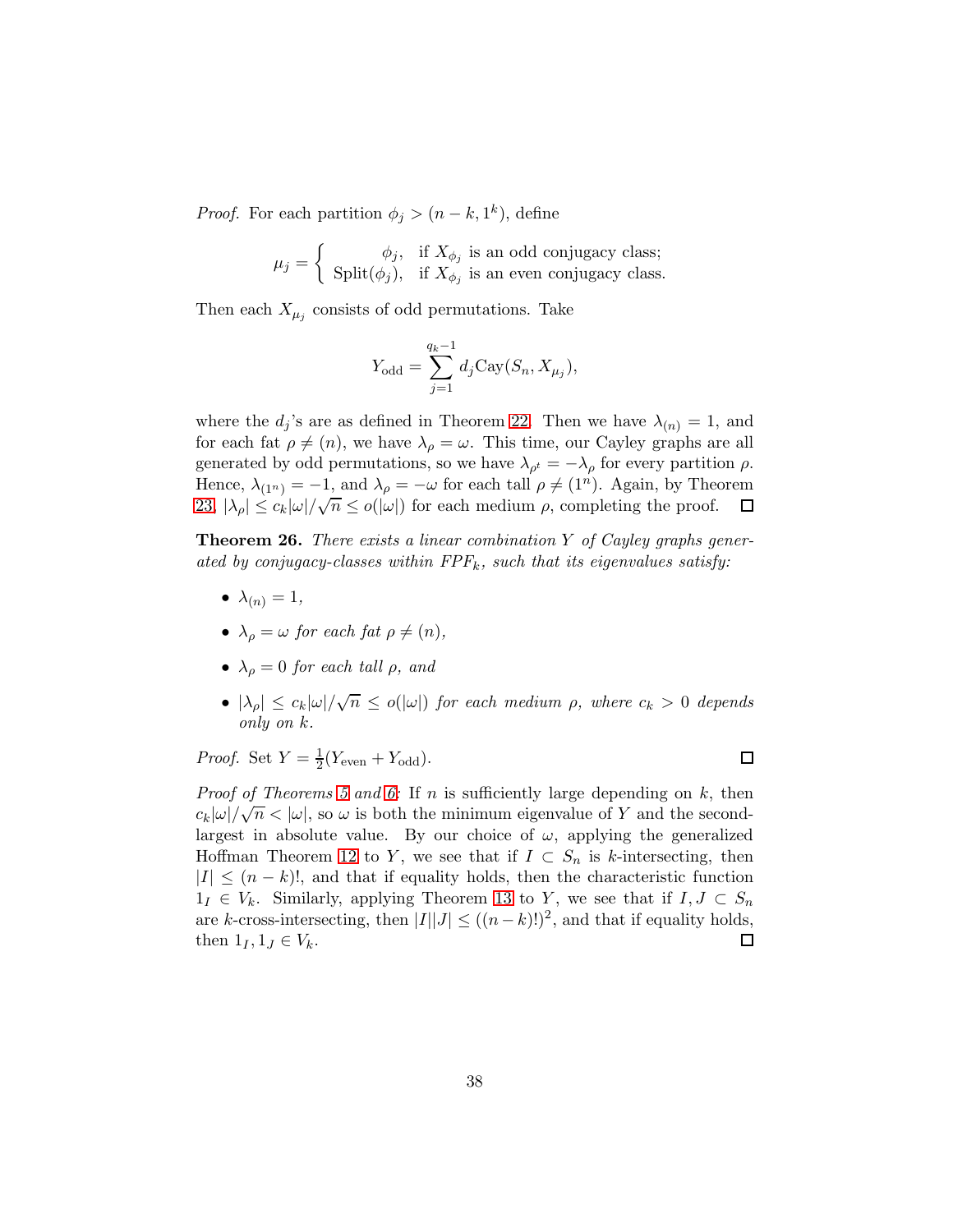# <span id="page-38-0"></span>5 Boolean functions

Recall that  $V_k$  is the linear space of real-valued functions on  $S_n$  whose Fourier transform is supported only on irreducible representations  $\geq (n - k, 1^k)$ . Theorem [7](#page-5-1) states that  $V_k$  is spanned by the k-cosets of  $S_n$ . We now wish to characterize the Boolean functions in  $V_k$ , proving (a strengthened version of) Theorem [8.](#page-5-2)

We will show that every *non-negative* function in  $V_k$  can be written as a linear combination of the characteristic functions of k-cosets with nonnegative coefficients, and every  $0/1$  valued function in  $V_k$  can be written with  $0/1$  coefficients.

Let  $\mathcal{A}_k$  be the set of ordered k-tuples of distinct numbers between 1 and *n*, and let  $(n)_k = |\mathcal{A}_k| = \frac{n!}{(n-k)!} = n(n-1)...(n-k+1)$ . We will prove the following

<span id="page-38-2"></span>**Theorem 27.** Let  $f \in V_k$  be non-negative. Then there exist non-negative coefficients  $(b_{\alpha,\beta})_{\alpha,\beta\in\mathcal{A}_k}$  such that  $f = \sum b_{\alpha,\beta} 1_{T_{\alpha\mapsto\beta}}$ . Furthermore, if f is Boolean, then f is the characteristic function of a disjoint union of k-cosets.

For didactic reasons, we begin by dealing with the case  $k = 1$ .

<span id="page-38-1"></span>**Theorem 28.** If  $f \in V_1$  is nonnegative, then there exist  $b_{i,j} \geq 0$  such that  $f = \sum_{i,j} b_{i,j} 1_{T_{i \mapsto j}}$ .

*Proof.* We say a real  $n \times n$  matrix  $A = (a_{i,j})_{i,j \in [n]}$  represents a function  $f \in V_1$  if

$$
f = \sum_{i,j} a_{i,j} 1_{T_{i \mapsto j}},
$$

or equivalently,

$$
f(\sigma) = \sum_{i=1}^{n} a_{i,\sigma(i)} \quad \forall \sigma \in S_n.
$$

Let  $A$  be a matrix representing  $f$ . Our task is to find a non-negative matrix B which also represents f. Let  $x_1, \ldots, x_n$  and  $y_1, \ldots, y_n$  be real numbers such that

$$
\sum_{i=1}^{n} x_i + \sum_{j=1}^{n} y_j = 0.
$$

Let  $B = (b_{i,j})_{i,j \in [n]}$  be the matrix produced from A by adding  $x_i$  to row i for each i, and then adding  $y_j$  to column j for each j, i.e.

$$
b_{i,j} = a_{i,j} + x_i + y_j \quad (i, j \in [n]).
$$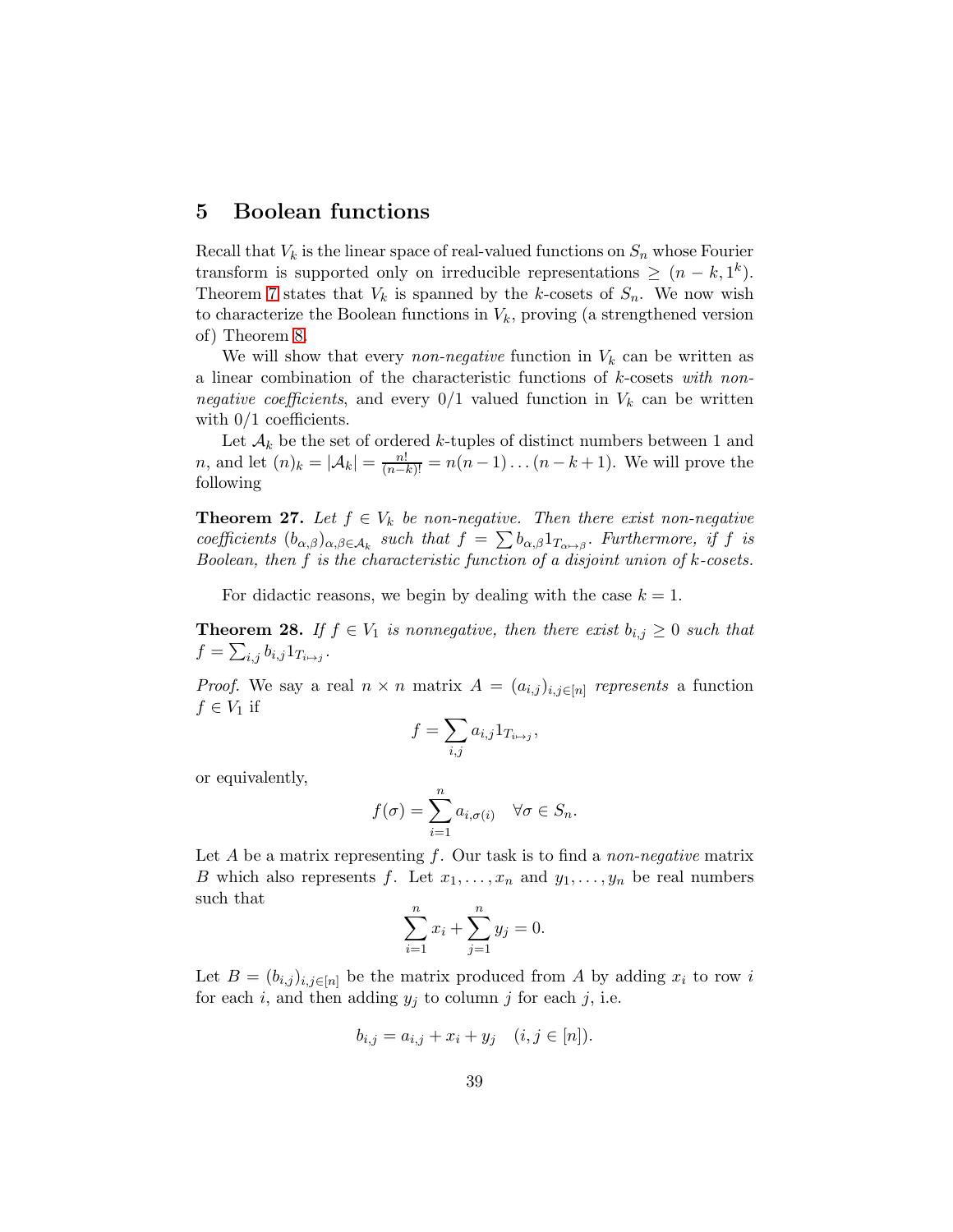Note that  $B$  also represents  $f$ . We wish to show that there exists a choice of  $x_i$ 's and  $y_j$ 's such that the matrix  $B$  has all its entries non-negative, i.e. we wish to solve the system of inequalities

<span id="page-39-0"></span>
$$
x_i + y_j \ge -a_{i,j} \ (1 \le i, j \le n) \quad \text{subject to} \quad \sum_i x_i + \sum_j y_j = 0. \tag{30}
$$

By the strong duality theorem of linear programming (see [\[23\]](#page-45-12)), this is unsolvable if and only if there exist  $c_{i,j} \geq 0$  such that

$$
\sum_{j} c_{i,j} = 1 \ (1 \leq i \leq n), \quad \sum_{i} c_{i,j} = 1 \ (1 \leq j \leq n), \quad \sum_{i,j} c_{i,j} a_{i,j} < 0.
$$

Suppose for a contradiction that this holds. The matrix  $C = (c_{i,j})_{i,j \in [n]}$  is bistochastic, and therefore by Birkhoff's theorem (see [\[4\]](#page-44-8)), it can be written as a convex combination of permutation matrices,

$$
C = \sum_{t=1}^{r} s_t P_{\sigma_t},
$$

where  $s_t \geq 0$   $(1 \leq t \leq r)$ ,  $\sum_{t=1}^r s_t = 1$ ,  $\sigma_1, \ldots, \sigma_t \in S_n$ , and  $P_{\sigma}$  denotes the permutation matrix of  $\sigma$ , i.e.  $(P_{\sigma})_{i,j} = 1_{\{\sigma(i)=j\}}$ . But then  $\sum_{i,j} c_{i,j} a_{i,j}$  is a convex combination of values of  $f$ :

$$
\sum_{i,j} c_{i,j} a_{i,j} = \sum_{t=1}^r s_t \sum_{i,j} (P_{\sigma_t})_{i,j} a_{i,j} = \sum_{t=1}^r s_t \sum_{i=1}^n a_{i,\sigma_t(i)} = \sum_{t=1}^r s_t f(\sigma_t) \quad (31)
$$

and is therefore non-negative, a contradiction. Hence, the system [\(30\)](#page-39-0) is solvable, proving the theorem. □

The following corollary is immediate.

**Corollary 2.** If  $f \in V_1$  is Boolean, then it is the characteristic function of a disjoint union of 1-cosets.

*Proof.* By induction on the number of non-zero values of f. Let  $f \in V_1$ be a Boolean function, and suppose the statement is true for all Boolean functions with fewer non-zero values. By Theorem [28,](#page-38-1) there exist  $b_{i,j} \geq 0$ such that

$$
f = \sum_{i,j} b_{i,j} 1_{T_{i \mapsto j}}.
$$

Choose i, j such that  $b_{i,j} > 0$ . Then  $f > 0$  on  $T_{i \mapsto j}$ , so  $f = 1$  on  $T_{i,j}$ . Hence,  $f - 1_{T_{i \mapsto j}}$  is also Boolean, with fewer non-zero values than f, and so by the induction hypothesis, it is the characteristic function of a disjoint union of 1-cosets. Hence, the same is true of  $f$ , as required.  $\Box$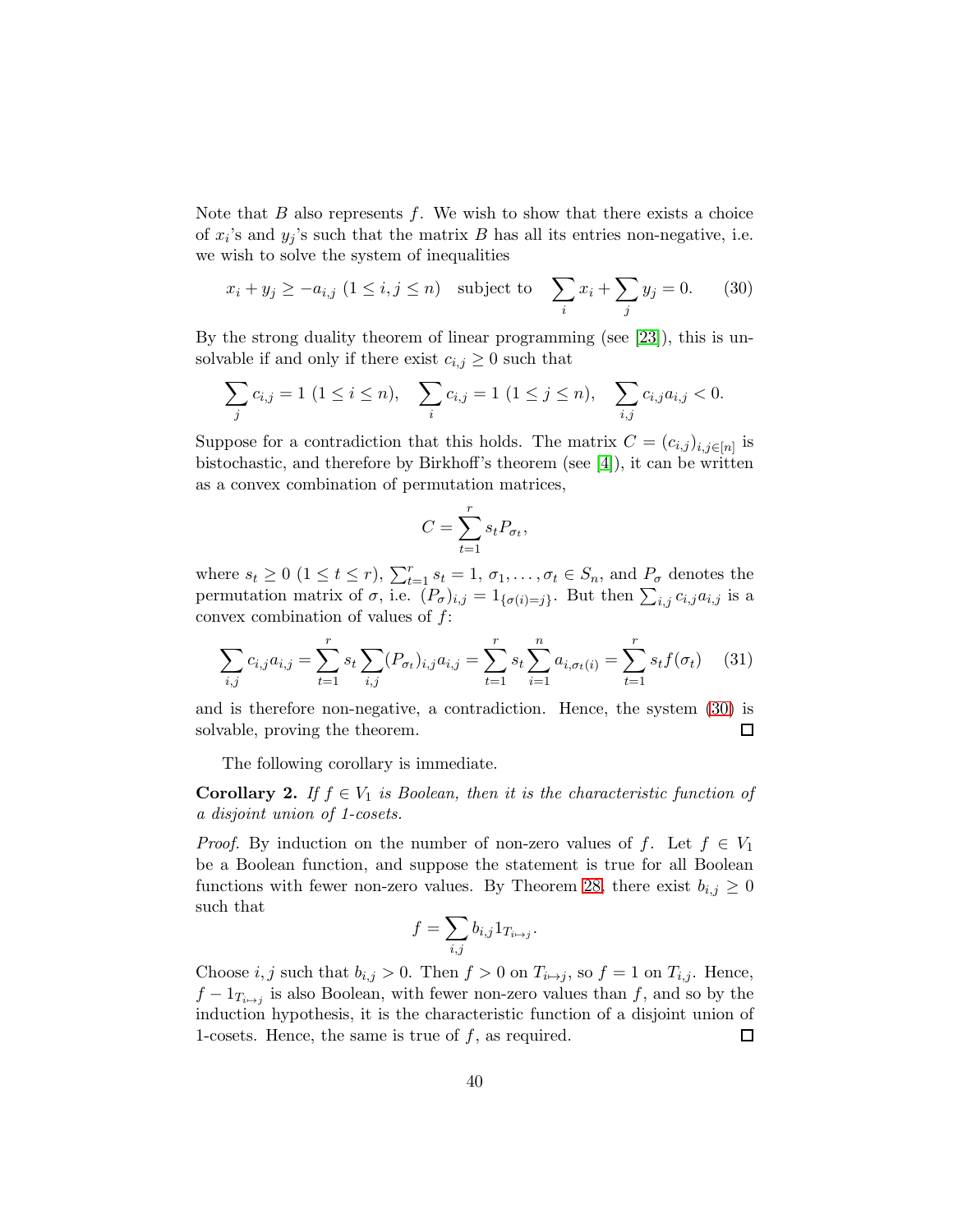We now extend this proof to the case  $k > 1$ , proving Theorem [27.](#page-38-2) However, some preliminaries are necessary.

Let A be an  $(n)_k \times (n)_k$  matrix with rows and columns indexed by  $\mathcal{A}_k$ . Choose an ordering of the  $k$  coordinates of the  $k$ -tuples, or equivalently a permutation  $\pi \in S_k$ , and consider the natural lexicographic ordering on  $\mathcal{A}_k$ induced by this ordering, i.e.  $\alpha < \beta$  iff  $\alpha_{\pi(m)} < \beta_{\pi(m)}$ , where  $m = \min\{l :$  $\alpha_{\pi(l)} \neq \beta_{\pi(l)}$ . This lexicographic ordering on  $\mathcal{A}_k$  recursively partitions A into blocks: first it partitions A into  $n^2$   $(n-1)_{k-1} \times (n-1)_{k-1}$  blocks  $B_{i,j}$ according to the  $\pi(1)$ -coordinate of each k-tuple; then it partitions each block  $B_{i,j}$  into  $(n-1)^2$   $(n-2)_{k-2} \times (n-2)_{k-2}$  sub-blocks according to the  $\pi(2)$ -coordinate of each k-tuple, and so on.

The following two recursive definitions concerning such matrices will be crucial.

**Definition 13.** We define a k-line in an  $(n)_k \times (n)_k$  matrix A as follows. If  $k = 1$ , i.e. A is an  $n \times n$  matrix, a 1-line in A is just a row or column of A. If  $k > 1$ , and A is an  $(n)_k \times (n)_k$  matrix, a k-line in A is given by choosing an ordering  $\pi$  of the k-coordinates, partitioning A into  $n^2$  blocks according to the  $\pi(1)$ -coordinate of each k-tuple as above, choosing a row or column of  $(n-1)_{k-1} \times (n-1)_{k-1}$  blocks  $B_{i,j}$ , and then taking a union of  $(k-1)$ -lines, one from each block.

**Definition 14.** We say that an  $(n)_k \times (n)_k$  matrix A is k-bistochastic if the following holds. If  $k = 1$ , an  $n \times n$  matrix A is 1-bistochastic if it is bistochastic in the usual sense, i.e. all its entries are non-negative, and all its row and column sums are 1. If  $k > 1$ , an  $(n)_k \times (n)_k$  matrix A is k-bistochastic if, for any partition into  $n^2$  blocks  $B_{i,j}$  of size  $(n-1)_{k-1} \times$  $(n-1)_{k-1}$  according to a lexicographic order on  $A_k$  induced by any of the k! orderings of the coordinates, there exists a bistochastic  $n \times n$  matrix  $R =$  $(r_{i,j})$  and  $n^2$   $(k-1)$ -bistochastic matrices  $M_{i,j}$  of order  $(n-1)$ , such that  $B_{i,j} = r_{i,j} M_{i,j}$ .

The following two self-evident observations indicate the relevance of these two notions.

<span id="page-40-1"></span>**Observation 1.** An  $(n)_k \times (n)_k$  matrix with non-negative entries is kbistochastic if and only if the sum of the entries of every k-line in it (coming from any of the k! recursive partitions into blocks) is 1.

<span id="page-40-0"></span>**Observation 2.** Given a k-line  $\ell$ , the corresponding k-cosets  $\{T_{\alpha\mapsto\beta}: (\alpha,\beta)\in$  $\ell$  partition  $S_n$ .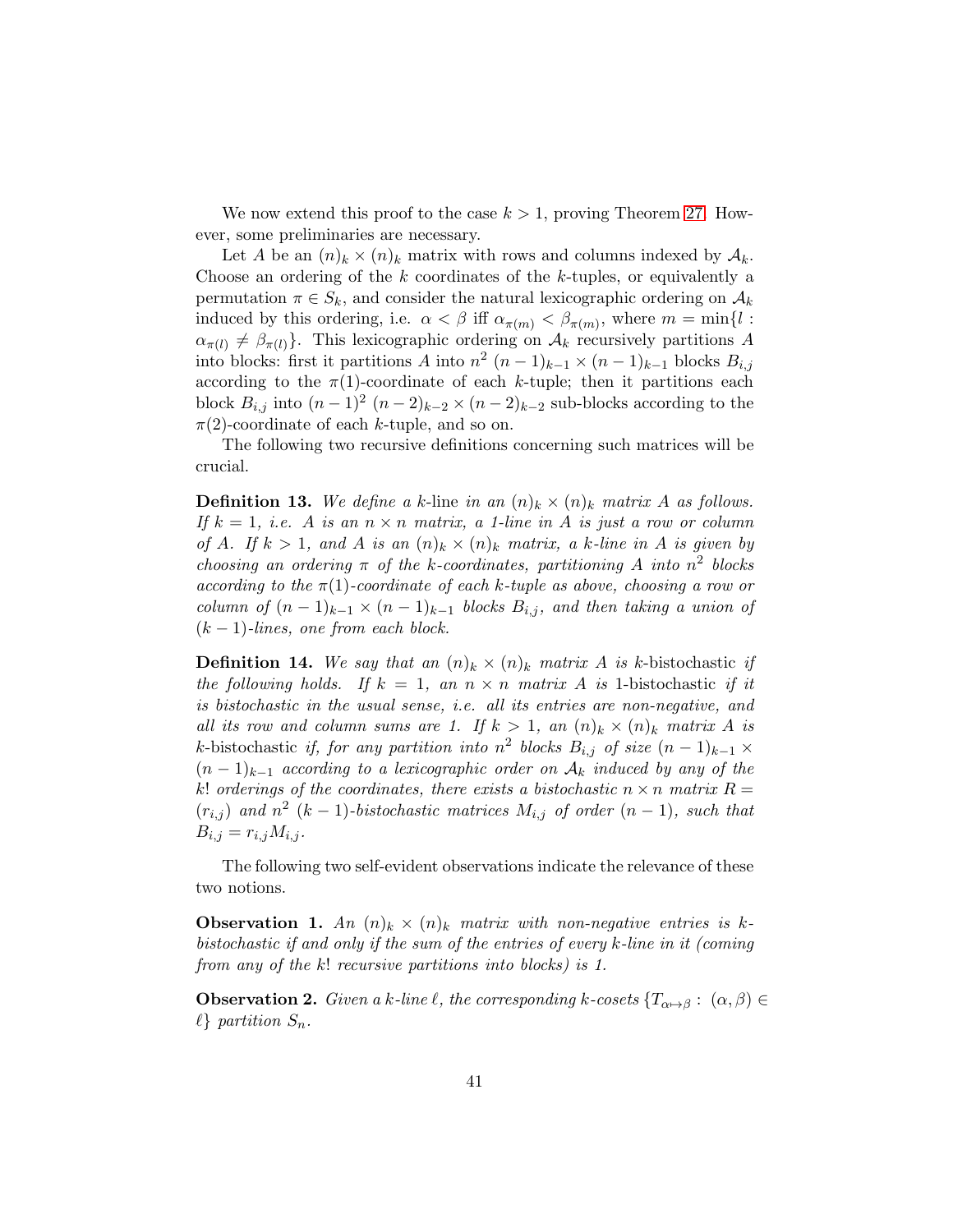Any permutation  $\sigma \in S_n$  induces a permutation of  $\mathcal{A}_k$ ; we write  $P_{\sigma}^{(k)}$  for the corresponding  $(n)_k \times (n)_k$  permutation matrix, i.e.

$$
(P_{\sigma}^{(k)})_{\alpha,\beta} = 1_{\{\sigma(\alpha) = \beta\}}.
$$

These n! permutations are only a small fraction of all  $((n)_k)$ ! permutations of  $\mathcal{A}_k$ . It is not hard to show that any  $P_{\sigma}^{(k)}$  is k-bistochastic. It is a bit harder to show that any other permutation matrix is not  $k$ -bistochastic (for this it is important to note that we demand taking into account lexicographic orderings induced by all possible orderings of the coordinates.)

The authors thank Siavosh Benabbas for suggesting the correct formulation of the following theorem and for help in proving it.

## <span id="page-41-0"></span>Theorem 29. (Generalized Birkhoff theorem)[Benabbas, Friedgut, Pilpel] An  $(n)_k \times (n)_k$  matrix M is k-bistochastic if and only if it is a convex combination of  $(n)_k \times (n)_k$  matrices of permutations of  $A_k$  which are induced by permutations of  $[n]$ .

#### Proof. By induction on k.

For  $k = 1$ , this is Birkhoff's theorem.

For the induction step, let  $M = r_{i,j} \cdot M_{i,j}$  be a block decomposition of  $M$  as in the definition of  $k$ -bistochasticity, according to the natural ordering of the coordinates, i.e.  $\pi = id$ . By Birkhoff's theorem,  $R = (r_{i,j})$  is a convex combination of permutation matrices, and therefore it is either a permutation matrix, or else it can be written as a convex combination  $R =$  $sP + (1 - s)T$ , with P a permutation matrix, and T a bistochastic matrix with more zero entries than  $R$ . Treating  $P$  separately, and proceeding in this manner by induction, we may assume that  $R$  is a permutation matrix, and without loss of generality, we may assume that  $R = I$ , the identity matrix. So in  $M$ , every non-zero entry is indexed by a pair of  $k$ -tuples of the form  $((i, *, *, \ldots, *), (i, *, *, \ldots, *) )$  for some i.

Now, we reorder the rows and columns of  $M$  with a lexicographic order on  $A_k$  determined by the transposition  $\pi = (1\ 2)$ . Consider now an offdiagonal block in this ordering of the form  $((*, i, *, *, \ldots, *,),(*, j, *, *, \ldots, *))$ with  $i \neq j$ . It breaks into  $(n-1)^2$  sub-blocks of size  $(n-2)_{k-2} \times (n-2)_{k-2}$ , but only  $n-2$  of them have nonzero entries, namely the sub-blocks of the form  $((l, i, *, *, \ldots, *,), (l, j, *, *, \ldots, *))$  for some  $l \neq i, j$ . Hence, the block has a row of zero sub-blocks, namely the sub-blocks

$$
((j, i, *, *, \ldots, *), (m, j, *, *, \ldots, *))
$$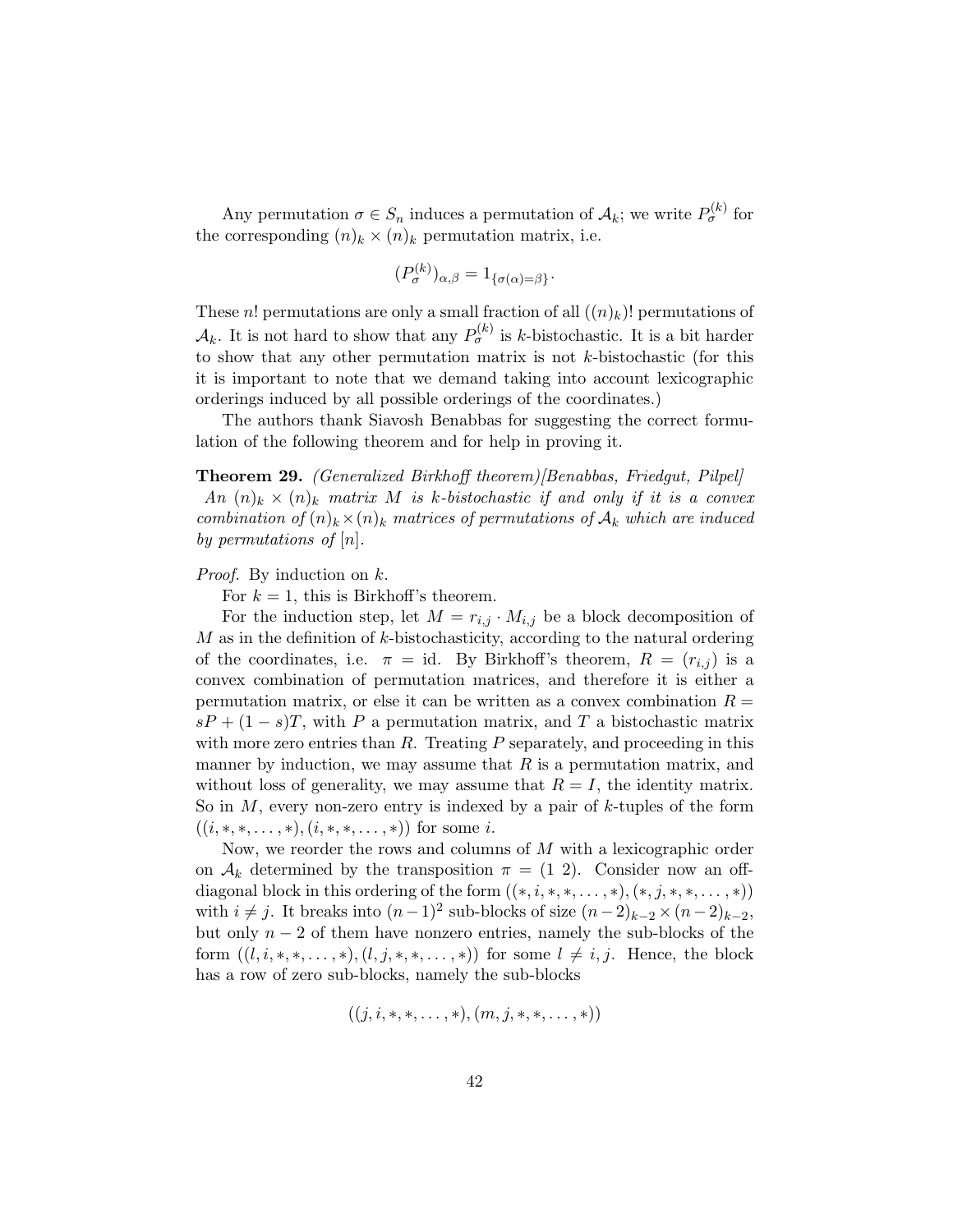for  $m \neq j$ , and a column of zero sub-blocks, namely the sub-blocks

$$
((m,i,*,*,\ldots,*),(i,j,*,*,\ldots,*))
$$

for  $m \neq i$ . Since the block is  $(k-1)$ -bistochastic, it must be the zero matrix.

As for the diagonal blocks of M in the new ordering of  $A_k$ , blocks of the form  $((*, i, *, *, \ldots, *), (*, i, *, *, \ldots, *)),$  they can only have nonzero subblocks on the diagonal. Since they are  $(k-1)$ -bistochastic, by the induction hypothesis they are each equal to a convex linear combination of  $P_{\sigma}^{(k-1)}$ 's where each  $\sigma$  is a permutation of  $[n] \setminus \{i\}$ . But if any of these  $\sigma$ 's has  $\sigma(l) \neq l$ for some l, then the off-diagonal sub-block

$$
((l, i, *, *, \ldots, *), (\sigma(l), i, *, *, \ldots, *))
$$

is non-zero, a contradiction. Hence, each permutation  $\sigma$  must be the identity, and therefore all the diagonal blocks are copies of the  $(n-1)_{k-1} \times (n-1)_{k-1}$ <br>identity matrix. Hence, M is the identity matrix, and we are done.  $\Box$ identity matrix. Hence, M is the identity matrix, and we are done.

We now can prove Theorem [27.](#page-38-2)

Proof of Theorem [27:](#page-38-2) We follow the lines of the proof of Theorem [28.](#page-38-1) Let  $f \in V_k$  be non-negative, and let  $M = (M_{\alpha,\beta})_{\alpha,\beta \in A_k}$  be an  $(n)_k \times (n)_k$  matrix (with rows and columns indexed by  $A_k$ ) which represents f, meaning that

$$
f=\sum_{\alpha,\beta\in\mathcal{A}_k}M_{\alpha,\beta}1_{T_{\alpha\mapsto\beta}},
$$

i.e.

$$
f(\sigma) = \sum_{\alpha \in \mathcal{A}_k} M_{\alpha, \sigma(\alpha)} \quad \forall \sigma \in S_n.
$$

Let  $\mathcal{L}_k$  be the set of all k-lines. Recall from Observation [2](#page-40-0) that every k-line corresponds to a partition of  $S_n$  into k-cosets. Therefore, adding a constant  $x \in \mathbb{R}$  to a single k-line in M corresponds to increasing f by x. We therefore associate with every line  $\ell \in \mathcal{L}_k$  a variable  $x_{\ell}$ . We wish to solve the following system of linear inequalities

$$
\sum_{\ell: (\alpha,\beta)\in \ell} x_\ell \ge -M_{\alpha,\beta} \ (\ell \in \mathcal{L}_k) \quad \text{subject to} \quad \sum_{\ell\in \mathcal{L}_k} x_\ell = 0.
$$

Again, by the strong duality theorem of linear programming, this is possible unless there exists an  $(n)_k \times (n)_k$  matrix  $C = (c_{\alpha,\beta})_{\alpha,\beta \in \mathcal{A}_k}$  with non-negative entries, such that

$$
\sum_{(\alpha,\beta)\in\ell}c_{\alpha,\beta}=1\quad\forall\ell\in\mathcal{L}_k,
$$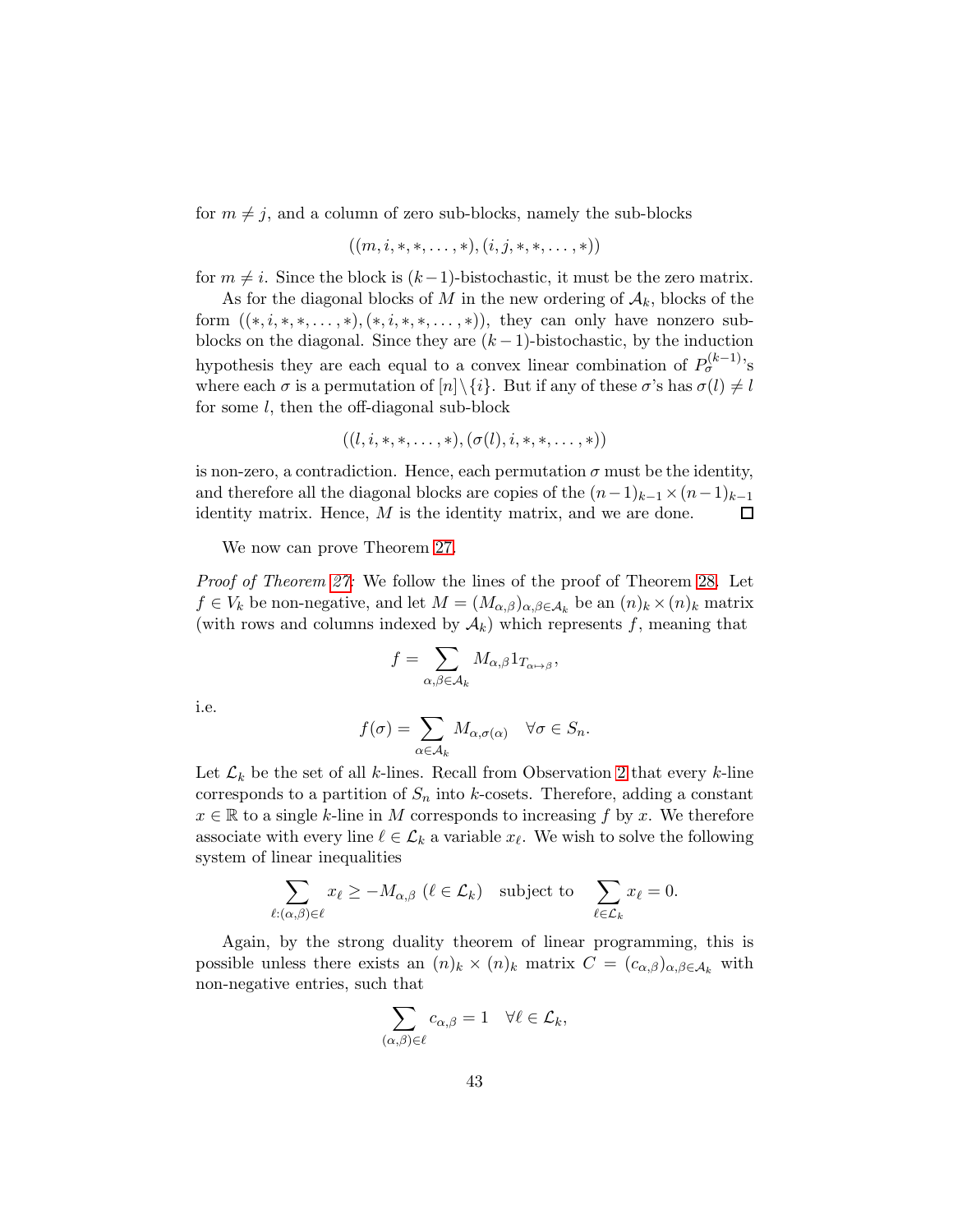$$
\sum_{\alpha,\beta\in\mathcal{A}_k}c_{\alpha,\beta}M_{\alpha,\beta}<0.
$$

By Observation [1,](#page-40-1)  $C$  is  $k$ -bistochastic. By the Generalized Birkhoff Theorem, C is in the convex hull of the permutation matrices induced by permutations of  $[n]$ . This means, as before, that

$$
\sum_{\alpha,\beta\in\mathcal{A}_k}c_{\alpha,\beta}M_{\alpha,\beta}
$$

is a convex linear combination of values of  $f$ , and is therefore non-negative, a contradiction. Therefore, the system of linear inequalities above is solvable, proving the first part of the theorem. The second part follows as in the  $k = 1$  case, by induction on the number of non-zero values of f.  $\Box$ 

This completes the proof of Theorems [3](#page-4-0) and [4.](#page-5-0)

# 6 Open Problems

In their landmark paper [\[1\]](#page-44-9), Ahlswede and Khachatrian characterized the largest k-intersecting subsets of  $[n]^{(r)}$  for every value of k, r and n. In our opinion, the most natural open problem in the area is to characterize the largest k-intersecting subsets of  $S_n$  for every value of n and k. We make the following

<span id="page-43-0"></span>**Conjecture 2.** A k-intersecting family in  $S_n$  with maximum size must be a 'double translate' of one of the families

- $M_i = \{ \sigma \in S_n : \sigma \text{ has } \geq k+i \text{ fixed points in } [k+2i] \}$   $(0 \leq i \leq (n-k)/2),$
- i.e. of the form  $\sigma M_i \tau$  where  $\sigma, \tau \in S_n$ .

This would imply that the maximum size is  $(n - k)!$  for  $n > 2k$ . It is natural to ask how large  $n$  must be for our method to give this bound, i.e. when there exists a weighted graph  $Y$  which is a real linear combination of Cayley graphs on  $S_n$  generated by conjugacy-classes in  $\text{FPF}_k$ , such that Y has maximum eigenvalue 1 and minimum eigenvalue

$$
\omega_{n,k}=-\frac{1}{n(n-1)\dots(n-k+1)-1}.
$$

It turns out that this need not be the case when  $n = 2k + 2$ ; indeed, it fails for  $k = 2$  and  $n = 6$ . We believe that new techniques will be required to

and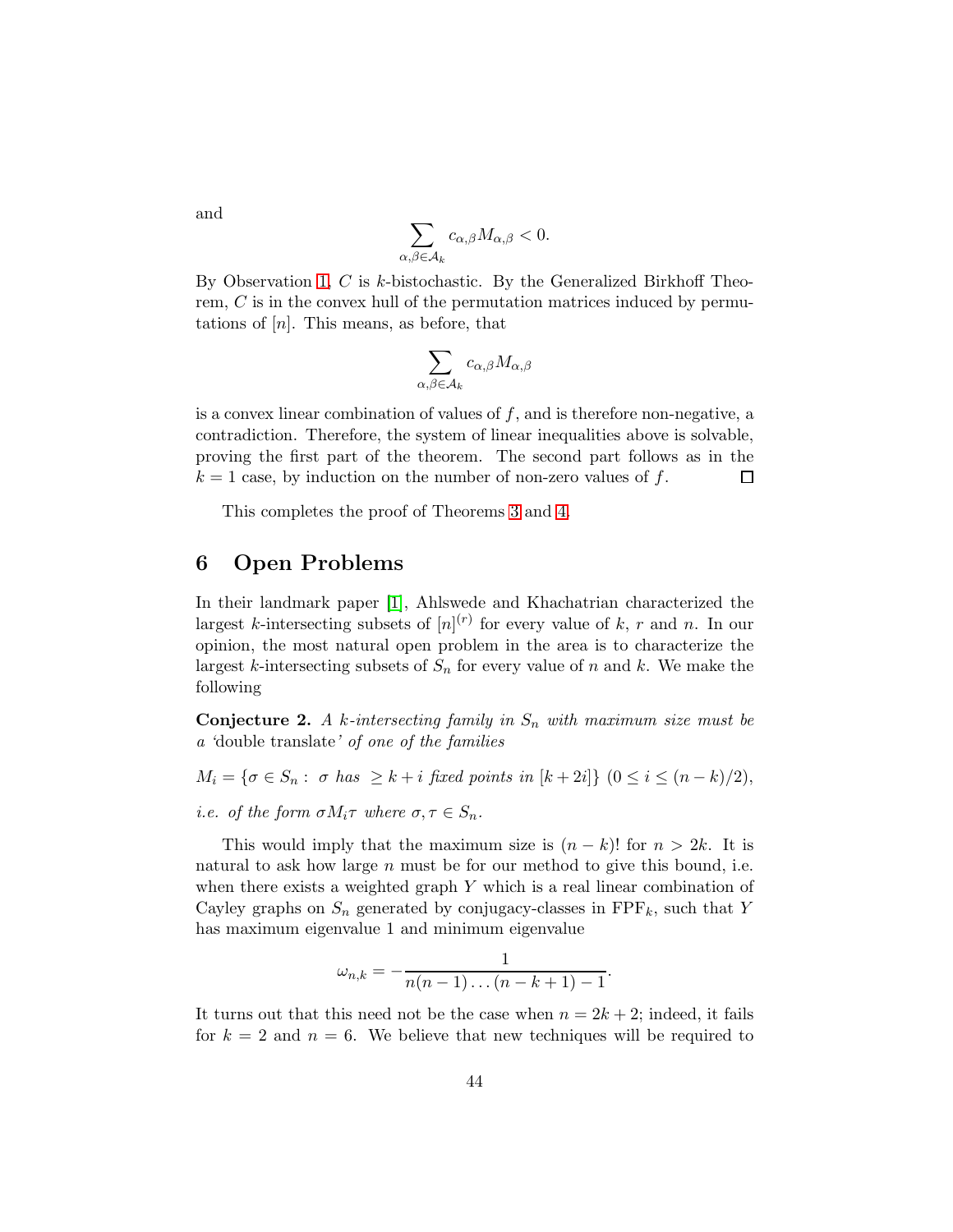prove Conjecture [2.](#page-43-0)

Acknowledgements: The authors would like to thank Noga Alon, Siavosh Benabbas, Imre Leader, Timothy Gowers, Yuval Roichman, and John Stembridge for various useful remarks.

# <span id="page-44-9"></span>References

- [1] Rudolf Ahlswede and Levon H. Khachatrian. The complete intersection theorem for systems of finite sets. European Journal of Combinatorics, 18(2):125–136, 1997.
- <span id="page-44-5"></span>[2] Noga Alon, Haim Kaplan, Mchael Krivelevich, Dalia Malkhi, and Julien Stern. Scalable secure storage when half the system is faulty. In 27th International Colloquium on Automata, Languages and Programming, pages 576–587, 2000.
- <span id="page-44-8"></span><span id="page-44-3"></span>[3] László Babai. Spectra of cayley graphs. *Journal of Combinatorial The*ory, Series B, 1979.
- <span id="page-44-7"></span>[4] G. Birkhoff. Three observations on linear algebra. Univ. Nac. Tucumán. Revista A., 5:147–151, 1946.
- <span id="page-44-1"></span>[5] Jean Bourgain. On the distribution of the Fourier spectrum of Boolean functions. Israel Journal of Mathematics, 131:269–276, 2002.
- <span id="page-44-4"></span>[6] Peter J. Cameron and C. Y. Ku. Intersecting families of permutations. European Journal of Combinatorics, 24:881–890, 2003.
- [7] Persi Diaconis and Mehrdad Shahshahani. Generating a random permutation with random transpositions. Probability Theory and Related Fields, 57(2):159–179, 1981.
- <span id="page-44-2"></span>[8] David Ellis. Stability for t-intersecting families of permutations. To appear in Journal of Combinatorial Theory, Series A.
- <span id="page-44-6"></span>[9] J. S. Frame, G. B. Robinson, and R. M. Thrall. The Hook graphs of  $S_n$ . Canadian Journal of Mathematics, 6:316–325, 1954.
- <span id="page-44-0"></span>[10] Peter Frankl and Mikhail Deza. On the maximum number of permutations with given maximal or minimal distance. Journal of Combinatorial Theory, Series A, 22(3):352–360, 1977.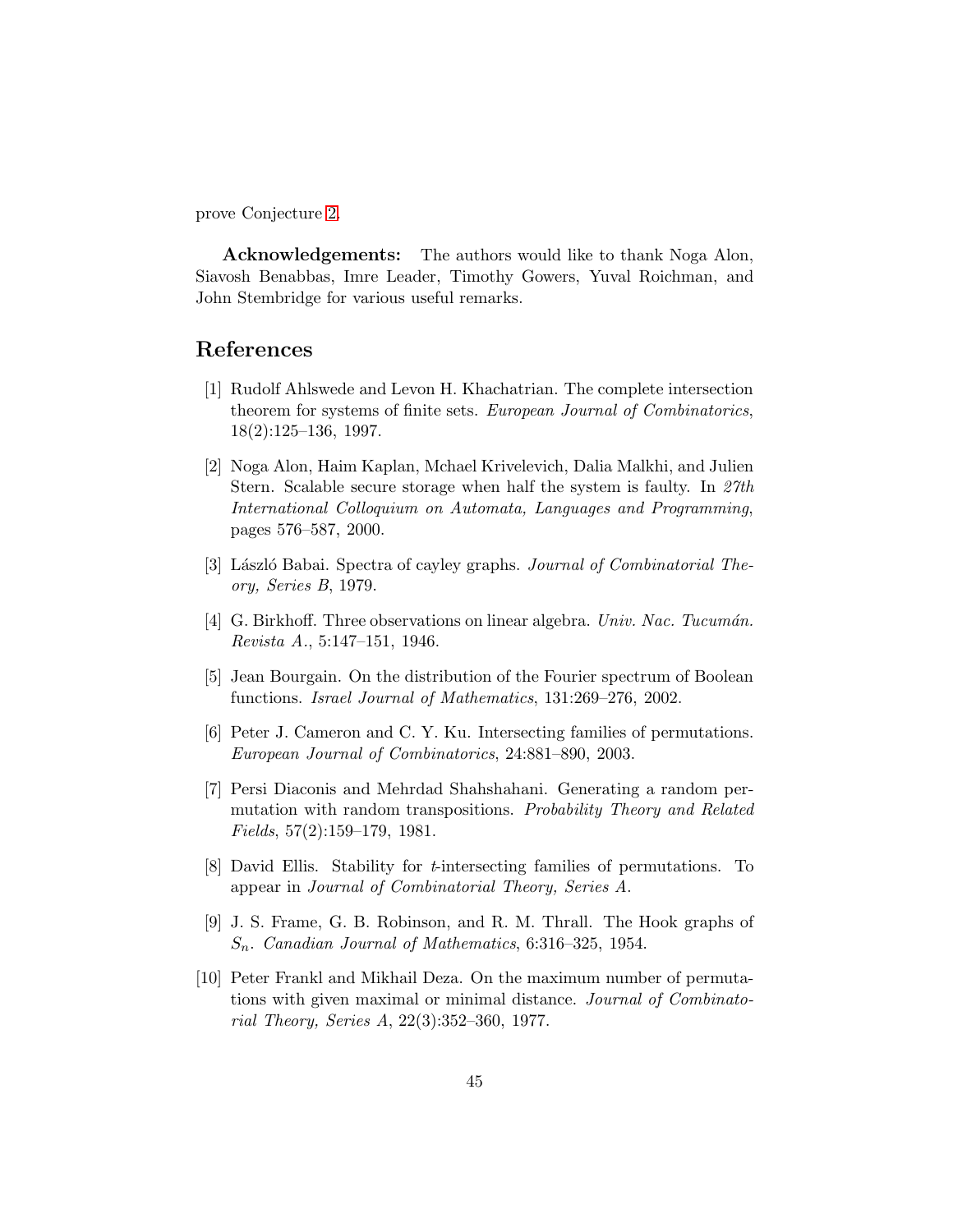- <span id="page-45-11"></span><span id="page-45-10"></span>[11] Ehud Friedgut. Boolean functions with low average sensitivity depend on few coordinates. Combinatorica, 18(1):27–36, 1998.
- [12] Ehud Friedgut, Gil Kalai, and Assaf Naor. Boolean functions whose Fourier transform is concentrated on the first two levels and neutral social choice. Advances in Applied Mathematics, 29:427–437, 2002.
- <span id="page-45-4"></span>[13] Ehud Friedgut and Haran Pilpel. Intersecting families of permutations: An algebraic approach. Talk given at the Oberwolfach Conference in Combinatorics, January 2008.
- <span id="page-45-5"></span>[14] Chris Godsil and Karen Meagher. A new proof of the Erdős-Ko-Rado theorem for intersecting families of permutations. European Journal of Combinatorics, 30(2):404–414, 2009.
- <span id="page-45-9"></span><span id="page-45-2"></span>[15] G.H. Hardy, J.E. Littlewood, and G. Pólya. An Introduction to Inequalities. Cambridge University Press, 1988.
- [16] A.J.W. Hilton and E.C. Milner. Some intersection theorems for systems of finite sets. Quarterly Journal of Mathematics, Oxford, 18:369–384, 1967.
- <span id="page-45-8"></span><span id="page-45-7"></span>[17] A. J. Hoffman. On eigenvalues and colorings of graphs. *Graph Theory* and its Applications, 1969.
- <span id="page-45-3"></span>[18] I. Martin Isaacs. Character Theory of Finite Groups. Academic Press, 1976.
- <span id="page-45-0"></span> $[19]$  C. Jordan. Traité des Substitutions et des Equations Algébriques. Gauthier-Villars, Paris, 1870.
- [20] Jeff Kahn, Gil Kalai, and Nathan Linial. The influence of variables on Boolean functions (extended abstract). In FOCS, pages 68–80. IEEE, 1988.
- <span id="page-45-1"></span>[21] Benoit Larose and Claudia Malvenuto. Stable sets of maximal size in Kneser-type graphs. European Journal of Combinatorics, 25(5):657– 673, 2004.
- <span id="page-45-12"></span><span id="page-45-6"></span>[22] Imre Leader. Open Problems Session, British Combinatorial Conference, 2005.
- [23] Jiří Matoušek and Bernd Gärtner. Understanding and Using Linear Programming. Springer-Verlag, Berlin, 2007.